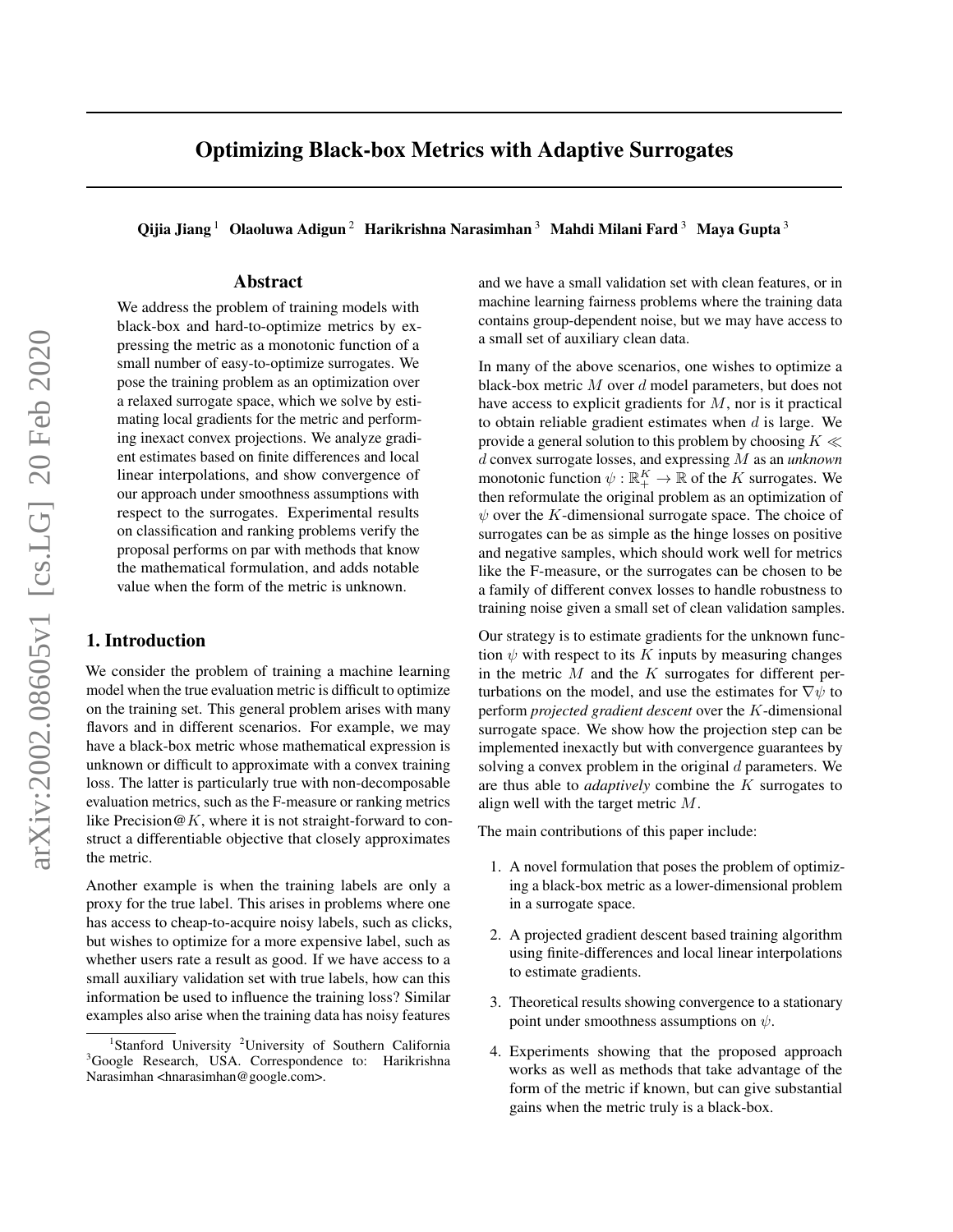# <span id="page-1-0"></span>2. Related Work

There has been much work on directly optimizing specialized classes of evaluation metrics during training. These include approaches that relax the metric using convex surrogates [\(Joachims et al.,](#page-8-0) [2005;](#page-8-0) [Kar et al.,](#page-8-0) [2014;](#page-8-0) [Narasimhan](#page-8-0) [et al.,](#page-8-0) [2015a;](#page-8-0) [Kar et al.,](#page-8-0) [2016\)](#page-8-0), plug-in or post-shift methods that tune a threshold on estimates of class probabilities [\(Ye et al.,](#page-9-0) [2012;](#page-9-0) [Koyejo et al.,](#page-8-0) [2014;](#page-8-0) [Narasimhan et al.,](#page-8-0) [2014;](#page-8-0) [Yan et al.,](#page-9-0) [2018\)](#page-9-0), reduction approaches that formulate a sequence of cost-sensitive learning tasks [\(Parambath](#page-9-0) [et al.,](#page-9-0) [2014;](#page-9-0) [Narasimhan et al.,](#page-8-0) [2015b;](#page-8-0) [Alabi et al.,](#page-8-0) [2018;](#page-8-0) [Narasimhan,](#page-8-0) [2018\)](#page-8-0), and approaches that use constrained optimization and game-based formulations [\(Eban et al.,](#page-8-0) [2017;](#page-8-0) [Narasimhan et al.,](#page-8-0) [2019\)](#page-8-0).

However, all the above approaches require the evaluation metric to be available in closed-form. Of these, the closest to ours is the approach of [Narasimhan et al.](#page-8-0) [\(2015b\)](#page-8-0), which reformulates the learning problem as an optimization problem over the space of confusion matrices. To ensure the constraint set is convex, this approach requires the use of stochastic classifiers, and the theoretical guarantees assume that the metrics are convex or pseudo-convex in the confusion matrix. In contrast, we do not require stochastic classifiers, and can handle general metrics.

Recently, there has been some work on optimizing evaluation metrics that are only available as a black-box. [Zhao](#page-9-0) [et al.](#page-9-0) [\(2019\)](#page-9-0) approximate black-box metrics with a weighted training loss where the weighting function acts on a lowdimensional embedding of each example, and a validation set is used to estimate the parameters of the exampleweighting function. A related approach by [Ren et al.](#page-9-0) [\(2018\)](#page-9-0) uses meta-gradient descent to re-weight the training examples to handle training set biases and label noise. In contrast we model the unknown metric as a function of surrogate losses, and directly estimate the metric gradients, rather than estimating a weighting function on each example.

[Huang et al.](#page-8-0) [\(2019\)](#page-8-0) also propose jointly adaptively learning a metric with the model training. They use a parametric form for their learned metric, whereas we nonparametrically estimate the metric gradients. They use reinforcement learning to align the training objective's optimum with that of the true metric, whereas we use gradient descent over a surrogate space. They do not provide any theoretical guarantees.

[Grabocka et al.](#page-8-0) [\(2019\)](#page-8-0) express the metric as a set function that maps each prediction to an embedding and maps the average embedding across all examples to the predicted metric. They jointly optimize the parameters for the loss and the model. This approach is similar to ours in that it expresses the metric as a function on surrogate losses, and attempts to learn that function. However, our approach is different in two key points. First, we take as *given* known-useful surrogate losses, whereas they *learn* decomposable surrogate mappings from scratch. Second, they parameterize their surrogate functions and final mapping as neural networks, whereas we nonparametrically adaptively estimate the local gradients. They provide limited theoretical guarantees.

Similar to [Grabocka et al.](#page-8-0) [\(2019\)](#page-8-0), the work of [Wu et al.](#page-9-0) [\(2018\)](#page-9-0) also learns a parameterized metric (e.g. as a neural network). An auxiliary parametric "teacher" model is used to adaptively learn the parameters for the metric that will maximize performance on a validation set. They do not provide theoretical guarantees.

# 3. Problem Setup and High-level Approach

Let  $X$  be some instance space and  $Y$  be the label space. Let  $f_{\theta}: \mathcal{X} \to \mathbb{R}$  be a model parametrized by  $\theta \in \mathbb{R}^d$  that outputs a score  $f_{\theta}(\mathbf{x})$  for instance  $\mathbf{x} \in \mathcal{X}$ . One can use this score to make a prediction; e.g. for binary classification problems, one predicts sign( $f_{\theta}(\mathbf{x})$ ). We measure performance w.r.t. a test distribution D over  $X \times Y$ . We consider two scenarios, one where we are provided a training sample  $S$  of n examples directly drawn from  $D$ , and the other where the training sample  $S$  is drawn from a noisy distribution, and we are provided a smaller clean validation set from D.

The performance of  $f_{\theta}$  is evaluated by a metric  $M : \mathbb{R}^d \to$  $[0, 1]$  computed on D, where M may be as simple as the error rate  $M_{err}(\theta) = \mathbf{E}_{(\mathbf{x},y) \sim D} [y f_{\theta}(\mathbf{x}) > 0]$  (or an estimate), or M may be a complex, non-decomposable metric such as Precision $@K$  that depends on the scores and the distribution in a more intricate manner. We consider settings where the form of  $M$  is unknown, and the metric is available only as a black-box, i.e., for a given  $\theta \in \mathbb{R}^d$ , we can evaluate  $M(\theta)$ . The goal is to learn a good  $f_{\theta}$  by solving:

$$
\min_{\theta \in \mathbb{R}^d} M(\theta). \tag{1}
$$

#### 3.1. Reformulation with Surrogates

To optimize (1), one could directly estimate gradients of M with respect to the  $d$  parameters, but  $d$  is usually too large for that to be practical. To relax (1) to a more tractable problem, we take as given K *convex* surrogate loss functions  $\ell_1, \ldots, \ell_K : \mathbb{R}^d \to \mathbb{R}_+$  where  $K \ll d$ , and express M as an *unknown* non-decreasing function of the K surrogates, with an *unknown* slack:

$$
M(\theta) = \psi(\ell_1(\theta), \ldots, \ell_K(\theta)) + \epsilon(\theta),
$$

where  $\psi \colon \mathbb{R}_+^K \to [0, 1]$  is *monotonic* but possibly nonconvex, and the slack  $\epsilon$ :  $\mathbb{R}^d \to [-1, 1]$  determines how well the metric can be approximated by the  $K$  surrogates. Note that this decomposition of  $M$  is not unique. Our results hold for any such decomposition, but to enable a tighter analysis we consider a  $\psi$  for which the associated worst-case slack over all  $\theta$ , i.e.,  $\max_{\theta \in \mathbb{R}^d} |\epsilon(\theta)|$  is the minimum.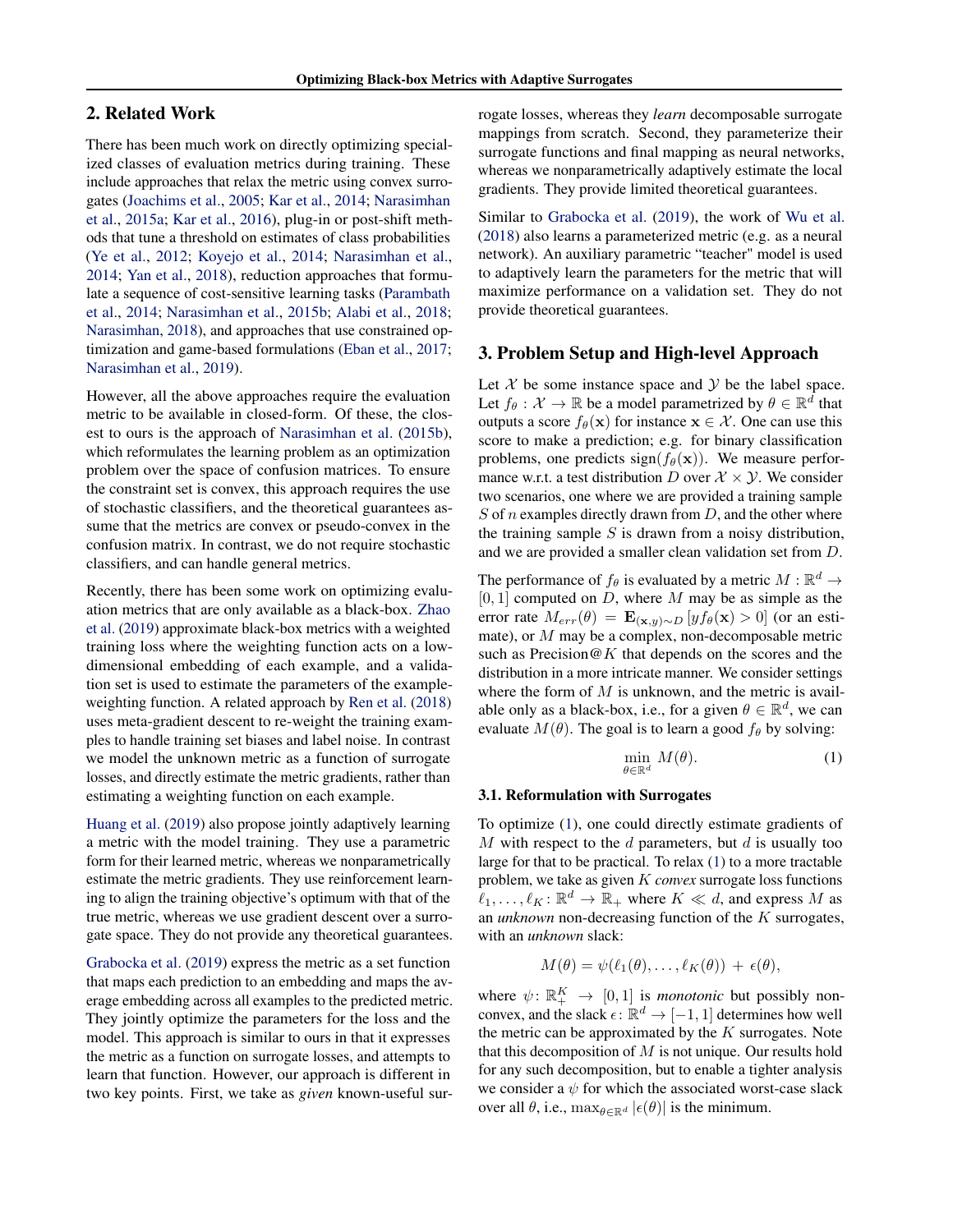<span id="page-2-0"></span>Here are examples of target metrics and convex surrogates.

Example 1 (Classification Metrics). Consider the task of minimizing the G-mean metric given by  $1 - \sqrt{TPR} \times TNR$ , where TPR is the true positive rate and TNR is the true negative rate. This metric promotes high accuracies on both the positive and negative class and is popular for classification tasks where there is class imbalance [\(Daskalaki et al.,](#page-8-0) [2006\)](#page-8-0). Possible surrogates for this metric include the average logistic or hinge losses on the positive and negatives examples as these serve as proxies for the TPR and TNR. It is reasonable to assume monotonic  $\psi$  here, since lower surrogate values tend to produce better TPR and TNR values, and in turn lower G-means. The F-measure is another popular metric that can be written as a monotonic function of the TPR and TNR [\(Koyejo et al.,](#page-8-0) [2014\)](#page-8-0), and there again the average positive and negative losses would make good surrogates.

Example 2 (Misaligned Training Data). Consider minimizing a metric using a training dataset that is noisy or misaligned with the test distribution, but we have access to a small validation set with clean data. The metric M here is evaluated on the clean validation set, and the surrogates  $\ell_1, \ldots, \ell_K$  might be convex  $l_p$  losses on the training data with different values of  $p > 1$  to tune the noise robustness. In this case, the precise mathematical relationship  $\psi$  between the validation metric and the surrogates is unknown.

Example 3 (ML Fairness Problems). For blackbox ML fairness metrics, good surrogates might be logistic losses on the positive and negative samples for different groups.

Example 4 (Ranking Metrics). Consider optimizing a ranking metric such as precision  $\omega K$ . While there are different convex surrogates available for this metric [\(Joachims,](#page-8-0) [2005;](#page-8-0) [Narasimhan et al.,](#page-8-0) [2015a\)](#page-8-0), the surrogate that performs the best can vary with the application. We have also observed in practice that sometimes setting a different value of K in the training loss produces a better precision  $@K$ during evaluation time. The proposed set-up gives us a way to combine multiple available ranking surrogates (possibly with different  $K$  values) to align well with the test metric.

#### 3.2. High-level Approach

Let  $\mathcal{L} := \{(\ell_1(\theta), \dots, \ell_K(\theta)) | \theta \in \mathbb{R}^d\}$  be the set of feasible surrogate profiles. We then seek to approximate [\(1\)](#page-1-0) by ignoring the slack  $\epsilon$  and posing the problem as an optimization of  $\psi$  over the K-dimensional set  $\mathcal{L}$ :

$$
\min_{\boldsymbol{\ell} \in \mathcal{L}} \psi(\boldsymbol{\ell}).\tag{2}
$$

Our high-level idea is to solve this re-formulated problem by applying *projected gradient descent* over L.

However, there are many challenges in implementing this idea. First, while each  $\ell_k$  is convex, the space of feasible surrogates  $\mathcal L$  is not necessarily a convex set. Second, the

function  $\psi$  is unknown to us, and therefore we need to estimate gradients for  $\psi$  with only access to the metric M and the surrogates  $\ell$ . Third, we would need to implement projections onto the  $K$ -dimensional surrogate space without explicitly constructing this set.

# 4. Surrogate Projected Gradient Descent

We now explain how we tackle the above challenges.

# 4.1. Convexifying the Surrogate Space

To turn (2) into a problem over a convex domain, we define the *epigraph* of the convex surrogate function profiles:

 $\mathcal{U} := \{ \mathbf{u} \in \mathbb{R}_+^K \mid \mathbf{u} \geq \boldsymbol{\ell}(\theta) \text{ for some } \theta \in \mathbb{R}^d \}$ .

Observation 1. U *is a convex superset of* L*.*

We then optimize  $\psi$  over this K-dimensional convex set:

$$
\min_{\mathbf{u}\in\mathcal{U}}\psi(\mathbf{u}).\tag{3}
$$

This relaxation preserves the optimizer for (2) because  $\psi$ is monotonic and  $U$  consists of upper bounds on surrogate profiles in  $\mathcal{L}$ :

**Observation 2.** For any  $u^* \in \operatorname{argmin} \psi(u)$ , there exists u∈U  $\ell^* \in \mathcal{L}, \ell^* \leq \mathbf{u}^*$ , such that  $\psi(\ell^*) = \psi(\mathbf{u}^*)$ .

# 4.2. Projected Gradient Descent over  $U$

We then perform projected gradient descent over  $U$ . We maintain iterates  $\mathbf{u}^t$  in  $\mathcal{U}$ , and at each step, (i) estimate the gradient of  $\psi$  w.r.t. the K-dimensional point  $\mathbf{u}^{t}$ , (ii) perform a descent step:  $\tilde{\mathbf{u}}^{t+1} = \mathbf{u}^t - \eta \nabla \psi(\mathbf{u}^t)$ , for some  $\eta > 0$ , and (iii) project  $\tilde{\mathbf{u}}^{t+1}$  onto  $\mathcal{U}$  to get the next iterate  $\mathbf{u}^{t+1}$ .

In order to implement these steps without knowing  $\psi$ , or having direct access to the set  $U$ , we simultaneously maintain iterates  $\theta^t$  in the original parameter space that map to iterates  $\mathbf{u}^t \in \mathcal{U}$ , i.e., for which  $\mathbf{u}^t = \ell(\theta^t)$ .

Now to estimate gradients without direct access to  $\psi$ , we measure changes in the K surrogates  $\ell(\cdot)$  and changes in the metric  $M(\cdot)$  at different perturbations of  $\theta^t$  and compute estimates of  $\nabla \psi(\mathbf{u}^t)$  based on finite-differences or local linear interpolations. To compute projections without direct access to  $U$ , we formulate a convex optimization problem over the original parameters  $\theta$ , and show that this results in an over-constrained projection onto  $U$ .

Thus we maintain iterates  $(\mathbf{u}^t, \theta^t)$  such that  $\mathbf{u}^t = \ell(\theta^t)$ , and execute the following at every iteration:

$$
\tilde{\mathbf{u}}^{t+1} = \mathbf{u}^t - \eta \operatorname{gradient}_{\psi}(\theta^t; M, \ell)
$$

$$
(\mathbf{u}^{t+1}, \theta^{t+1}) = \operatorname{project}_{\mathcal{U}}(\tilde{\mathbf{u}}^{t+1}; \ell).
$$

Figure [1](#page-3-0) gives a schematic description of the updates. The gradient computation takes the current  $\theta^t$  as input and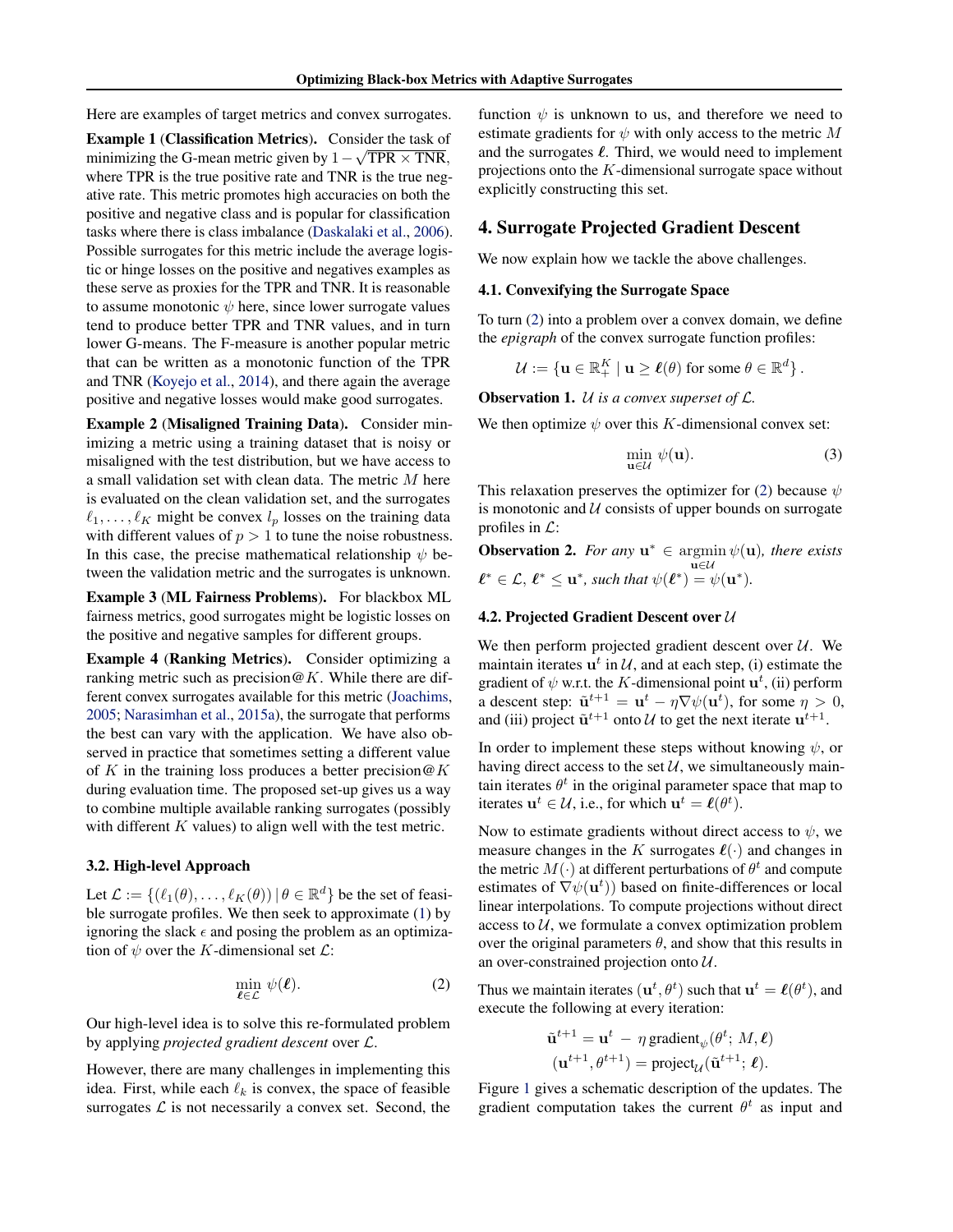<span id="page-3-0"></span>

Figure 1. PGD over  $K$ -dimensional set  $U$ . 'project' performs an over-constrained projection onto  $U$ . 'gradient' probes M and  $\ell$ returns an estimate  $\hat{\mathbf{g}}^{t+1} \in \mathbb{R}^K$  for  $\nabla \psi$ .



Figure 2. Over-constrained projection. The space of surrogate profiles  $\mathcal{L} = \{(\ell_1(\theta), \ell_2(\theta)) | \theta \in \mathbb{R}^d\}$  is a non-convex set (solid line), and its epigraph  $\mathcal{U} = {\mathbf{u} \ge \ell | \ell \in \mathcal{L}}$  is convex (shaded region). For the point  $\tilde{\mathbf{u}}_a$  outside U, the solution  $\mathbf{u}_a$  to (4) is the same as the exact projection  $\Pi(\tilde{\mathbf{u}}_a)$  onto  $\mathcal{U}$ . For the point  $\tilde{\mathbf{u}}_b$  inside the set,  $\Pi(\tilde{\mathbf{u}}_b) = \tilde{\mathbf{u}}_b$ , whereas  $\mathbf{u}_b$  is one of many solutions to (4) on the boundary and with  $\mathbf{u}_b \leq \Pi(\tilde{\mathbf{u}}_b)$  in each coordinate.

probes M and  $\ell$  to return an estimate of  $\nabla \psi(\mathbf{u}^t)$ . We elaborate on how we estimate gradients in Section [5.](#page-4-0) The projection computation takes the updated  $\tilde{\mathbf{u}}^{t+1}$  as input and returns a point  $u^{t+1}$  in U and an associated  $\theta^{t+1}$  such that  $\mathbf{u}^{t+1} = \ell(\theta^{t+1})$ . We explain this next.

# 4.3. Over-constrained Projection

To implement the projection without explicit access to  $U$ , we set up an optimization over  $\theta$  by penalizing a clipped  $L_2$ -distance between the surrogate profile  $\ell(\theta)$  and  $\tilde{\mathbf{u}}^{t+1}$ :

$$
\theta^{t+1} \in \underset{\theta \in \mathbb{R}^d}{\operatorname{argmin}} \, \| (\boldsymbol{\ell}(\theta) - \tilde{\mathbf{u}}^{t+1})_+ \|^2
$$
  

$$
\mathbf{u}^{t+1} = \boldsymbol{\ell}(\theta^{t+1}), \tag{4}
$$

where  $(z)_+ := \max\{0, z\}$  is applied element-wise and  $\|\cdot\|$ is the  $L_2$ -norm. Note that we penalize errors in only one direction (i.e. the errors where  $\ell_k(\theta) \geq \tilde{u}_k^{t+1}$ ). This has the advantage of the optimization problem being convex. Moreover, as we show below, (4) results in an over-constrained projection: any solution  $u^{t+1}$  to (4) is feasible (i.e. is in  $\mathcal{U}$ ), and for a monotonic  $\psi$ , yields a  $\psi$ -value that is no worse than what we would get with an exact projection.

**Lemma 1.** Let  $\mathbf{u}^+$  be the exact projection of  $\tilde{\mathbf{u}}^{t+1} \in \mathbb{R}_+^K$ *onto* U. For any solution  $\mathbf{u}^{t+1}$  to (4), we have  $\mathbf{u}^{t+1} \in \mathcal{U}$ ,  $\mathbf{u}^{t+1} \leq \mathbf{u}^+$ , and for a monotonic  $\psi$ ,  $\psi(\mathbf{u}^{t+1}) \leq \psi(\mathbf{u}^+)$ .

Problem (4) may not have a unique solution. For example,

Algorithm 1 Surrogate Projected Gradient Descent

- 1: **Input:** Black-box metric  $M$ , surrogate loss functions  $\ell_1, \ldots, \ell_K : \mathbb{R}^d \to \mathbb{R}_+^K$ , hyper-parameters:  $T, \eta$
- 2: Initialize  $\theta^1 \in \mathbb{R}^d$ ,  $\mathbf{u}^1 = \ell(\theta^1)$
- 3: for  $t = 1$  to T do
- 4: Gradient estimate: Obtain an estimate  $\hat{\mathbf{g}}^t$  for gradient  $\nabla \psi(\mathbf{u}^t)$  by invoking Algorithms 2 or 3 with inputs  $\theta^t$ , M and  $\ell_1, \ldots, \ell_K$
- 5: Gradient update:  $\tilde{\mathbf{u}}^{t+1} = \mathbf{u}^t \eta \hat{\mathbf{g}}^t$
- 6: Over-constrained projection: Solve:

 $\theta^{t+1} \in \text{argmin}$  $\theta \in \mathbb{R}^d$  $\Vert (\boldsymbol\ell(\theta) \: - \: \tilde{\mathbf{u}}^{t+1})_{+} \Vert^2$ to accuracy  $\mathcal{O}\left(\frac{1}{\beta^2 T}\right)$  and set  $\mathbf{u}^{t+1} = \boldsymbol{\ell}(\theta^{t+1})$ 7: end for

when  $\tilde{\mathbf{u}}^{t+1}$  is in the interior of U, the exact projection  $\mathbf{u}^+$  is the same as  $\tilde{\mathbf{u}}^{t+1}$ , whereas the solutions to (4) are the points **u** on the boundary of U with  $u \leq u^+$  (see Figure 2). As  $\psi$  is monotonic, picking any of these solutions for the next iterate doesn't hurt the convergence of the algorithm.

An outline of the projected gradient descent with this inexact projection is presented in Algorithm 1. One can interpret the algorithm as *adaptively* combining the K surrogates  $\ell_k$ 's to optimize the metric  $M$  (see Appendix [C](#page-24-0) for the details).

# 4.4. Convergence Guarantee

We show convergence of Algorithm 1 to a stationary point of  $\psi(\ell(\cdot))$ . Since we probe M to estimate gradients for  $\psi$ , the errors in the estimate would depend on how closely  $\psi(\ell(\cdot))$ approximates  $M$ , and in turn on the magnitude of the slack term  $\epsilon$ . We assume here that the gradient estimation error  $\mathbf{E} \left[ \|\hat{\mathbf{g}}^t - \nabla \psi(\ell(\theta^t))\|^2 \right]$  at each step t is bounded by a  $\kappa_{\epsilon} \in \mathbb{R}_+$  that depends on the slack  $\epsilon$ . In Section [5,](#page-4-0) we present gradient estimates that satisfy this condition.

**Theorem 2** (Convergence of Algorithm 1). Let  $M(\theta)$  =  $\psi(\ell(\theta)) + \epsilon(\theta)$ *, for a*  $\psi$  *that is monotonic,*  $\beta$ *-smooth and L*-Lipschitz, and the worst-case slack  $\max_{\theta \in \mathbb{R}^d} |\epsilon(\theta)|$  is the *minimum among all such decompositions of* M*.*

*Suppose each*  $\ell_k$  *is*  $\gamma$ *-smooth and*  $\Phi$ *-Lipschitz in*  $\theta$  *with*  $\|\boldsymbol{\ell}(\theta)\| \leq G, \forall \theta$ . Suppose the gradient estimates  $\hat{\mathbf{g}}^t$  satisfy  $\mathbf{E}\left[\|\hat{\mathbf{g}}^t - \nabla \psi(\boldsymbol{\ell}(\theta^t))\|^2\right] \leq \kappa_{\epsilon}, \ \forall t \in [T]$  and the projection step satisfies  $\| (\boldsymbol\ell(\theta^{t+1})-\tilde{\mathbf u}^t)_+\|^2 \leq \min_{\theta \in \mathbb{R}^d} \| (\boldsymbol\ell(\theta) \tilde{\mathbf{u}}^{t}$ )<sub>+</sub> $||^{2} + \mathcal{O}(\frac{1}{\beta^{2}T})$ ,  $\forall t \in [T]$ *. Set stepsize*  $\eta = \frac{1}{\beta^{2}}$ *.* 

*Then Algorithm 1 converges to an approximate stationary point of*  $\psi(\ell(\cdot))$ *:* 

$$
\min_{1\leq t\leq T}{\bf E}\left[\|\nabla \psi(\boldsymbol\ell(\theta^t))\|^2\right]\leq C\bigg(\frac{\beta}{\sqrt{T}}+\sqrt{\kappa_\epsilon}+\sqrt{L}\kappa_\epsilon^{1/4}\bigg),
$$

*where the expectation is over the randomness in the gradient estimates, and*  $C = \mathcal{O}(KL(\gamma(G + \frac{L}{\beta^2}) + \Phi^2)).$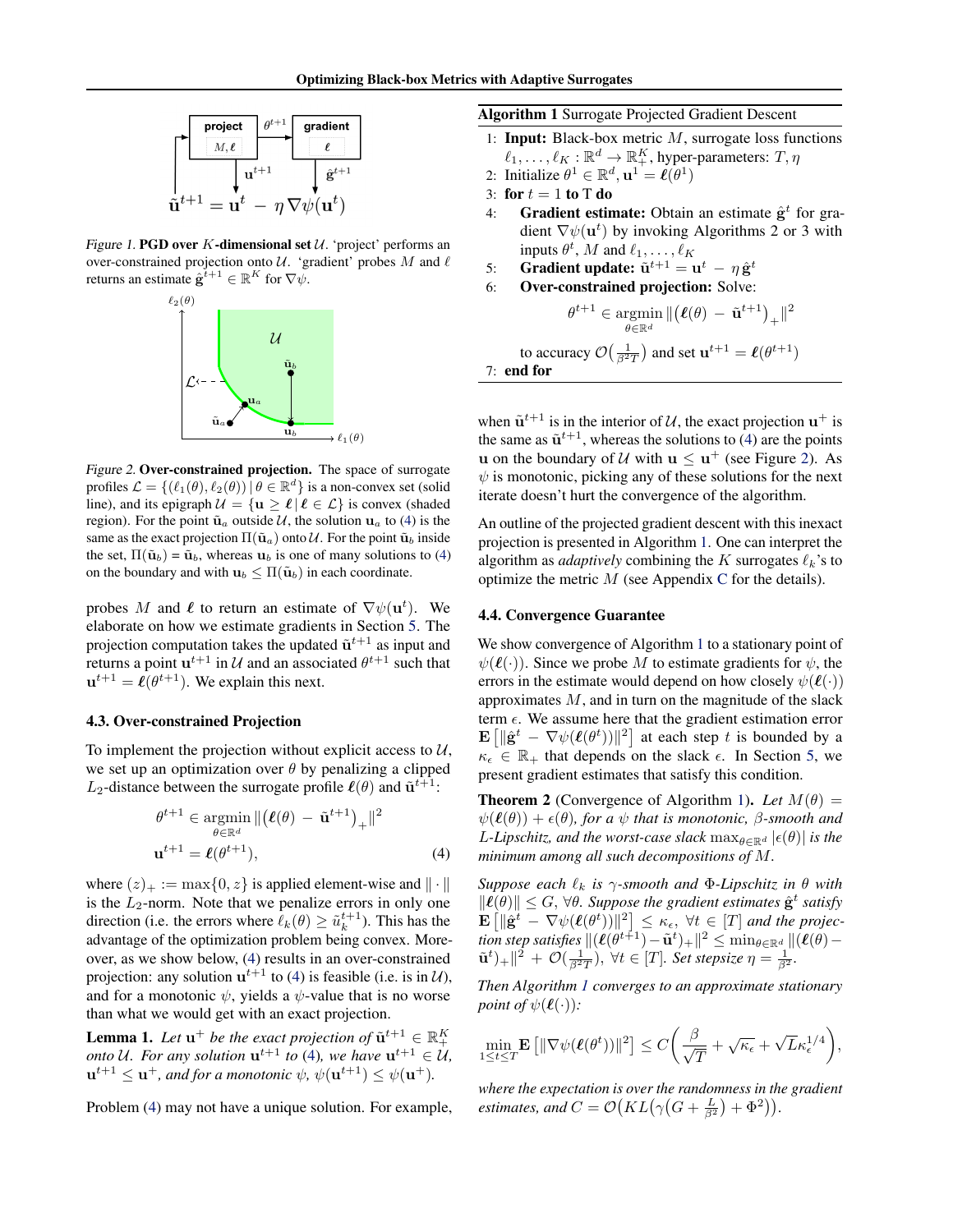<span id="page-4-0"></span>**Remark 1 (Stationary point of M).** When the gradient estimation error  $\kappa_{\epsilon}$  is small and the number of steps  $T \to \infty$ , the algorithm reaches a model  $\theta$  with a small gradient norm  $\|\nabla \psi(\ell(\cdot))\|$ . If additionally the slack term  $\epsilon$  is Lipschitz in  $\theta$ , then this implies that the algorithm also converges to an approximate stationary point of the metric M.

The proof of Theorem [2](#page-3-0) proceeds in two parts. We first show that the algorithm converges to an approximate stationary point of  $\psi$  over  $\mathcal{U}$ . For this, we extend recent results [\(Ghadimi et al.,](#page-8-0) [2016\)](#page-8-0) on convergence of projected gradient descent for smooth non-convex objectives. We then exploit the smoothness of the surrogates  $\ell$  to show that this result translates to the algorithm converging to an approximate stationary point of  $\psi(\ell(\cdot))$  w.r.t.  $\theta$ .

Remark 2 (Prior convergence results). A key difference between our analysis and prior works on zeroth-order gradient methods [\(Duchi et al.,](#page-8-0) [2015;](#page-8-0) [Ghadimi et al.,](#page-8-0) [2016;](#page-8-0) [Nesterov and Spokoiny,](#page-8-0) [2017\)](#page-8-0) is that we do not directly optimize the given objective over the space of parameters  $\theta$ , and instead perform an optimization over a relaxed surrogate space  $U$  that is not directly specified, and do so using inexact projections and approximate gradient estimates.

# 5. Gradient Estimation Techniques

We now address the issue of estimating the gradient  $\hat{\mathbf{g}}^t$  of  $\psi$ at a given  $\ell(\theta^t)$  without explicit access to  $\psi$ . We provide an algorithm based on finite-differences, and another based on local linear interpolations. We also show error bounds for these algorithms, i.e. bound the errors  $\kappa_{\epsilon}$  in Theorem [2.](#page-3-0)

#### 5.1. Finite Differences

We first consider the case where both the surrogates  $\ell$ and metric M are evaluated on the same sample. Let  $f_{\theta} := [f_{\theta}(\mathbf{x}_1), \dots, f_{\theta}(\mathbf{x}_n)]^{\top} \in \mathbb{R}^n$  denote the scores of the model  $\theta$  computed on the *n* training examples. We overload notation and use  $M(f_\theta, y)$  to denote the value of the evaluation metric M on the model scores  $f_{\theta} \in \mathbb{R}^n$  and labels  $y \in \mathcal{Y}^n$ . Similarly, we use  $\ell_k(f_\theta, y)$  to denote the value of surrogate loss  $\ell_k$  on  $f_\theta$  and y.

We present our method in Algorithm 2. We adopt a standard finite-difference gradient estimate [\(Nesterov and Spokoiny,](#page-8-0) [2017\)](#page-8-0), which requires us to perturb the surrogates  $\ell$  with random Gaussian vectors  $Z^1, \ldots, Z^m \sim \mathcal{N}(\mathbf{0}, \mathbf{I}_K)$ , evaluate  $\psi$  at the perturbed surrogate profiles, and calculate

$$
\frac{1}{m}\sum_{j=1}^m \frac{\psi(\boldsymbol{\ell}(\mathbf{f}_\theta,\mathbf{y}) + \sigma Z^j) - \psi(\boldsymbol{\ell}(\mathbf{f}_\theta,\mathbf{y}))}{\sigma},
$$

for  $\sigma > 0$ . In our case, we cannot directly perturb the surrogates  $\ell$  and evaluate changes in  $\psi$ . Instead, we perturb the scores  $f_\theta$  so that the corresponding changes in  $\ell$  follows a Gaussian distribution, and evaluate the difference between Algorithm 2 Finite-difference Gradient Estimate

- 1: Input:  $\theta' \in \mathbb{R}^d$ ,  $M$ ,  $\ell_1, \ldots, \ell_K$
- 2: Hyper-parameters: Num of perturbations  $m, \sigma$
- 3: Draw  $Z^1, \ldots, Z^m \sim \mathcal{N}(\mathbf{0}, \mathbf{I}_K)$
- 4: Find  $\Delta^j \in \mathbb{R}^n$  s.t.  $\ell(f_{\theta'} + \Delta^j, \mathbf{y}) = \ell(f_{\theta'}, \mathbf{y}) + \sigma Z^j$ , for  $j = 1, \ldots, m$ 5:  $\hat{\mathbf{g}} = \frac{1}{n}$ m  $\sum_{i=1}^{m}$  $j=1$  $M(\mathbf{f}_{\theta'} + \Delta^j, \mathbf{y}) - M(\mathbf{f}_{\theta'}, \mathbf{y})$  $\frac{\sigma}{\sigma}$   $Z^j$

6: Output: 
$$
\hat{g}
$$

| <b>Algorithm 3</b> Linear Interpolation Gradient Estimate                                       |
|-------------------------------------------------------------------------------------------------|
| 1: Input: $\theta' \in \mathbb{R}^d$ , $M$ , $\ell_1, \ldots, \ell_K$                           |
| 2: <b>Hyper-parameters</b> : Num of perturbations $m, \sigma$                                   |
| 3: Draw $Z_1^1, \ldots, Z_1^m, Z_2^1, \ldots, Z_2^m \sim \mathcal{N}(\mathbf{0}, \mathbf{I}_d)$ |
| 4: $\mathbf{H}_{j,:} = \ell(\theta' + \sigma Z_1^j) - \ell(\theta' + \sigma Z_2^j), j = 1, , m$ |

- 5:  $\mathbf{M}_{j,:} = M(\theta' + \sigma Z_1^j) M(\theta' + \sigma Z_2^j), j = 1, ..., m$
- 6:  $\hat{\mathbf{g}} \in \text{argmin} \|\mathbf{H}\hat{\mathbf{g}} \mathbf{M}\|^2$
- $\hat{\mathbf{g}}$ ∈ $\mathbb{R}^K$ 7: Output:  $\hat{\mathbf{g}}$

the metric  $M$  at the original and perturbed scores. This is possible, for example, when each  $\ell_k(f_\theta, y)$  is an average of point-wise losses  $\phi_k(y_i f_\theta(x_i))$  on different subsets of the data, for some invertible function  $\phi_k : \mathbb{R} \to \mathbb{R}$ , in which case, it is easy to compute the right amount of perturbation to the scores  $f_{\theta}$  to produce the desired perturbation in  $\ell_k$ .

Lemma 3 (Finite difference estimate). *Let* M *be as defined*  $\int$ *in Theorem* [2](#page-3-0) *and*  $|\epsilon(\theta)| \leq \bar{\epsilon}, \forall \theta$ . Let  $\hat{g}$  be returned by *Algorithm* 2 *for a given*  $\theta'$ *, m perturbations and*  $\sigma = \frac{\sqrt{\epsilon}}{\sqrt{K\beta^2}}$ *.* 

$$
\mathbf{E}\left[\|\hat{\mathbf{g}} - \nabla \psi(\boldsymbol{\ell}(\theta'))\|^2\right] \, \leq \, \mathcal{O}\left(\frac{L^2K}{m} + \bar{\epsilon}K^2\beta^2\right),
$$

*where the expectation is over the random perturbations.*

This gives a bound on  $\kappa_{\epsilon}$  in Theorem [2](#page-3-0) when Algorithm 2 is used for gradient estimates. Note the error depends on the slack magnitude  $\bar{\epsilon}$ , and decreases with more perturbations.

# 5.2. Local Linear Interpolations

The finite-difference approach is not applicable to settings where the metric is evaluated on a validation sample but the surrogates are evaluated on training examples (as in Example 2), or where finding the right amount of perturbation on the scores is difficult. For such cases we present a local linear interpolation based approach in Algorithm 3, where we perturb the model parameters  $\theta$  instead of the scores.

We use the fact that a smooth function  $\psi$  can be locally approximated by a linear function, and estimate the gradient of  $\psi$  of at  $\ell(\theta)$  by perturbing  $\theta$ , measuring the corresponding differences in the surrogates  $\ell$  and the metric M, and fitting a linear function from the surrogate differences to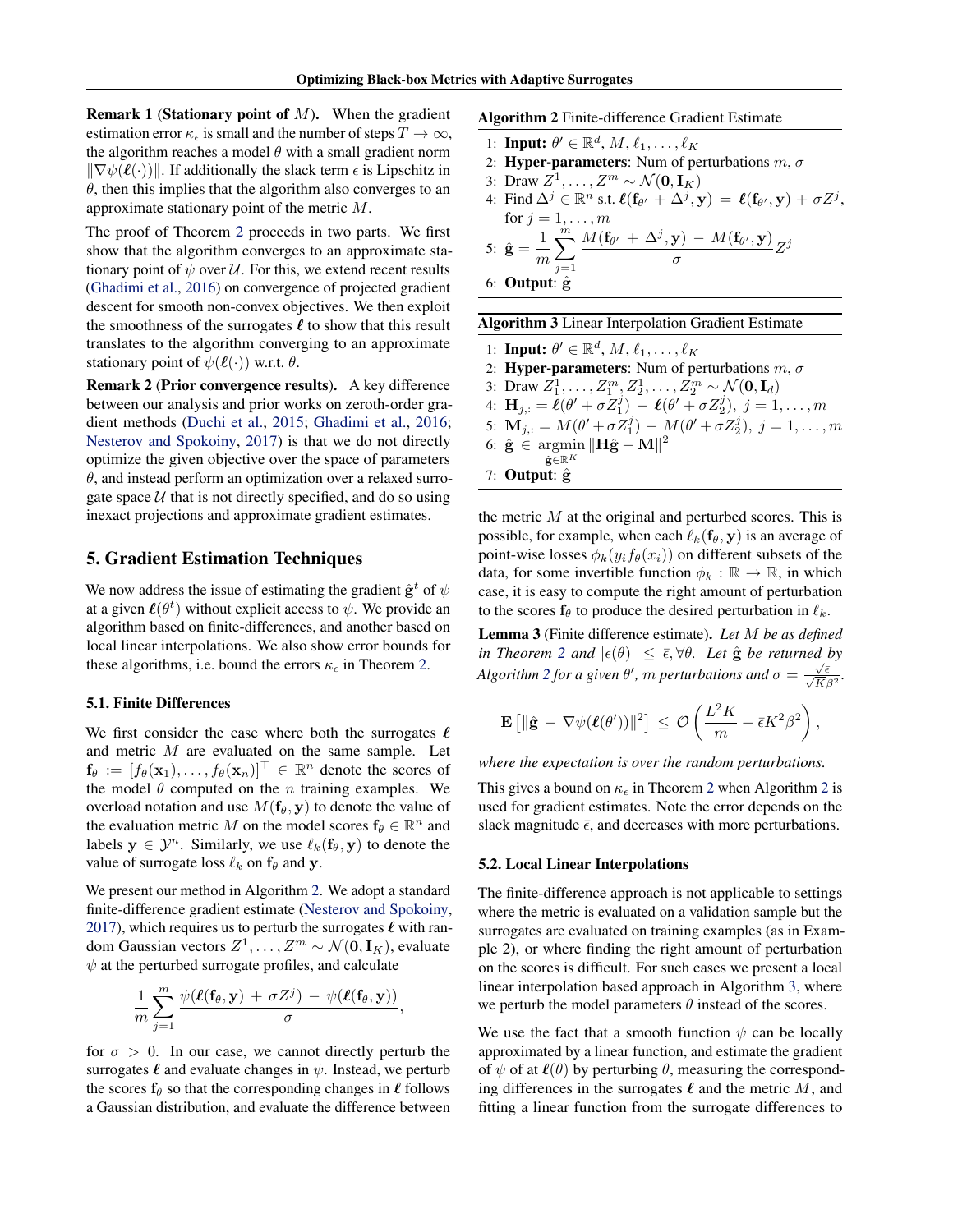<span id="page-5-0"></span>the metric differences. Specifically, for  $d$  model parameters, we draw two independent sets of  $d$ -dimensional Gaussian perturbations  $Z_1^1, \ldots, Z_1^m, Z_2^1, \ldots, Z_2^m \sim \mathcal{N}(\mathbf{0}, \mathbf{I}_d)$ , and return a linear fit from  $\mathbf{H} = [\ell(\theta + \sigma Z_1^j) - \ell(\theta + \sigma Z_2^j)]_{j=1}^m$ to  $\mathbf{M} = [M(\theta + \sigma Z_1^j) - M(\theta + \sigma Z_2^j)]_{j=1}^m$ .

Lemma 4 (Linear interpolation estimate). *Let* M *be defined as in Theorem* [2](#page-3-0) *and*  $|\epsilon(\theta)| \leq \bar{\epsilon}, \forall \theta$ . Assume each  $\ell_k$ *is*  $\Phi$ -*Lipschitz in*  $\theta$  *w.r.t. the*  $L_{\infty}$ -norm, and  $\|\ell(\theta)\| \leq G \ \forall \theta$ .  $Suppose for a given  $\theta'$ ,  $\sigma$  and perturbation count m, the ex$ *pected covariance matrix for the left-hand-side of the linear system* H *is well-conditioned, and has the smallest singlular value*  $\lambda_{\min}(\sum_{i=1}^{m} \mathbf{E}[\mathbf{H}_{i}\mathbf{H}_{i}^{\top}]) = \mathcal{O}(m\sigma^{2}\Phi^{2})$ . Then setting  $\sigma = \tilde{\mathcal{O}}\left(\frac{G^{1/3}\bar{\epsilon}^{1/3}}{\Phi K^{3/2} \beta^{1/3}}\right)$  $\frac{G^{1/3} \bar{\epsilon}^{1/3}}{\Phi K^{3/2} \beta^{1/3}}$  and  $m = \tilde{\mathcal{O}} \left( \frac{G^4 K^9 \beta^2}{\bar{\epsilon}^2} \right)$  $\frac{K^9\beta^2}{\bar{\epsilon}^2}\Big)$ , Algorithm *[3](#page-4-0) returns w.h.p. (over draws of random perturbations) a gradient estimate* gˆ *that satisfies:*

$$
\|\hat{\mathbf{g}} - \nabla \psi(\boldsymbol{\ell}(\theta'))\|^2 \leq \tilde{\mathcal{O}}\left(G^{1/3}\bar{\epsilon}^{1/3}K^3\beta^{2/3}\right).
$$

We show in Appendix [A.5](#page-18-0) how this high probability statement can then be used to derive a bound on the expected errors  $\kappa_{\epsilon}$  in Theorem [2.](#page-3-0) Prior works provide error bounds on a similar gradient estimate under an assumption that the perturbation matrix  $H$  can be chosen to be invertible [\(Conn et al.,](#page-8-0) [2008;](#page-8-0) [2009;](#page-8-0) [Berahas et al.,](#page-8-0) [2019\)](#page-8-0). In our case, however, H is not chosen explicitly, but instead contains measurements of changes in surrogates for random perturbations on  $\theta$ . Hence to show an error bound, we need a slightly subtle condition on the correlation structure of the surrogates (that essentially says the variance of the perturbed surrogates are large enough and the rates are not strongly correlated with each other), which we express as a condition on the smallest singular value of the covariance of H.

#### 5.3. Handling Non-smooth Metrics

For  $\psi$  that is non-smooth and Lipschitz, we extend the finite difference gradient estimate in Section [5.1](#page-4-0) with a twostep perturbation. We draw two sets of Gaussian vectors  $Z_1^1, \ldots, Z_1^m, Z_2^1, \ldots, Z_2^m \sim \mathcal{N}(\mathbf{0}, \mathbf{I}_K)$  and approximately calculate

$$
\frac{1}{m}\sum_{j=1}^m \frac{\psi(\boldsymbol\ell(\mathbf{f}_\theta,\mathbf{y})+\sigma_1 Z_1^j+\sigma_2 Z_2^j)-\psi(\boldsymbol\ell(\mathbf{f}_\theta,\mathbf{y})+\sigma_1 Z_1^j)}{\sigma_2}
$$

for  $\sigma_1, \sigma_2 > 0$ , by perturbing  $\ell$  through the scores  $f_\theta$  and measuring changes in M instead of  $\psi$ . This approach computes a finite-difference gradient estimate for a smooth approximation to the original  $\psi$ , given by  $\psi_{\sigma_1}(\mathbf{u}) :=$  $\mathbf{E} [\psi(\mathbf{u} + \sigma_1 Z_1)]$ , where  $Z_1 \sim \mathcal{N}(\mathbf{0}, \mathbf{I}_K)$ . We provide error bounds in Appendix [B](#page-22-0) by building on recent work by [Duchi et al.](#page-8-0) [\(2015\)](#page-8-0), and discuss asymptotic convergence of Algorithm [1](#page-3-0) as  $\sigma_1 \rightarrow 0$ .

Table 1. Datasets used in our experiments.

| Dataset         | #instances | #features                   | Groups |
|-----------------|------------|-----------------------------|--------|
| Simulated       | 5000       | $\mathcal{D}_{\mathcal{A}}$ |        |
| <b>COMPAS</b>   | 4073       | 31                          | M/F    |
| Adult           | 32561      | 122                         | M/F    |
| Credit          | 30000      | 89                          | M/F    |
| <b>Business</b> | 11560      | 36                          | C/NC   |
| KDD Cup 08      | 102294     | 117                         |        |
|                 |            |                             |        |

|           | LogReg |       | PostShift Proposed |
|-----------|--------|-------|--------------------|
| Simulated | 1.000  | 0.848 | 0.803              |

# 6. Experiments

We present experiments to show the proposed approach, Algorithm [1,](#page-3-0) is able to perform as well as methods that take advantage of a metric's form where available, and is also able to provide gains for metrics that are truly a black-box. We consider a simulated classification task, fair classification with noisy features, a ranking task and classification with proxy labels. The datasets we use are listed in Table 1.

We use the linear interpolation approach in Algorithm [3](#page-4-0) for estimating gradients, as this is the most practical among the proposed estimation methods, and applicable when the surrogates and metrics are evaluated on different samples. We use linear models, and tune hyper-parameters such as step sizes and the perturbation parameter  $\sigma$  for gradient estimation using a held-out validation set. We run the projected gradient descent with 250 outer iterations and 1000 perturbations. For the projection step, we run 100 iterations of Adagrad. See Appendix [D](#page-25-0) for more details and a discussion on perturbations. The code has been made available.

#### 6.1. Optimizing G-mean on Simulated Data

We first apply our approach to maximize a non-black box evaluation metric: G-mean =  $1 - \sqrt{TPR \times TNR}$ , described in Example [1.](#page-2-0) We consider a simulated binary classification task in two dimensions, containing 10% positives and 90% negatives. The positive examples are drawn from a Gaussian with mean [0, 0] and covariance matrix  $0.2 \times I_2$ . The negative examples are drawn from a mixture of two Gaussians centered at  $[-1, -1]$  and  $[1, 1]$ , with equal priors, and with a covariance matrix of  $0.1 \times I_2$ .

We apply our method with two surrogate functions: the average hinge losses on the positive and negative examples. The results are shown in Table 2. We compare against two baselines: logistic regression that optimizes a standard crossentropy loss, and a plug-in or post-shift approach that shifts the a threshold on the logistic regression model to optimize G-mean [\(Narasimhan et al.,](#page-8-0) [2014\)](#page-8-0). Because of the class imbalance, logistic regression learns to always predict the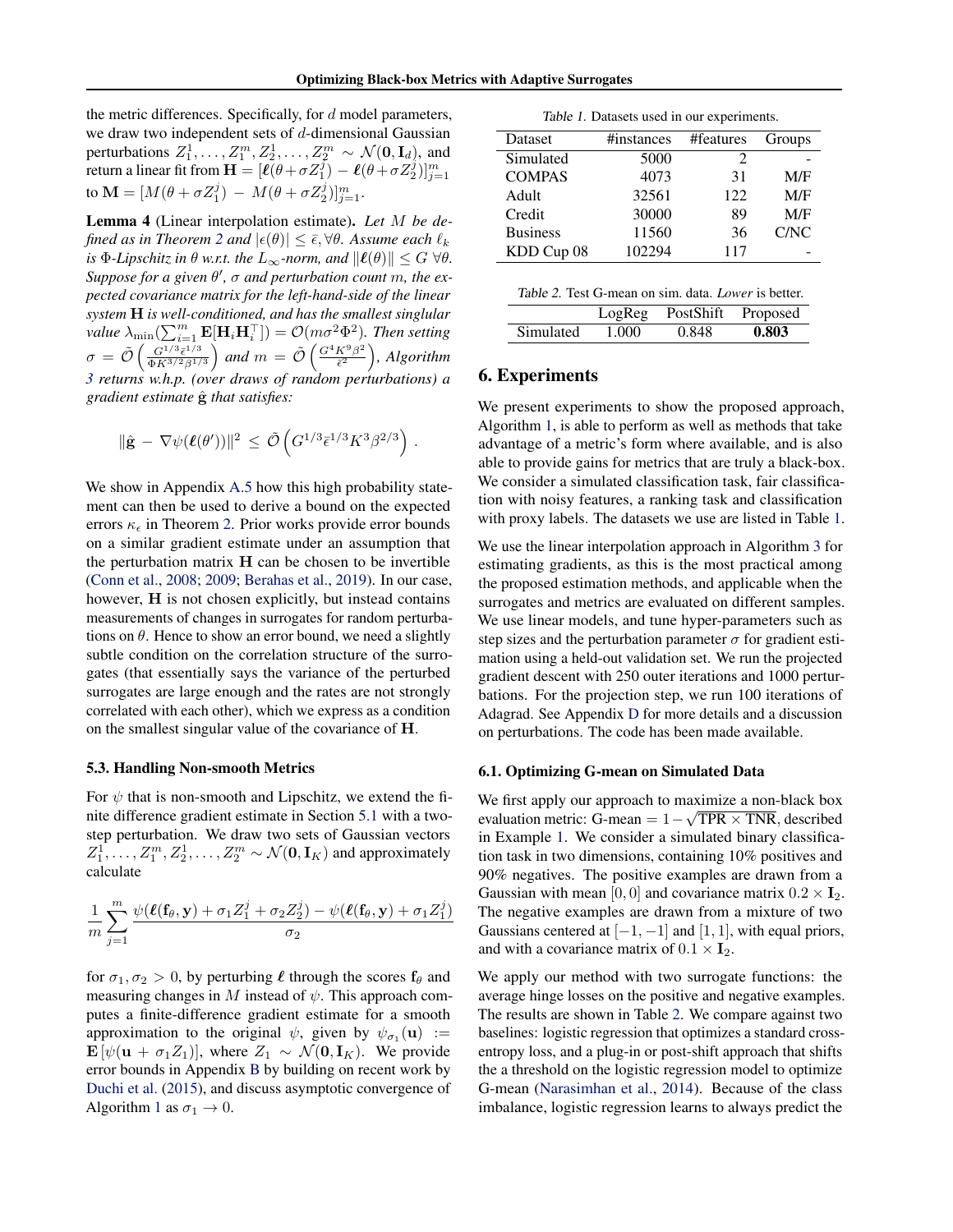|                 | LogReg | <b>PostShift</b> | RelaxedFM | GenRates | Proposed |
|-----------------|--------|------------------|-----------|----------|----------|
| <b>Business</b> | 0.793  | 0.789            | 0.794     | 0.793    | 0.796    |
| <b>COMPAS</b>   | 0.560  | 0.631            | 0.614     | 0.620    | 0.629    |
| Adult           | 0.668  | 0.664            | 0.665     | 0.654    | 0.665    |
| Default         | 0.467  | 0.536            | 0.525     | 0.532    | 0.533    |

,

<span id="page-6-0"></span>Table 3. Average test macro F-measure across groups with clean features. *Higher* is better. Despite having only black-box access to the metric, our approach performs comparable to methods that take advantage of the form of the metric.



Figure 3. Hyperplanes learned by proposed method and PostShift on simulated data.

majority negative class and yields zero true positive rate and as a result a poor G-mean. Post-shift produces a better Gmean, but the proposed method performs the best. It is clear from the resulting decision boundaries shown in Figure 3 that the proposed method learns the better linear separator.

#### 6.2. Macro F-measure with Noisy Features

For this experiment we consider training a classifier with fairness goals defined on binary protected attributes. We seek to maximize the average F-measure across the groups:

$$
\text{Macro } F_1 = \frac{1}{2} \sum_{G \in \{0,1\}} \frac{2 \times \text{Precision}_G \times \text{Recall}_G}{\text{Precision}_G + \text{Recall}_G}
$$

where  $Precision<sub>G</sub>$  and  $Recall<sub>G</sub>$  are the precision and recall on protected group  $G$ . Optimizing a sum of Fmeasures is harder than optimizing the binary F-measure because the summation destroys its pseudo-convexity property [\(Narasimhan et al.,](#page-8-0) [2019\)](#page-8-0).

We use four fairness datasets: (1) *COMPAS*, where the goal is to predict recidivism with *gender* as the protected attribute [\(Angwin et al.,](#page-8-0) [2016\)](#page-8-0); (2) *Adult*, where the goal is to predict if a person's income is more than 50K/year, and we take *gender* as the protected group [\(Blake and Merz,](#page-8-0) [1998\)](#page-8-0); (3) *Credit Default*, where the task is to predict whether a customer would default on his/her credit card payment, and we take *gender* as the protected group [\(Blake and Merz,](#page-8-0) [1998\)](#page-8-0); (4) *Business Entity Resolution*, a proprietary dataset from a large internet services company, where the goal is to predict whether a pair of business descriptions refer to identical businesses, and we consider *non-chain* businesses as protected. In each case, we split the data into trainvalidation-test sets in the ratio  $4/9: 2/9: 1/3$ .

Training with no noise. The first set of experiments tests if

the proposed approach is able to match the performance of existing methods that are customized to optimize the macro F-measure. We compare against (i) plain logistic regression method, (ii) a plug-in or post-shift method that tunes a threshold on the logistic regression model to maximize the Fmeasure [\(Koyejo et al.,](#page-8-0) [2014;](#page-8-0) [Narasimhan et al.,](#page-8-0) [2014\)](#page-8-0), (iii) an approach that optimizes a continuous relaxation to the Fmeasure that replaces the indicators with the hinge loss, and (iv) the recent "generalized rates" approach of [Narasimhan](#page-8-0) [et al.](#page-8-0) [\(2019\)](#page-8-0) for optimizing metrics that are a sum of ratios. We apply our approach using four surrogate losses, each one is the hinge loss averaged over either the positive or negative examples, calculated separately for each of the two groups. As seen in Table 3, despite having only black-box access to the metric, the proposed approach performs comparable to the other methods that are directly tailored to optimize the macro F-measure.

Training with noisy features. The second set of experiments evaluates the performance of these methods when the training set has noisy features for just one of the groups, while the smaller validation set contains clean features. We use our approach to adaptively combine the same four surrogate losses computed on the noisy training set to best optimize the macro F-measure on the clean validation set.

We chose a certain fraction of the examples at random from one of the groups, which we refer to as group 0, and for these examples, we add Gaussian noise to the real features (with mean 0 and the same standard deviation as the feature), and flip the binary features with probability 0.9. Figure [4](#page-7-0) shows the test F-measure for the different methods with varying fraction of noisy examples in group 0. Except for logistic regression, all other methods have access to the validation set: post-shift uses the validation set to tune a threshold on the logistic regression model; the RelaxedFM and GenRates method optimize their loss on the training set, but pick the best model iterate using the validation set. The proposed approach is able to make the best use of the validation set, and consistently performs the best across most noise levels.

#### 6.3. Ranking to Optimize PRBEP

We next consider a ranking task, where the goal is to learn a scoring function  $f$  that maximizes the precision-recall breakeven point (PRBEP), i.e. yields maximum precision at the threshold where precision and recall are equal. PRBEP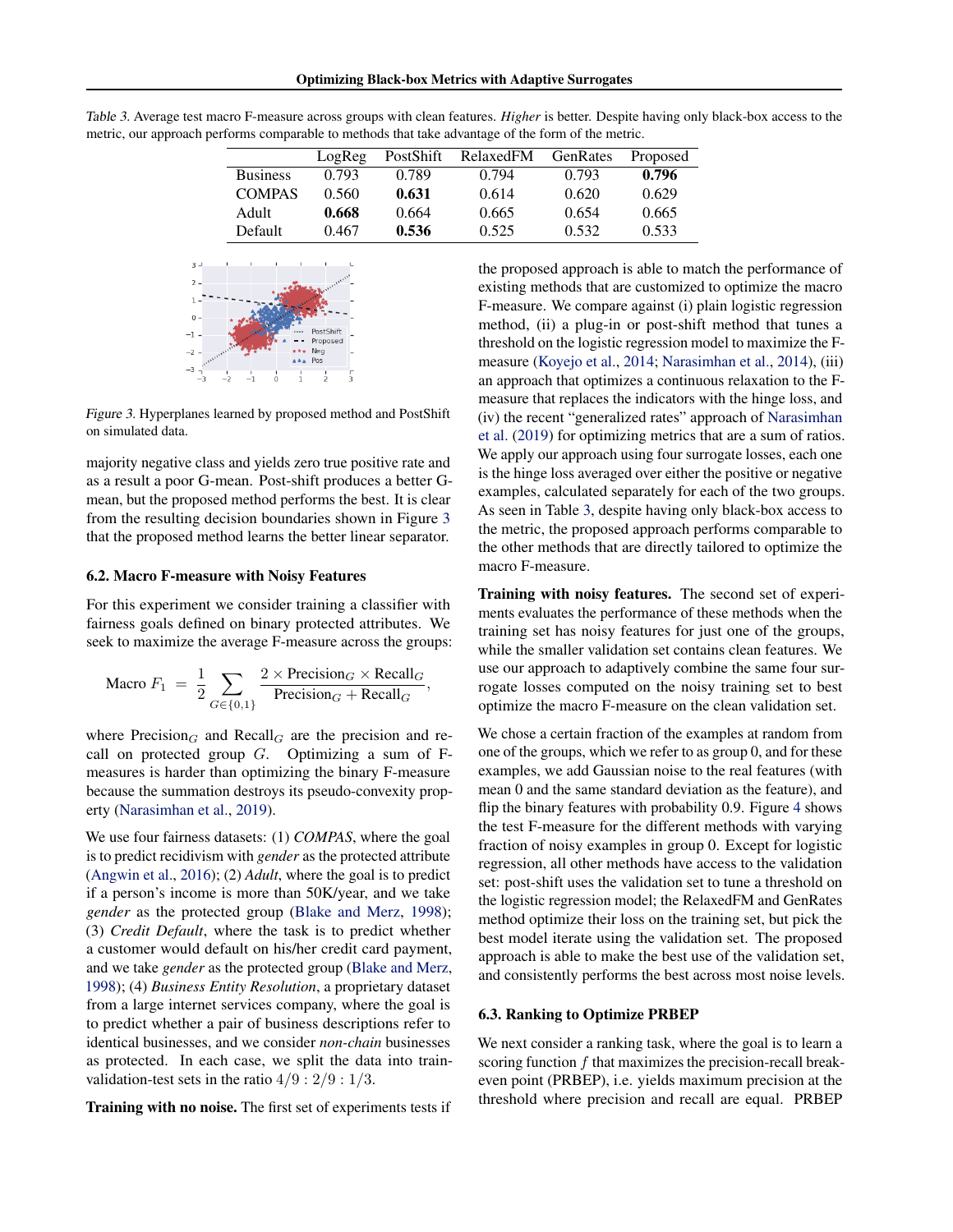Optimizing Black-box Metrics with Adaptive Surrogates

<span id="page-7-0"></span>

Figure 4. Test macro F-measure across groups for varying noise levels, averaged over 5 trials. *Higher* is better.

Table 4. Train and test PRBEP on KDD Cup 2008 data. *Higher* is better.

|             | LogReg | Kar et al. (2015) | Proposed |
|-------------|--------|-------------------|----------|
| Train       | 0.480  | 0.473             | 0.546    |
| <b>Test</b> | 0.472  | 0.441             | 0.480    |

Table 5. Test classification error where the training labels are only proxy labels with unknown relationship to the true labels. The proposed method was run with both hinge and sigmoid surrogates. *Lower* is better.

|                 |       | LogReg PostShift Hinge Sigmoid |       |       |
|-----------------|-------|--------------------------------|-------|-------|
| Adult           | 0.333 | 0.322                          | 0.314 | 0.314 |
| <b>Business</b> | 0.340 | 0.251                          | 0.256 | 0.236 |

is a special case of Precision@K when K is set to the number of positive examples in the dataset. For this task, we experiment with the KDD Cup 2008 breast cancer detection data set [\(Rao et al.,](#page-9-0) [2008\)](#page-9-0) popularly used in this literature [\(Kar et al.,](#page-8-0) [2015;](#page-8-0) [Mackey et al.,](#page-8-0) [2018\)](#page-8-0). We randomly split this dataset 60/20/20 for training, validation, and test.

Since the break-even point for a dataset is not known beforehand, we use surrogates that approximate precision at different recall thresholds  $\tau$ . We use the quantile-based surrogate losses of [Mackey et al.](#page-8-0) [\(2018\)](#page-8-0) with  $\tau = 0.25, 0.5, 0.75$ . As a comparison, we optimize the avg-precision  $@K$  surrogate provided by [Kar et al.](#page-8-0) [\(2015\)](#page-8-0). As seen in Table 4, the proposed approach is able to learn a better training loss by combining the three quantile surrogates, and yields the best PRBEP on the both the training and test sets.

# 6.4. Classification with Proxy Labels

Next, we consider classification tasks where the training labels are proxies for the true labels, but the validation data has the true labels. We seek to minimize the classification error on the validation set by combining hinge loss surrogates evaluated separately on the positive and negative training examples. While the theory requires convex losses, we experiment with also running the algorithm with non-convex sigmoid losses as surrogates.

For the Adult data, we predict whether a candidate's gender is female, and take the marital-status-wife feature as the proxy label. For the Business Entity Resolution data, we predict whether a pair of business descriptions refer to the same business, and use the has-same-phone-number feature as a proxy label.

We compare with a logistic regression model trained with the proxy labels and a post-shift method that corrects the logistic regression threshold to minimize classification error on the validation data. As expected logistic regression yields the highest test error. On Adult, both variants of the proposed method are better than PostShift. On Business, the proposed method performs slightly worse than PostShift when run with hinge surrogates, but yields notable improvements when run with sigmoid surrogates, which are tighter relaxations to the true errors.

# 7. Discussion

There is currently a lot of interest in training models with better alignment with evaluation metrics. Here, we have investigated a simple method that directly estimates only the needed gradients for gradient descent training, and does not require assuming a parametric form. This simplicity enabled us to provide rigorous theoretical guarantees.

Experimentally, our approach was as good as strategies that take advantage of a metric's form (where available), gave notable gains over baselines for black-box ranking, and was significantly better than post-shifting for experiments with group-dependent noise. For the proxy label experiments, however, the results were mixed, with the proposed method requiring a tighter surrogate relaxation to perform better than post-shift. Post-shift is a strong baseline – in theory, for many metrics it is optimal to simply post-shift the Bayes class probability model  $P(y = 1|x)$  with a suitable threshold  $\beta$  [\(Koyejo et al.,](#page-8-0) [2014;](#page-8-0) [Yan et al.,](#page-9-0) [2018\)](#page-9-0). Post-shift only has one degree of freedom, which limits it, but also enables choosing β to directly optimize the *true* metric. In contrast, our method acts through surrogate losses to optimize the target metric. We argue that post-shift should be a required baseline for experiments on custom metric optimization.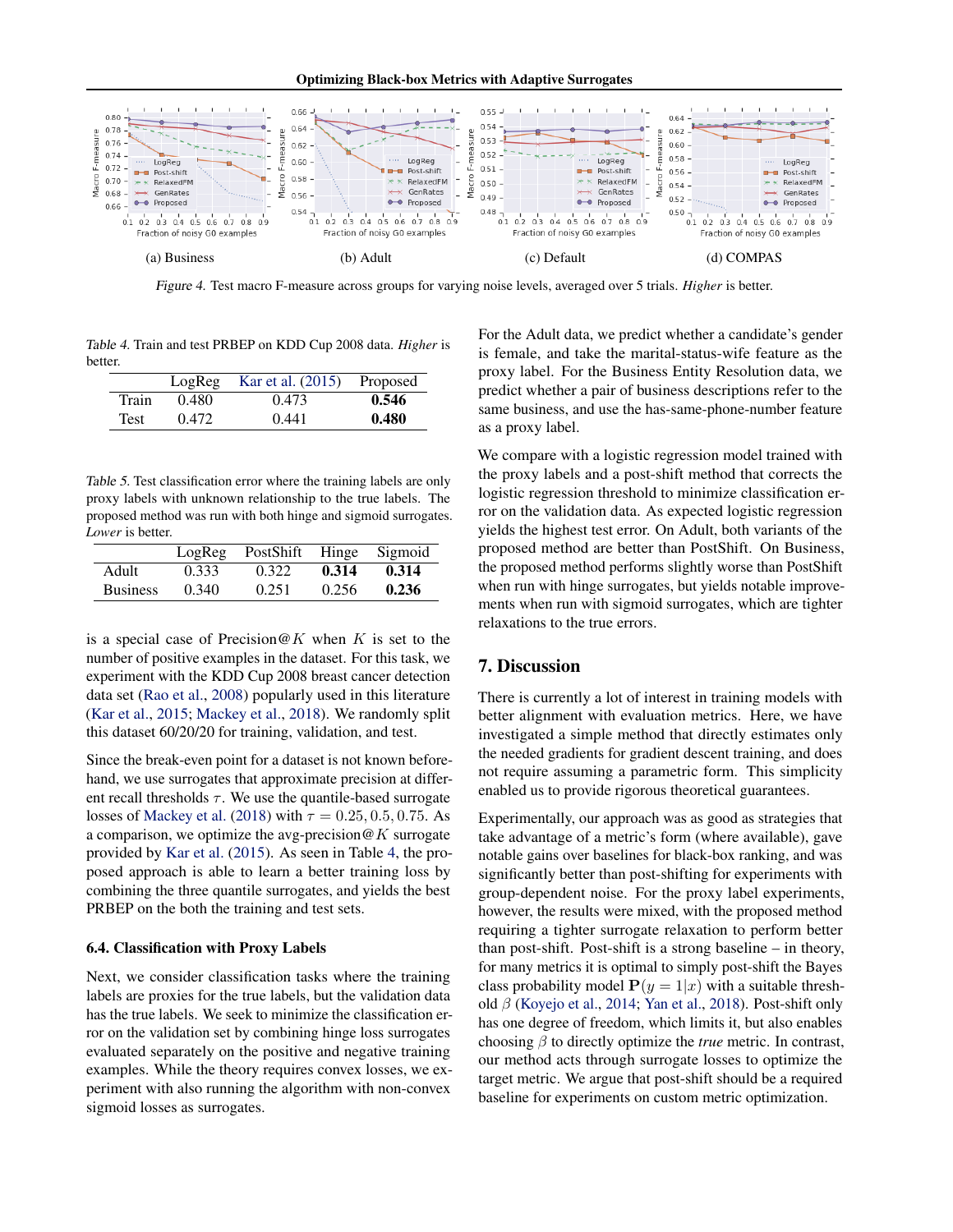<span id="page-8-0"></span>We look forward to seeing further theoretical analysis for handling black-box metrics, and further experimentation comparing methods with fewer but smarter parameters to those with more flexible modeling.

# References

- Alabi, D., Immorlica, N., and Kalai, A. (2018). Unleashing linear optimizers for group-fair learning and optimization. In *COLT*.
- Angwin, J., Larson, J., Mattu, S., and Kirchner, L. (2016). Machine bias. *ProPublica, May*, 23.
- Berahas, A. S., Cao, L., Choromanski, K., and Scheinberg, K. (2019). A theoretical and empirical comparison of gradient approximations in derivative-free optimization. *arXiv preprint arXiv:1905.01332*.
- Blake, C. and Merz, C. J. (1998). UCI repository of machine learning databases.
- Conn, A. R., Scheinberg, K., and Vicente, L. N. (2008). Geometry of interpolation sets in derivative free optimization. *Mathematical programming*, 111(1-2):141–172.
- Conn, A. R., Scheinberg, K., and Vicente, L. N. (2009). *Introduction to derivative-free optimization*, volume 8. Siam.
- Daskalaki, S., Kopanas, I., and Avouris, N. (2006). Evaluation of classifiers for an uneven class distribution problem. *Applied Artificial Intelligence*, 20:381–417.
- Duchi, J. C., Jordan, M. I., Wainwright, M. J., and Wibisono, A. (2015). Optimal rates for zero-order convex optimization: The power of two function evaluations. *IEEE Transactions on Information Theory*, 61(5):2788–2806.
- Eban, E., Schain, M., Mackey, A., Gordon, A., Saurous, R. A., and Elidan, G. (2017). Scalable learning of nondecomposable objectives. In *AISTATS*.
- Garmanjani, R. and Vicente, L. N. (2013). Smoothing and worst-case complexity for direct-search methods in nonsmooth optimization. *IMA Journal of Numerical Analysis*, 33(3):1008–1028.
- Ghadimi, S., Lan, G., and Zhang, H. (2016). Mini-batch stochastic approximation methods for nonconvex stochastic composite optimization. *Mathematical Programming*, 155(1):267–305.
- Grabocka, J., Scholz, R., and Schmidt-Thieme, L. (2019). Learning surrogate losses. *arXiv preprint arXiv:1905.10108*.
- Huang, C., Zhai, S., Talbott, W., Bautista, M. A., Sun, S.-Y., Guestrin, C., and Susskind, J. (2019). Addressing the loss-metric mismatch with adaptive loss alignment. In *ICML*.
- Jin, C., Netrapalli, P., Ge, R., Kakade, S. M., and Jordan, M. I. (2019). A short note on concentration inequalities for random vectors with subgaussian norm. *arXiv preprint arXiv:1902.03736*.
- Joachims, T. (2005). A support vector method for multivariate performance measures. In *ICML*.
- Joachims, T., Granka, L., Pan, B., Hembrooke, H., and Gay, G. (2005). Accurately interpreting clickthrough data as implicit feedback. *Proc. SIGIR*.
- Kar, P., Li, S., Narasimhan, H., Chawla, S., and Sebastiani, F. (2016). Online optimization methods for the quantification problem. In *KDD*.
- Kar, P., Narasimhan, H., and Jain, P. (2014). Online and stochastic gradient methods for non-decomposable loss functions. In *NIPS*.
- Kar, P., Narasimhan, H., and Jain, P. (2015). Surrogate functions for maximizing precision at the top. In *ICML*.
- Koyejo, O., Natarajan, N., Ravikumar, P., and Dhillon, I. (2014). Consistent binary classification with generalized performance metrics. In *NIPS*.
- Mackey, A., Luo, X., and Eban, E. (2018). Constrained classification and ranking via quantiles. *arXiv preprint arXiv:1803.00067*.
- Narasimhan, H. (2018). Learning with complex loss functions and constraints. In *AISTATS*.
- Narasimhan, H., Cotter, A., and Gupta, M. (2019). Optimizing generalized rate metrics through game equilibrium. In *NeurIPS*.
- Narasimhan, H., Kar, P., and Jain, P. (2015a). Optimizing non-decomposable performance measures: A tale of two classes. In *ICML*.
- Narasimhan, H., Ramaswamy, H., Saha, A., and Agarwal, S. (2015b). Consistent multiclass algorithms for complex performance measures. In *ICML*.
- Narasimhan, H., Vaish, R., and Agarwal, S. (2014). On the statistical consistency of plug-in classifiers for nondecomposable performance measures. In *NIPS*.
- Nesterov, Y. and Spokoiny, V. (2017). Random gradientfree minimization of convex functions. *Found. Comput. Math.*, 17(2):527–566.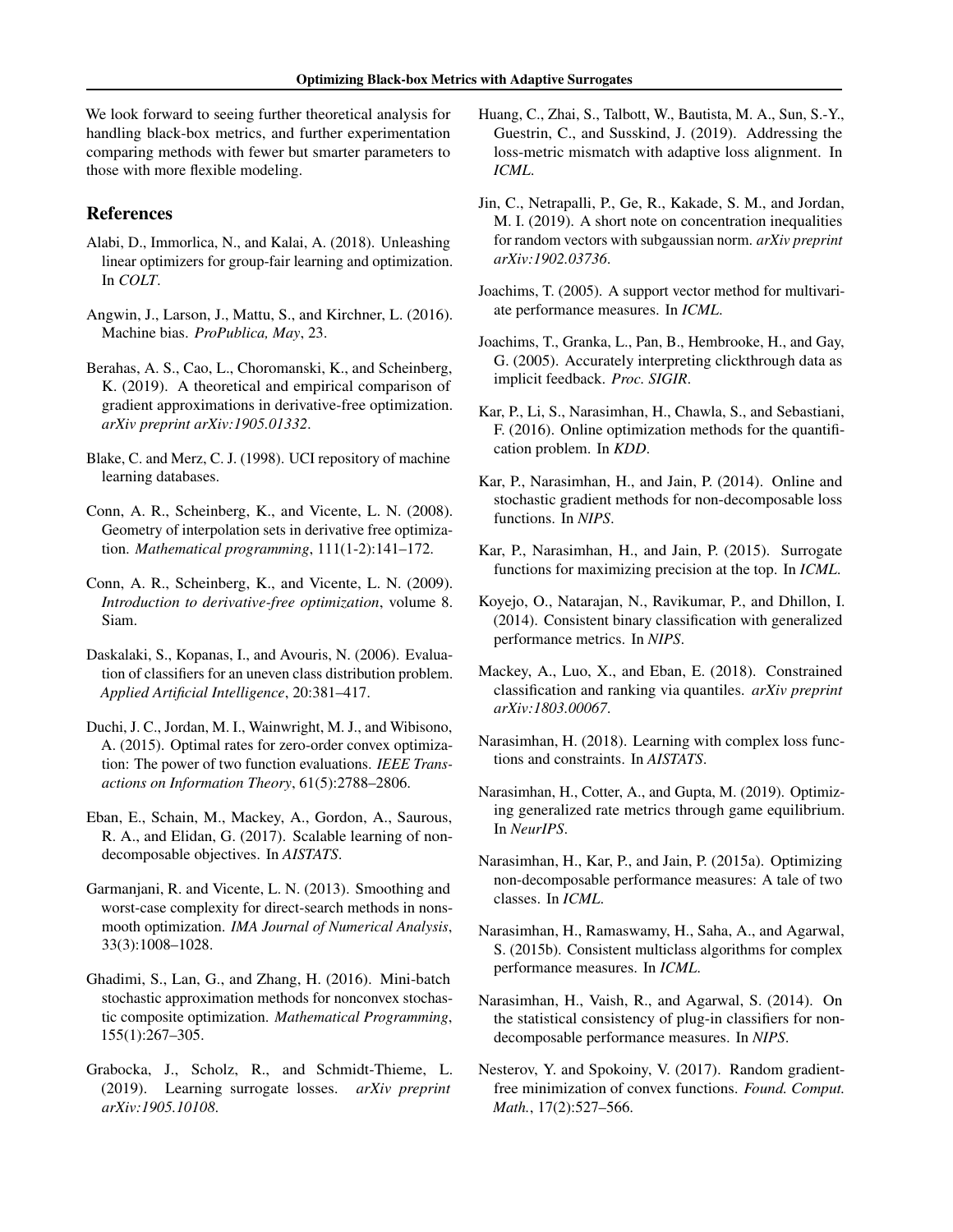- <span id="page-9-0"></span>Parambath, S., Usunier, N., and Grandvalet, Y. (2014). Optimizing F-measures by cost-sensitive classification. In *NIPS*.
- Rao, R. B., Yakhnenko, O., and Krishnapuram, B. (2008). Kdd cup 2008 and the workshop on mining medical data. *ACM SIGKDD Explorations Newsletter*, 10(2):34–38.
- Ren, M., Zeng, W., Yang, B., and Urtasun, R. (2018). Learning to reweight examples for robust deep learning. In *ICML*.
- Tropp, J. A. (2015). An introduction to matrix concentration inequalities. *Found. Trends Mach. Learn.*, 8(1-2):1–230.
- Wainwright, M. J. (2019). *High-dimensional statistics: A non-asymptotic viewpoint*, volume 48. Cambridge University Press.
- Wu, L., Tian, F., Xia, Y., Fan, Y., Qin, T., Jian-Huang, L., and Liu, T.-Y. (2018). Learning to teach with dynamic loss functions. In *NeurIPS*, pages 6466–6477.
- Yan, B., Koyejo, O., Zhong, K., and Ravikumar, P. (2018). Binary classification with karmic, thresholdquasi-concave metrics. In *ICML*.
- Ye, N., Chai, K., Lee, W., and Chieu, H. (2012). Optimizing F-measures: A tale of two approaches. In *ICML*.
- Zhao, S., Milani Fard, M., Narasimhan, H., and Gupta, M. R. (2019). Metric-optimized example weights. In *ICML*.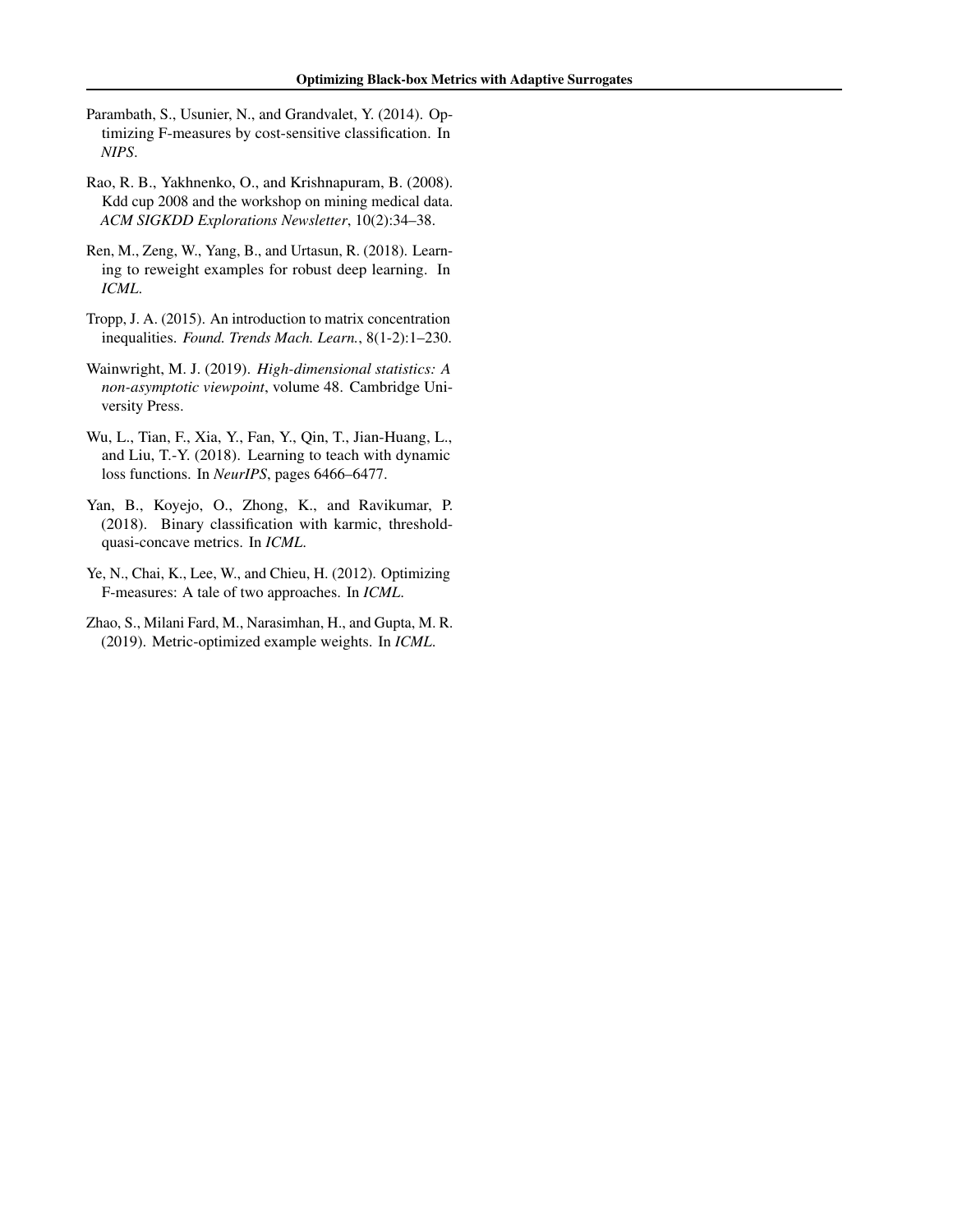# Optimizing Black-box Metrics with Adaptive Surrogates

# Appendix

<span id="page-10-0"></span>**Notations.** We use  $[K]$  to denote  $\{1, \ldots, K\}$ . We use  $\|\cdot\|$  to denote the  $L_2$ -norm. Unless specified otherwise, all smoothness and Lispchitz definitions are with respect to the  $L_2$ -norm.

# A. Proofs for Lemmas and Theorems

#### A.1. Proof of Observation [1](#page-2-0)

*Proof.* To see that the vector  $[u_1, \dots, u_K]$  belongs to a convex set, since by assumption  $\{\ell_i\}_{i=1}^K$  are convex functions, therefore the set of constraints  $\ell_i(\theta) \leq u_i$  defines a convex set in  $[\theta, u_1, \dots, u_K]$  as intersection of sublevel sets of convex functions are convex.  $\Box$ 

# A.2. Proof of Lemma [1](#page-3-0)

**Lemma [1](#page-3-0)** (Restated). Let  $u^+$  be the exact projection of  $\tilde{u}^{t+1} \in \mathbb{R}_+^K$  onto U. For any solution  $u^{t+1}$  to [\(4\)](#page-3-0), we have  $\mathbf{u}^{t+1} \in \mathcal{U}$ ,  $\mathbf{u}^{t+1} \leq \mathbf{u}^+$ , and for a monotonic  $\psi$ ,  $\psi(\mathbf{u}^{t+1}) \leq \psi(\mathbf{u}^+)$ .

We first show how one can compute an exact projection onto  $U$ , and show that the projection described in Lemma [1](#page-3-0) implements this approximately.

**Lemma 5** (Exact projection). *The projection*  $\mathbf{u}^+$  *of*  $\tilde{\mathbf{u}}^{t+1} \in \mathbb{R}_+^K$  *onto* U *is given by:* 

(i) 
$$
\theta^{t+1} \in \operatorname*{argmin}_{\theta \in \mathbb{R}^d} \frac{1}{2} \Vert (\ell(\theta) - \tilde{\mathbf{u}}^{t+1})_+ \Vert^2; \quad \mathbf{u}^{t+1} = \ell(\theta^{t+1})
$$

(*ii*) 
$$
u_k^+ = \max{\{\tilde{u}_k, u_k^{t+1}\}}, \forall k \in [K],
$$

*where*  $(z)_+ = \max\{0, z\}$ *, applied element-wise.* 

*Proof.* It is easy to see that step (i) is a convex problem because each  $\ell_k$  is convex in  $\theta$ , and both  $(\cdot)_+$  and  $\|\cdot\|^2$  are convex and monotonic in their arguments, making the composition  $\|(\ell(\theta) - \tilde{\mathbf{u}})_+\|^2$  also convex in  $\theta$ .

To perform the projection, since step (i) above is a convex problem, the optimality condition gives

$$
\sum_{i=1}^K (\ell_i(\theta^+) - \tilde{u}_i)_+ \cdot \mathbb{1}\{\ell_i(\theta^+) - \tilde{u}_i > 0\} \cdot \nabla_{\theta} \ell_i(\theta^+) = \mathbf{0}_d
$$

which is the same as

$$
\sum_{i=1}^{K} (u_i^+ - \tilde{u}_i) \cdot \nabla_{\theta} \ell_i(\theta^+) = \mathbf{0}_d
$$
\n(5)

by the second step of the procedure. We shall use (5) to show that  $u_i^+$  is the projection in the U-space.

The projection in the  $U$ -space can equivalently be written as the following convex problem

minimize  
\n
$$
\sum_{u_1,\dots,u_K,\theta}^{1} \quad \frac{1}{2} \sum_{i=1}^K (u_i - \tilde{u}_i)^2
$$
\nsubject to  
\n
$$
u_i - \ell_i(\theta) \geq 0 \quad \forall i \in [K].
$$

Introducing the dual variable  $\lambda \in \mathbb{R}^K$  and the KKT condition of the problem becomes

$$
\sum_{i=1}^{K} (u_i - \tilde{u}_i) - \sum_{i=1}^{K} \lambda_i = 0 \qquad \sum_{i=1}^{K} \lambda_i \cdot \nabla_{\theta} \ell_i(\theta) = 0
$$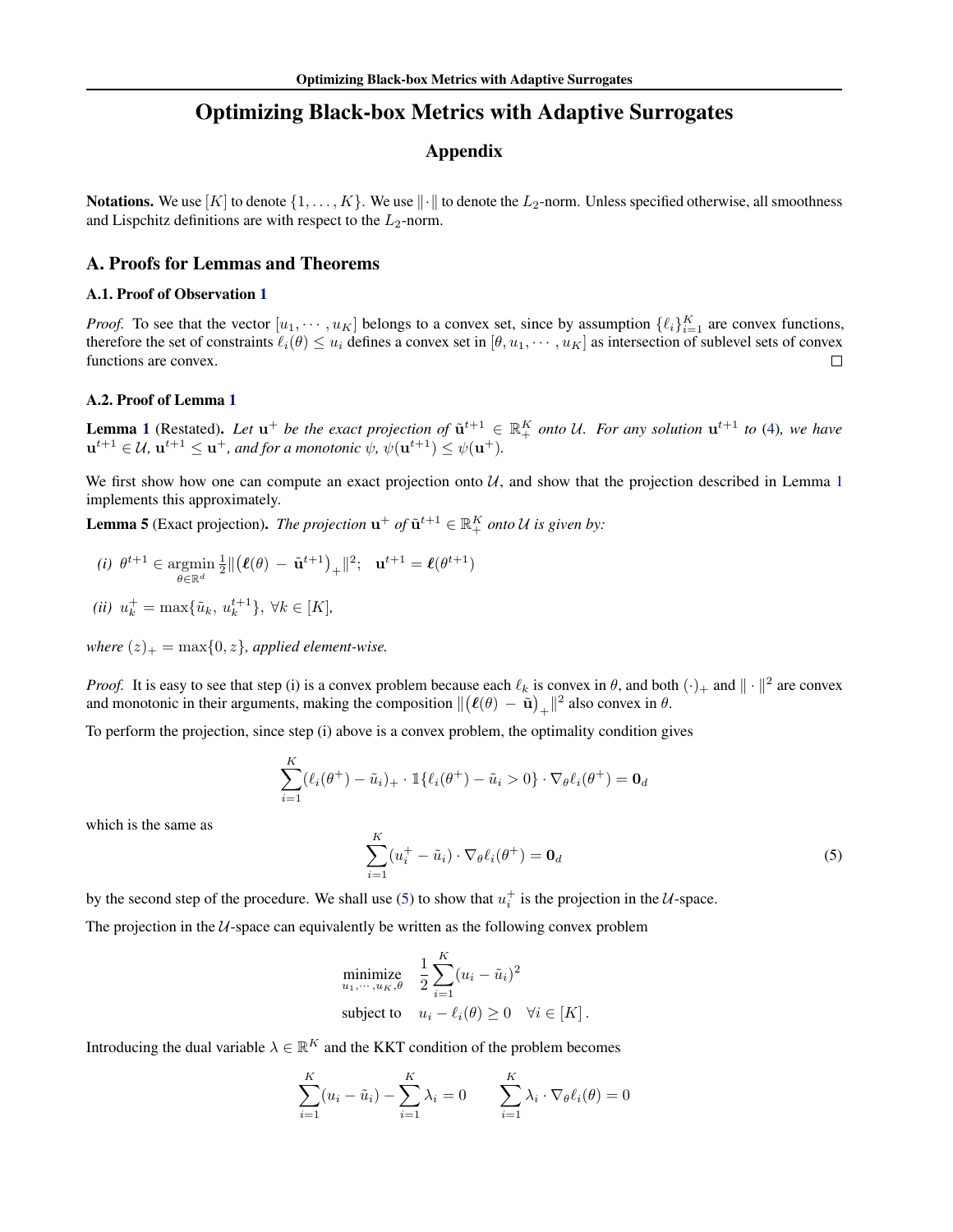$$
u_i - \ell_i(\theta) \ge 0 \qquad \lambda_i \ge 0 \qquad \lambda_i(u_i - \ell_i(\theta)) = 0 \quad \forall i \in [K]
$$

<span id="page-11-0"></span>if  $(u_1, \dots, u_K, \theta)$  and  $\lambda$  are optimal.

Taking  $\lambda_i = u_i^+ - \tilde{u}_i$  and  $\theta = \theta^+$  with  $u_i = u_i^+$ , one can easily verify using [\(5\)](#page-10-0) that all the conditions hold. Since the optimization problem satisfies Slater's constraint qualification and therefore we can conclude that the primal optimal solution is  $u^+$ , as defined in the lemma statement.  $\Box$ 

We go on to prove Lemma [1.](#page-3-0)

*Proof of Lemma 1*. Because  $u^{t+1}$  is the surrogate loss at  $\theta^{t+1}$ , it clearly lies in  $\mathcal L$  and hence in the superset  $\mathcal U \supseteq \mathcal L$ . Next, notice that the over-constrained projection  $u^{t+1}$  $u^{t+1}$  $u^{t+1}$  in Lemma 1 is the same as step (i) in the exact projection in Lemma [1,](#page-3-0) with step (ii) giving us that the exact projection  $u_k^+ = \max\{\tilde{u}_k, u_k^{t+1}\}, \forall k \in [K]$ . It follows that:  $u_k^{\tilde{t}+1} \leq u_k^+, \forall k \in [K]$ . So for a monotonic  $\psi$ , we have  $\psi(\mathbf{u}^{t+1}) \leq \psi(\mathbf{u}^+)$ .

# A.3. Proof of Theorem [2](#page-3-0)

**Theorem [2](#page-3-0)** (Restated). Let  $M(\theta) = \psi(\ell(\theta)) + \epsilon(\theta)$ , for a  $\psi$  that is monotonic,  $\beta$ -smooth and L-Lipschitz, and the *worst-case slack*  $\max_{\theta \in \mathbb{R}^d} |\epsilon(\theta)|$  *is the minimum among all such decompositions of* M.

 $Suppose\ each\ \ell_k\ is\ \gamma\text{-smooth}\ and\ \Phi\text{-Lipschitz}\ in\ \theta\ with\ \|\ell(\theta)\|\ \le\ G,\ \forall \theta.\ \ Suppose\ the\ gradient\ estimates\ \hat{\mathbf{g}}^t\ satisfy$  $\mathbf{E}\left[\|\hat{\mathbf{g}}^{t} - \nabla \psi(\boldsymbol{\ell}(\theta^{t}))\|^{2}\right] \leq \kappa_{\epsilon}, \ \forall t \in [T]$  and the projection step satisfies  $\|(\boldsymbol{\ell}(\theta^{t+1}) - \tilde{\mathbf{u}}^{t})_{+}\|^{2} \leq \min_{\theta \in \mathbb{R}^{d}} \|(\boldsymbol{\ell}(\theta) - \theta^{t})_{+}\|^{2}$  $\tilde{\mathbf{u}}^{t}\big|_{+}^{2}$  +  $\mathcal{O}(\frac{1}{\beta^{2}T})$ ,  $\forall t \in [T]$ *. Set stepsize*  $\eta = \frac{1}{\beta^{2}}$ *.* 

*Then Algorithm [1](#page-3-0) converges to an approximate stationary point of*  $\psi(\ell(\cdot))$ *:* 

$$
\min_{1 \leq t \leq T} \mathbf{E} \left[ \|\nabla \psi(\boldsymbol{\ell}(\boldsymbol{\theta}^t))\|^2 \right] \leq C \bigg( \frac{\beta}{\sqrt{T}} + \sqrt{\kappa_{\epsilon}} + \sqrt{L} \kappa_{\epsilon}^{1/4} \bigg),
$$

where the expectation is over the randomness in the gradient estimates, and  $C=\mathcal{O}\big(KL\big(\gamma\big(G+\frac{L}{\beta^2}\big)+\Phi^2\big)\big)$ .

While the above theorem prescribes a specific learning rate  $\eta$  for the projected gradient descent, in our experiments, we tune  $\eta$  using a held-out validation set.

The proof proceeds in two parts. In Section A.3.1, we first show that the algorithm converges to an approximate stationary point of  $\psi$  over U. In Section [A.3.2,](#page-15-0) we then translate this a guarantee in  $\theta$ , i.e. we show that the algorithm converges to an approximate stationary point of  $\psi(\ell(\cdot))$  over  $\theta$ .

# A.3.1. CONVERGENCE IN U-SPACE

**Lemma 6.** Define the gradient mapping at  $u \in U$  for a vector  $g \in \mathbb{R}^K$  as  $P(u, g) := \frac{1}{\eta}(u - \Pi_{\mathcal{U}}(u - \eta \cdot g))$ , where  $\Pi_{\mathcal{U}}(z)$  denotes the projection of z onto U. Then under the assumptions of Theorem [2,](#page-3-0)

$$
\min_{1\leq t\leq T}\mathbf{E}\left[\|P(\mathbf{u}^t,\nabla\psi(\mathbf{u}^t))\|^2\right] \,\leq\, \mathcal{O}\left(\frac{\beta^2}{T} \,+\, \kappa_{\epsilon} \,+\, L\sqrt{\kappa_{\epsilon}}\right).
$$

Before we prove this result, we will find it useful to state the following lemma.

**Lemma 7** (Properties of inexact projection). Fix  $u \in U$  where U is a convex set and arbitrary vectors  $g_1, g_2 \in \mathbb{R}^K$ . Let

$$
\theta_1^+ \in \underset{\theta \in \mathbb{R}^d}{\text{argmin}} \ \frac{1}{2} \|(\boldsymbol{\ell}(\theta) - (\mathbf{u} - \eta g_1))_+\|^2 \quad \text{and} \quad \theta_2^+ \in \underset{\theta \in \mathbb{R}^d}{\text{argmin}} \ \frac{1}{2} \|(\boldsymbol{\ell}(\theta) - (\mathbf{u} - \eta g_2))_+\|^2,
$$

and let  $\mathbf{u}_1^+ = \max\{\boldsymbol{\ell}(\theta_1^+),\,\mathbf{u} - \eta g_1\}$  and  $\mathbf{u}_2^+ = \max\{\boldsymbol{\ell}(\theta_2^+),\,\mathbf{u} - \eta g_2\}$ . Define the gradient mapping  $P(\mathbf{u},\,g_1) := \frac{1}{\eta}(\mathbf{u}-\mathbf{u}_1^+)$ and  $P(\mathbf{u}, g_2) := \frac{1}{\eta} (\mathbf{u} - \mathbf{u}_2^+)$ . Denote  $\tilde{\theta}_1^+, \tilde{\theta}_2^+$  as approximate minimizers such that

$$
\frac{1}{2} ||(\ell(\tilde{\theta}_1^+) - (\mathbf{u} - \eta g_1))_+||^2 \le \frac{1}{2} ||(\ell(\theta_1^+) - (\mathbf{u} - \eta g_1))_+||^2 + \alpha
$$
\n(6)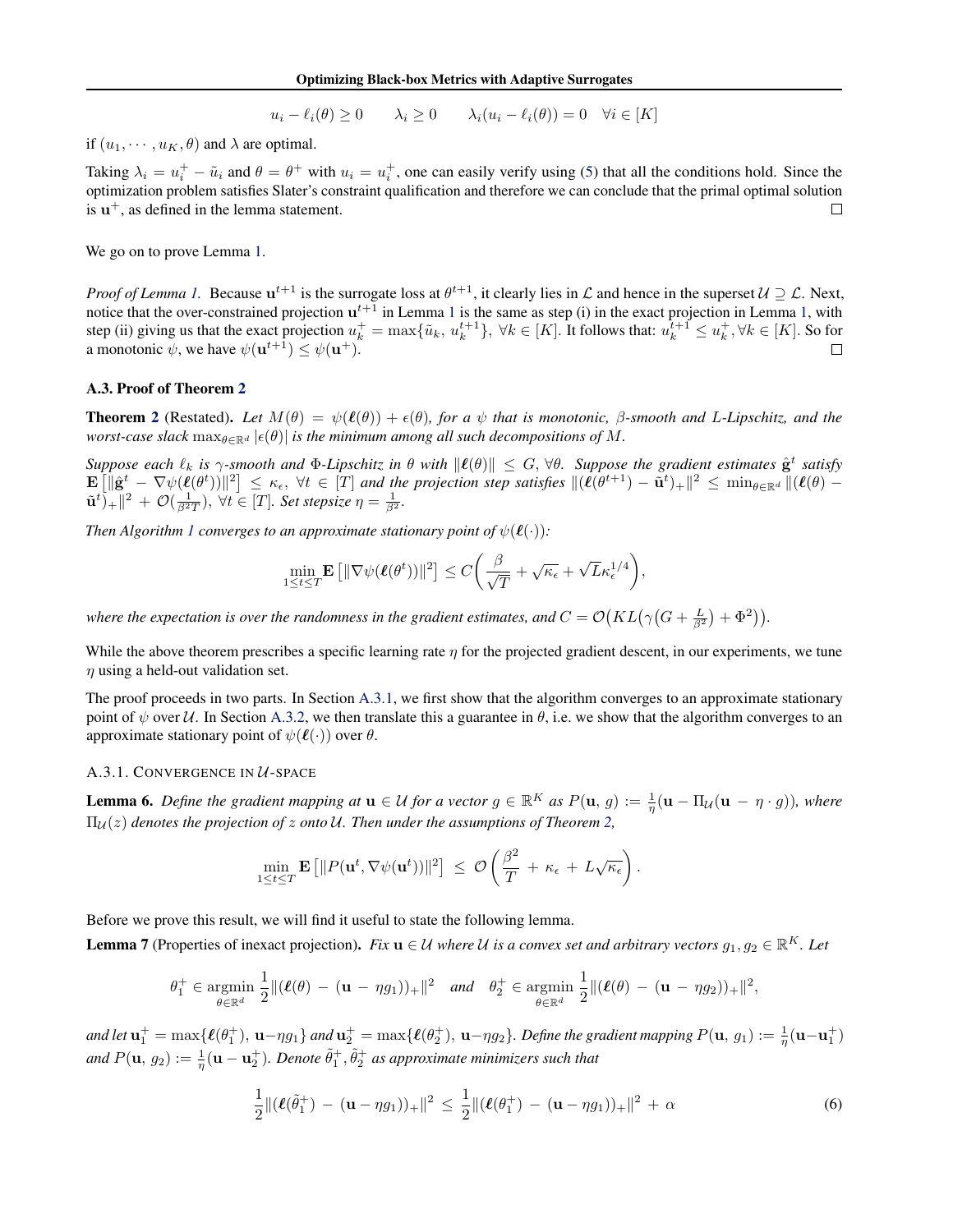<span id="page-12-0"></span>*and*

$$
\frac{1}{2} ||(\ell(\tilde{\theta}_2^+) - (\mathbf{u} - \eta g_2))_+||^2 \le \frac{1}{2} ||(\ell(\theta_2^+) - (\mathbf{u} - \eta g_2))_+||^2 + \alpha,
$$
\n(7)

and let  $\tilde{\mathbf{u}}_1^+ = \max\{ \ell(\tilde{\theta}_1^+), \mathbf{u} - \eta g_1 \}$  and  $\tilde{\mathbf{u}}_2^+ = \max\{ \ell(\tilde{\theta}_2^+), \mathbf{u} - \eta g_2 \}$ . Define the corresponding gradient mapping  $\tilde{P}(\mathbf{u}, \alpha) := \frac{1}{2}(\mathbf{u}, \tilde{\mathbf{u}})$ ,  $\tilde{\mathbf{u}}_1^+ = \tilde{\mathbf{u}}_2^+$  $\tilde{P}(\mathbf{u}, g_1) := \frac{1}{\eta}(\mathbf{u} - \tilde{\mathbf{u}}_1^+)$  and  $\tilde{P}(\mathbf{u}, g_2) := \frac{1}{\eta}(\mathbf{u} - \tilde{\mathbf{u}}_2^+)$ . Then the following holds:

1. 
$$
\|\tilde{P}(\mathbf{u}, g_1) - P(\mathbf{u}, g_1)\| \le \frac{\sqrt{2\alpha}}{\eta}
$$
.  
\n2.  $\langle g_1, \tilde{P}(\mathbf{u}, g_1) \rangle \ge \frac{3}{4} \|\tilde{P}(\mathbf{u}, g_1)\|^2 - \frac{2\alpha}{\eta^2}$ .  
\n3.  $\|\tilde{P}(\mathbf{u}, g_1)\| \le \|g_1\| + \frac{\sqrt{2\alpha}}{\eta}$ .  
\n4.  $\|P(\mathbf{u}, g_1) - P(\mathbf{u}, g_2)\| \le \|g_1 - g_2\|$ .  
\n5.  $\|\tilde{P}(\mathbf{u}, g_1) - \tilde{P}(\mathbf{u}, g_2)\| \le \|g_1 - g_2\| + 2\frac{\sqrt{2\alpha}}{\eta}$ .

*Proof.* We have:

1

$$
\frac{1}{2} \|\tilde{\mathbf{u}}_1^+ - (\mathbf{u} - \eta g_1)\|^2 = \frac{1}{2} \|\max{\{\mathbf{u} - \eta g_1, \ell(\tilde{\theta}_1^+\})} - (\mathbf{u} - \eta g_1)\|^2
$$
  
\n
$$
= \frac{1}{2} \|(\ell(\tilde{\theta}_1^+) - (\mathbf{u} - \eta g_1))_+\|^2
$$
  
\n
$$
\leq \frac{1}{2} \|(\ell(\theta_1^+) - (\mathbf{u} - \eta g_1))_+\|^2 + \alpha \quad \text{(Assumption (6))}
$$
  
\n
$$
= \frac{1}{2} \|\max{\{\mathbf{u} - \eta g_1, \ell(\theta_1^+)\} - (\mathbf{u} - \eta g_1)\|^2} + \alpha
$$
  
\n
$$
= \frac{1}{2} \|\mathbf{u}_1^+ - (\mathbf{u} - \eta g_1)\|^2 + \alpha,
$$

which implies that

$$
g_1^{\top} \tilde{\mathbf{u}}_1^+ + \frac{1}{2\eta} \|\tilde{\mathbf{u}}_1^+ - \mathbf{u}\|^2 - g_1^{\top} \mathbf{u}_1^+ - \frac{1}{2\eta} \|\mathbf{u}_1^+ - \mathbf{u}\|^2 \le \frac{\alpha}{\eta}.
$$
 (8)

Part (1) now follows from

$$
\|\tilde{P}(\mathbf{u}, g_1) - P(\mathbf{u}, g_1)\| = \frac{1}{\eta} \|\mathbf{u}_1^+ - \tilde{\mathbf{u}}_1^+\|
$$
  
\n
$$
\leq \frac{\sqrt{2\eta}}{\eta} \sqrt{F_{g_1}(\tilde{\mathbf{u}}_1^+) - F_{g_1}(\mathbf{u}_1^+) - \nabla F_{g_1}(\mathbf{u}_1^+)^{\top}(\tilde{\mathbf{u}}_1^+ - \mathbf{u}_1^+)}
$$
  
\n
$$
\leq \frac{\sqrt{2\eta}}{\eta} \sqrt{\frac{\alpha}{\eta}} \leq \frac{\sqrt{2\alpha}}{\eta},
$$

where we used  $\frac{1}{\eta}$ -strong convexity of the objective  $F_{g_1}(\mathbf{z}) := g_1^{\top} \mathbf{z} + \frac{1}{2\eta} ||\mathbf{z} - \mathbf{u}||^2$  for  $\mathbf{z}, \mathbf{u} \in \mathcal{U}$  and the fact that  $\mathbf{u}_1^{\dagger}$  is the exact minimizer over the convex set  $\mathcal{U}$ , implying  $\nabla F_{g_1}(\mathbf{u}_1^{\dagger})^{\top}(\mathbf{z}-\mathbf{u}_1^{\dagger}) \geq 0 \ \forall \mathbf{z} \in \mathcal{U}$ . For part (4), since  $u_1^+$  and  $u_2^+$  are optimal points of function  $F_{g_1}(\cdot)$  and  $F_{g_2}(\cdot)$  over convex set U respectively, from

optimality condition we have

$$
\left(g_1 + \frac{1}{\eta}(\mathbf{u}_1^+ - \mathbf{u})\right)^\top (\mathbf{z} - \mathbf{u}_1^+) \ge 0 \quad \text{and} \quad \left(g_2 + \frac{1}{\eta}(\mathbf{u}_2^+ - \mathbf{u})\right)^\top (\mathbf{z} - \mathbf{u}_2^+) \ge 0 \quad \text{for all } \mathbf{z} \in \mathcal{U} \,.
$$

Setting  $z = u_2^+$  in the first and  $z = u_1^+$  in the second equation and summing up we have

$$
(g_1 - g_2)^{\top}(\mathbf{u}_2^+ - \mathbf{u}_1^+) \ge \frac{1}{\eta} \|\mathbf{u}_2^+ - \mathbf{u}_1^+\|^2.
$$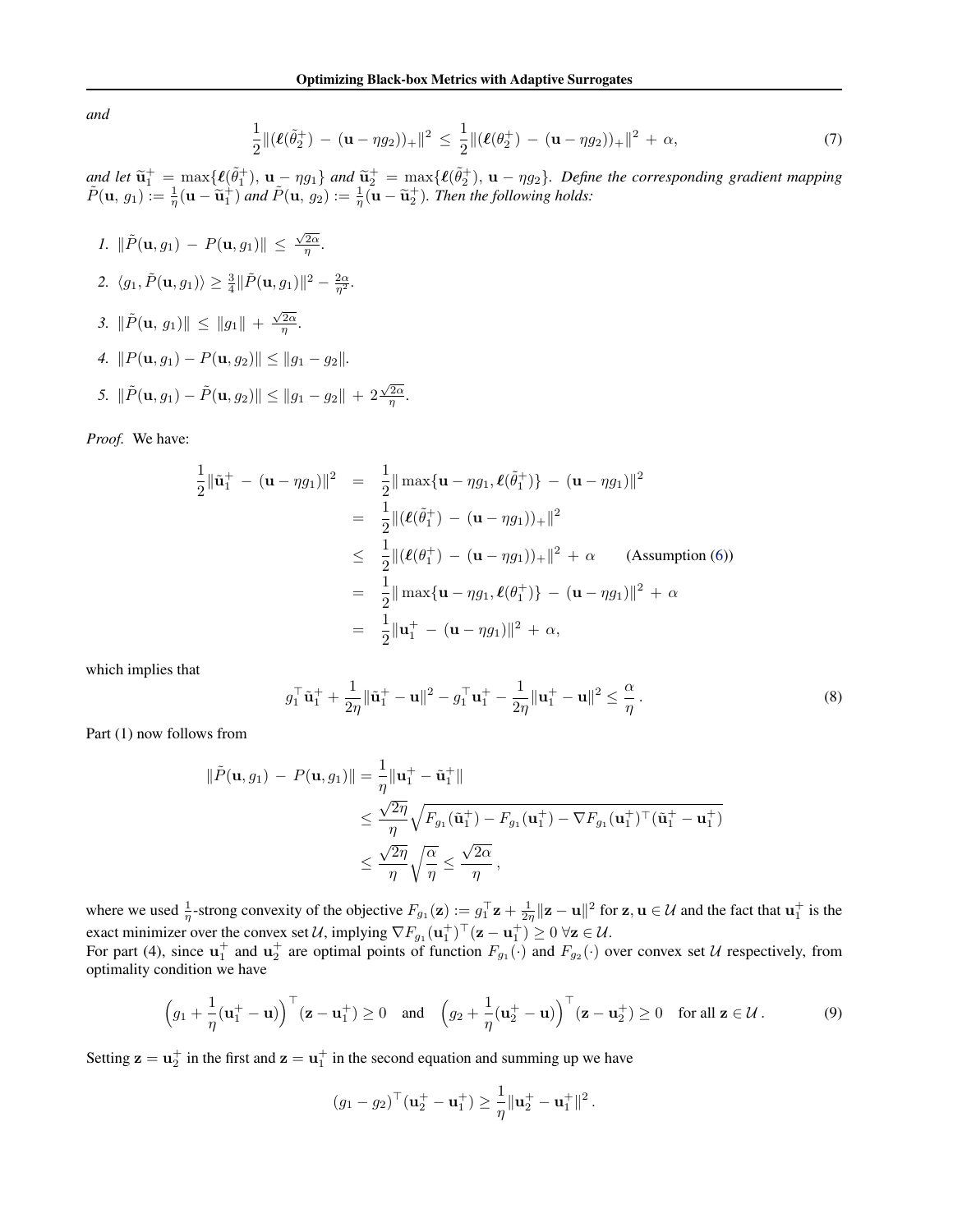Therefore using Cauchy-Schwarz

$$
||P(\mathbf{u}, g_1) - P(\mathbf{u}, g_2)|| = \frac{1}{\eta} ||\mathbf{u}_2^+ - \mathbf{u}_1^+|| \le ||g_1 - g_2||.
$$

Part (5) now follows immediately from part (1) and (4) by

g

$$
\|\tilde{P}(\mathbf{u}, g_1) - \tilde{P}(\mathbf{u}, g_2)\| \le \|P(\mathbf{u}, g_1) - P(\mathbf{u}, g_2)\| + \|\tilde{P}(\mathbf{u}, g_1) - P(\mathbf{u}, g_1) + P(\mathbf{u}, g_2) - \tilde{P}(\mathbf{u}, g_2)\|
$$
  
\n
$$
\le \|g_1 - g_2\| + 2\|\tilde{P}(\mathbf{u}, g_1) - P(\mathbf{u}, g_1)\|
$$
  
\n
$$
\le \|g_1 - g_2\| + \frac{2\sqrt{2\alpha}}{\eta}.
$$

To see part (2), we plug in  $\mathbf{z} = \mathbf{u}$  in the first equation of display [\(9\)](#page-12-0), giving  $g_1^\top (\mathbf{u} - \mathbf{u}_1^+) \ge \frac{1}{\eta} ||\mathbf{u} - \mathbf{u}_1^+||^2$ . Moreover from equation [\(8\)](#page-12-0) we know

$$
g_1^{\top}(\mathbf{u}_1^+ - \tilde{\mathbf{u}}_1^+) \ge -\frac{\alpha}{\eta} + \frac{1}{2\eta} \|\tilde{\mathbf{u}}_1^+ - \mathbf{u}\|^2 - \frac{1}{2\eta} \|\mathbf{u}_1^+ - \mathbf{u}\|^2.
$$

Consequently,

$$
g_1^{\top}(\mathbf{u} - \tilde{\mathbf{u}}_1^+) = g_1^{\top}(\mathbf{u} - \mathbf{u}_1^+) + g_1^{\top}(\mathbf{u}_1^+ - \tilde{\mathbf{u}}_1^+) \ge \frac{1}{\eta} \|\mathbf{u} - \mathbf{u}_1^+\|^2 - \frac{\alpha}{\eta} + \frac{1}{2\eta} \|\tilde{\mathbf{u}}_1^+ - \mathbf{u}\|^2 - \frac{1}{2\eta} \|\mathbf{u}_1^+ - \mathbf{u}\|^2.
$$

Now to relate  $\|{\bf u}-{\bf u}_1^+\|$  to  $\|{\bf u}_1^+-\tilde{\bf u}_1^+\|,$  we have

$$
\frac{1}{2\eta} \|\mathbf{u} - \tilde{\mathbf{u}}_1^+\|^2 \le \frac{1}{\eta} \|\mathbf{u} - \mathbf{u}_1^+\|^2 + \frac{1}{\eta} \|\mathbf{u}_1^+ - \tilde{\mathbf{u}}_1^+\|^2 \n\le \frac{1}{\eta} \|\mathbf{u} - \mathbf{u}_1^+\|^2 + 2[F_{g_1}(\tilde{\mathbf{u}}_1^+) - F_{g_1}(\mathbf{u}_1^+) - \nabla F_{g_1}(\mathbf{u}_1^+)^{\top}(\tilde{\mathbf{u}}_1^+ - \mathbf{u}_1^+)\| \n\le \frac{1}{\eta} \|\mathbf{u} - \mathbf{u}_1^+\|^2 + \frac{2\alpha}{\eta} .
$$

Putting things together  $g_1^\top \tilde{P}(\mathbf{u}, g_1) = \frac{1}{\eta} g_1^\top (\mathbf{u} - \tilde{\mathbf{u}}_1^+) \geq \frac{3}{4} ||\tilde{P}(\mathbf{u}, g_1)||^2 - \frac{2\alpha}{\eta^2}$ , as claimed. Finally, for part (3) since  $||g_1|| \cdot ||\mathbf{u} - \mathbf{u}_1^+|| \geq g_1^\top (\mathbf{u} - \mathbf{u}_1^+) \geq \frac{1}{\eta} ||\mathbf{u} - \mathbf{u}_1^+||^2$  and using part (2),

$$
\|\tilde{P}(\mathbf{u}, g_1)\| = \frac{1}{\eta} \|\mathbf{u} - \tilde{\mathbf{u}}_1^+\| \le \frac{1}{\eta} \|\mathbf{u} - \mathbf{u}_1^+\| + \frac{1}{\eta} \|\mathbf{u}_1^+ - \tilde{\mathbf{u}}_1^+\|
$$
  

$$
\le \|g_1\| + \frac{\sqrt{2\alpha}}{\eta},
$$

where we used part (1) for the last step. This concludes the proof of the lemma.

Equipped with the above results, we move on to prove Lemma [6,](#page-11-0) i.e. to show that the algorithm converges to an approximate stationary point of  $\psi$  over  $\mathcal{U}$ .

*Proof of Lemma* [6.](#page-11-0) We will assume that the gradient estimates  $\hat{\mathbf{g}}^t$  satsify  $\mathbf{E} \left[ \|\hat{\mathbf{g}}^t - \nabla \psi(\ell(\theta^t))\|^2 \right] \leq \kappa_{\epsilon}$ ,  $\forall t \in [T]$  and the projection step satisfies  $\frac{1}{2} ||(\ell(\theta^{t+1}) - \tilde{\mathbf{u}}^t)_+||^2 \le \min_{\theta \in \mathbb{R}^d} \frac{1}{2} ||(\ell(\theta) - \tilde{\mathbf{u}}^t)_+||^2 + \alpha, \forall t \in [T].$ 

Let  $u^{t+1} = \ell(\theta^{t+1})$  and  $\tilde{u}^{t+1} = \max\{u^{t+1}, u^t - \eta \hat{g}^t\}$  be the next iterate had we executed step (ii) of the projection given Lemma [1.](#page-3-0)

Define  $\delta^t := \hat{\mathbf{g}}^t - \nabla \psi(\mathbf{u}^t)$ . For any  $g \in \mathbb{R}^K$ , let the gradient mapping  $P(\mathbf{u}, g)$  and approximate gradient mapping  $\tilde{P}(\mathbf{u}, g)$ be defined as in Lemma [7.](#page-11-0) Note that  $\tilde{\mathbf{u}}^{t+1} = \mathbf{u}^t - \eta \tilde{P}(\mathbf{u}^t, \hat{\mathbf{g}}^t)$ .

$$
\psi(\mathbf{u}^{t+1}) \leq \psi(\tilde{\mathbf{u}}^{t+1}) \text{ (from monotonicity of } \psi)
$$
  
\n
$$
\leq \psi(\mathbf{u}^t) - \eta \langle \nabla \psi(\mathbf{u}^t), \tilde{P}(\mathbf{u}^t, \hat{\mathbf{g}}^t) \rangle + \frac{\beta^2}{2} \eta^2 ||\tilde{P}(\mathbf{u}^t, \hat{\mathbf{g}}^t)||^2 \text{ (using smoothness of } \psi)
$$

 $\Box$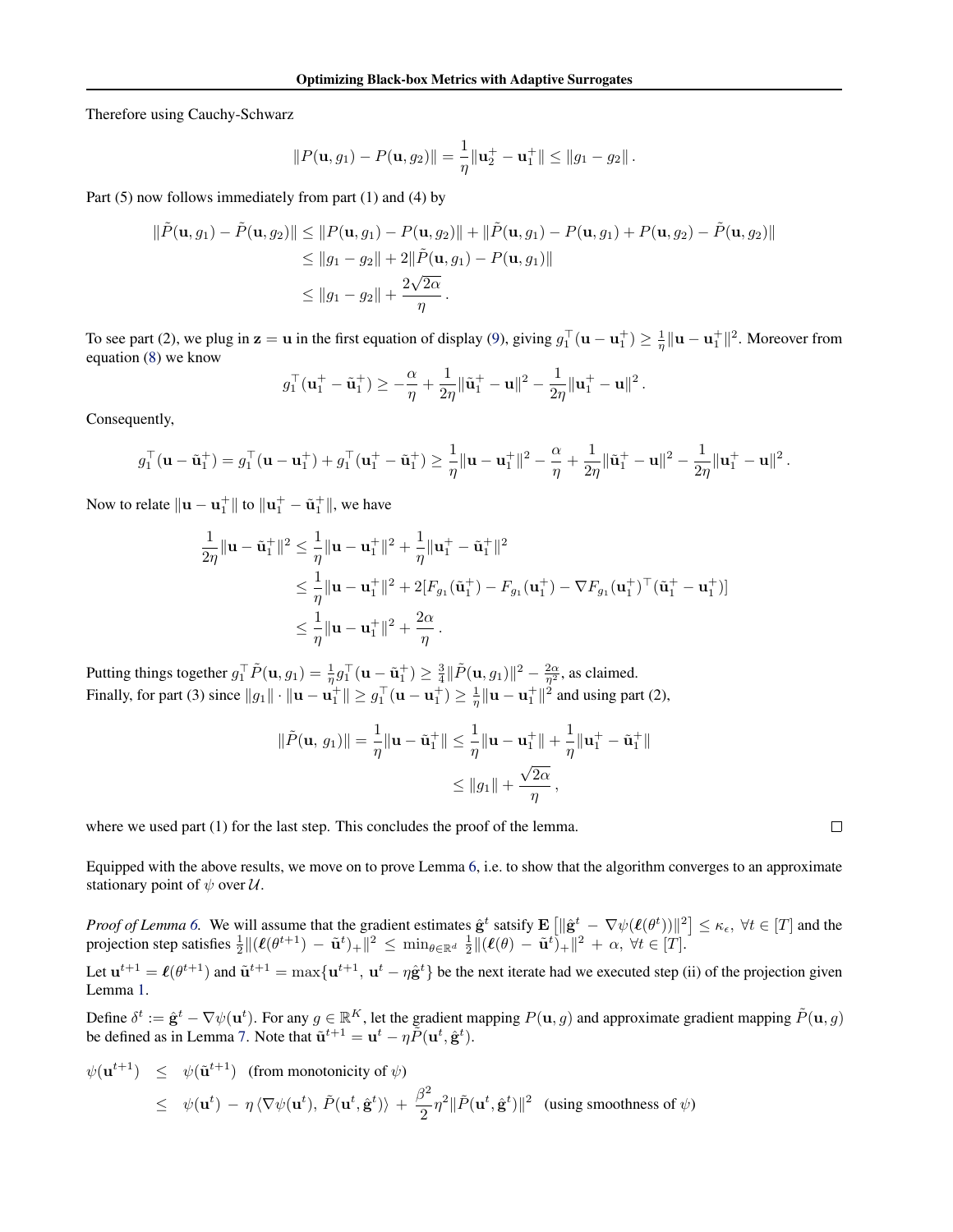$$
\begin{split}\n&= \psi(\mathbf{u}^{t}) - \eta \langle \hat{\mathbf{g}}^{t}, \tilde{P}(\mathbf{u}^{t}, \hat{\mathbf{g}}^{t}) \rangle + \eta \langle \hat{\mathbf{g}}^{t} - \nabla \psi(\mathbf{u}^{t}), \tilde{P}(\mathbf{u}^{t}, \hat{\mathbf{g}}^{t}) \rangle + \frac{\beta^{2}}{2} \eta^{2} \|\tilde{P}(\mathbf{u}^{t}, \hat{\mathbf{g}}^{t})\|^{2} \\
&= \psi(\mathbf{u}^{t}) - \eta \langle \hat{\mathbf{g}}^{t}, \tilde{P}(\mathbf{u}^{t}, \hat{\mathbf{g}}^{t}) \rangle + \eta \langle \delta^{t}, \tilde{P}(\mathbf{u}^{t}, \hat{\mathbf{g}}^{t}) \rangle + \frac{\beta^{2}}{2} \eta^{2} \|\tilde{P}(\mathbf{u}^{t}, \hat{\mathbf{g}}^{t})\|^{2} \\
&\leq \psi(\mathbf{u}^{t}) - \left(\frac{3}{4}\eta - \frac{\beta^{2}}{2}\eta^{2}\right) \|\tilde{P}(\mathbf{u}^{t}, \hat{\mathbf{g}}^{t})\|^{2} + \eta \langle \delta^{t}, \tilde{P}(\mathbf{u}^{t}, \hat{\mathbf{g}}^{t}) \rangle + \frac{2\alpha}{\eta} \quad \text{(from Lemma 7, statement 2)} \\
&= \psi(\mathbf{u}^{t}) - \left(\frac{3}{4}\eta - \frac{\beta^{2}}{2}\eta^{2}\right) \|\tilde{P}(\mathbf{u}^{t}, \hat{\mathbf{g}}^{t})\|^{2} + \eta \langle \delta^{t}, \tilde{P}(\mathbf{u}^{t}, \nabla \psi(\mathbf{u}^{t})) \rangle + \eta \langle \delta^{t}, \tilde{P}(\mathbf{u}^{t}, \hat{\mathbf{g}}^{t}) - \tilde{P}(\mathbf{u}^{t}, \nabla \psi(\mathbf{u}^{t})) \rangle + \frac{2\alpha}{\eta} \\
&\leq \psi(\mathbf{u}^{t}) - \left(\frac{3}{4}\eta - \frac{\beta^{2}}{2}\eta^{2}\right) \|\tilde{P}(\mathbf{u}^{t}, \hat{\mathbf{g}}^{t})\|^{2} + \eta \langle \delta^{t}, \tilde{P}(\mathbf{u}^{t}, \nabla \psi
$$

where the third-last inequality uses Lemma [7,](#page-11-0) statement 5 together with Cauchy-Schwarz and the second-last inequality uses Lemma [7,](#page-11-0) statement 3, and the fact that  $\psi$  is *L*-Lipschitz. Summing up over  $t = 1, \dots, T$ ,

$$
\left(\frac{3}{4}\eta - \frac{\beta^2}{2}\eta^2\right)\sum_{t=1}^T \|\tilde{P}(\mathbf{u}^t, \hat{\mathbf{g}}^t)\|^2 \leq \psi(\mathbf{u}^1) - \psi(\mathbf{u}^{t+1}) + \sum_{t=1}^T \left( (\eta L + 3\sqrt{2\alpha})\|\delta^t\| + \eta \|\delta^t\|^2 + \frac{2\alpha}{\eta} \right).
$$

Taking expectations on both sides and using the assumption  $0 \le \psi(\mathbf{u}) \le 1 \ \forall \mathbf{u} \in \mathcal{U}$ ,

$$
\begin{split}\n\left(\frac{3}{4}\eta - \frac{\beta^2}{2}\eta^2\right) \sum_{t=1}^T \mathbf{E} \left[ \|\tilde{P}(\mathbf{u}^t, \hat{\mathbf{g}}^t)\|^2 \right] &\leq 1 + \sum_{t=1}^T \left( (\eta L + 3\sqrt{2\alpha}) \mathbf{E} \left[ \|\delta^t\| \right] + \eta \mathbf{E} \left[ \|\delta^t\|^2 \right] + \frac{2\alpha}{\eta} \right) \\
&\leq 1 + \sum_{t=1}^T \left( (\eta L + 3\sqrt{2\alpha}) \sqrt{\mathbf{E} \left[ \|\delta^t\|^2 \right]} + \eta \mathbf{E} \left[ \|\delta^t\|^2 \right] + \frac{2\alpha}{\eta} \right) \\
&\leq 1 + T \left( (\eta L + 3\sqrt{2\alpha}) \sqrt{\kappa_{\epsilon}} + \eta \kappa_{\epsilon} + \frac{2\alpha}{\eta} \right),\n\end{split}
$$

where we used the assumption on the gradient estimate error  $\mathbf{E} \left[ \|\delta^t\|^2 \right]$  in the last step. Rearranging we have

$$
\frac{1}{T}\sum_{t=1}^T \mathbf{E}\left[\|\tilde{P}(\mathbf{u}^t, \hat{\mathbf{g}}^t)\|^2\right] \leq \frac{1/T+(\eta\,L+3\sqrt{2\alpha})\sqrt{\kappa_\epsilon}+\eta\kappa_\epsilon+\frac{2\alpha}{\eta}}{\frac{3}{4}\eta-\frac{\beta^2}{2}\eta^2}.
$$

Using Lemma [7,](#page-11-0) statement 1,

$$
\frac{1}{T} \sum_{t=1}^{T} \mathbf{E} \left[ \| P(\mathbf{u}^t, \hat{\mathbf{g}}^t) \|^2 \right] \leq \frac{2}{T} \sum_{t=1}^{T} \mathbf{E} \left[ \| \tilde{P}(\mathbf{u}^t, \hat{\mathbf{g}}^t) \|^2 \right] + \frac{2}{T} \sum_{t=1}^{T} \mathbf{E} \left[ \| \tilde{P}(\mathbf{u}^t, \hat{\mathbf{g}}^t) - P(\mathbf{u}^t, \hat{\mathbf{g}}^t) \|^2 \right] \leq \frac{2/T + 2(\eta L + 3\sqrt{2\alpha})\sqrt{\kappa_{\epsilon}} + 2\eta \kappa_{\epsilon} + \frac{4\alpha}{\eta}}{\frac{3}{4}\eta - \frac{\beta^2}{2}\eta^2} + \frac{4\alpha}{\eta^2}.
$$

Setting stepsize  $\eta = \frac{1}{\beta^2}$ :

$$
\frac{1}{T}\sum_{t=1}^T \mathbf{E}\left[\|P(\mathbf{u}^t, \hat{\mathbf{g}}^t)\|^2\right] \leq \frac{8\beta^2}{T} + 8L\sqrt{\kappa_{\epsilon}} + 8\kappa_{\epsilon} + 24\beta^2\sqrt{2\alpha\kappa_{\epsilon}} + 20\alpha\beta^4.
$$

We can now bound the average gradient map norm across iterations:

$$
\frac{1}{T} \sum_{t=1}^T \mathbf{E} \left[ \Vert P(\mathbf{u}^t, \nabla \psi(\mathbf{u}^t)) \Vert^2 \right] \leq \frac{2}{T} \sum_{t=1}^T \mathbf{E} \left[ \Vert P(\mathbf{u}^t, \hat{\mathbf{g}}^t) \Vert^2 \right] + \frac{2}{T} \sum_{t=1}^T \mathbf{E} \left[ \Vert P(\mathbf{u}^t, \nabla \psi(\mathbf{u}^t)) - P(\mathbf{u}^t, \hat{\mathbf{g}}^t) \Vert^2 \right]
$$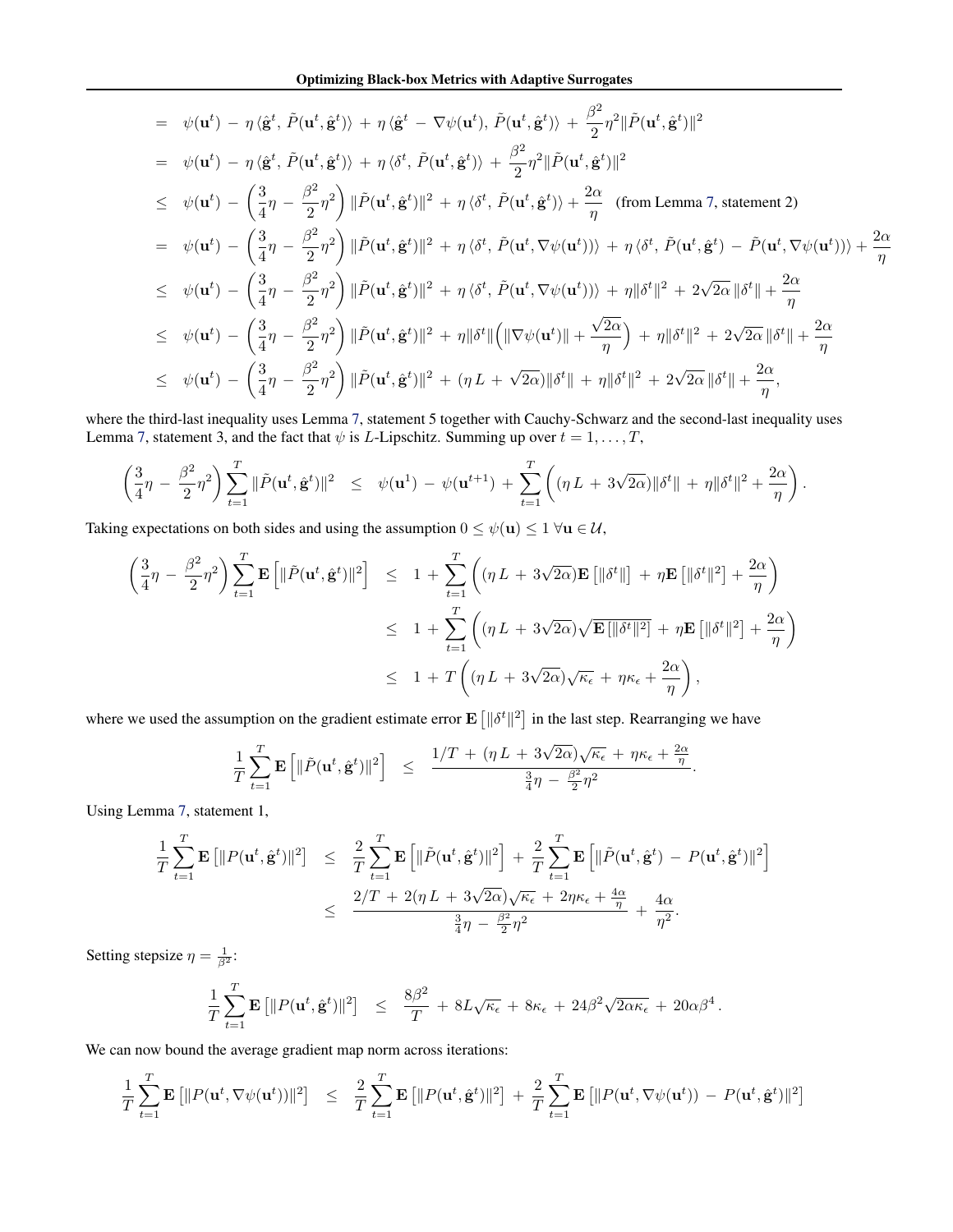$$
\leq \frac{2}{T} \sum_{t=1}^{T} \mathbf{E} \left[ \| P(\mathbf{u}^t, \hat{\mathbf{g}}^t) \|^2 \right] + \frac{2}{T} \sum_{t=1}^{T} \mathbf{E} \left[ \| \nabla \psi(\mathbf{u}^t) - \hat{\mathbf{g}}^t \|^2 \right]
$$
  

$$
\leq \frac{16\beta^2}{T} + 16L\sqrt{\kappa_{\epsilon}} + 16\kappa_{\epsilon} + 48\beta^2\sqrt{2\alpha\kappa_{\epsilon}} + 40\alpha\beta^4 + 2\kappa_{\epsilon}
$$

<span id="page-15-0"></span>where we used Lemma [7,](#page-11-0) statement 4 for the second inequality and the assumption on the gradient estimation error for the last inequality. Thus:

$$
\min_{1 \leq t \leq T} \mathbf{E} \left[ \| P(\mathbf{u}^t, \nabla \psi(\mathbf{u}^t)) \|^2 \right] \leq \frac{16\beta^2}{T} + 16L\sqrt{\kappa_{\epsilon}} + 18\kappa_{\epsilon} + 48\beta^2\sqrt{2\alpha\kappa_{\epsilon}} + 40\alpha\beta^4.
$$

Now picking  $\alpha = \frac{1}{\beta^2 T}$  completes the proof.

# A.3.2. CONVERGENCE IN  $\theta$ -SPACE

We are now ready to prove Theorem [2.](#page-3-0) We translate the near-stationarity result in Lemma from u-space to  $\theta$ -space.

*Proof of Theorem [2.](#page-3-0)* For a given T, let  $t^* \in \operatorname{argmin}_{1 \le t \le T} ||P(\mathbf{u}^t, \nabla \psi(\mathbf{u}^t))||^2$ . Pick iterates  $\theta^{t^*}$  and  $\theta^{t^*+1}$  of Algorithm [1.](#page-3-0) The corresponding iterates in the U-space are  $\mathbf{u}^{t^*} = \overline{\ell}(\overline{\theta}^{t^*})$  and  $\mathbf{u}^{t^*+1} = \ell(\theta^{t^*+1})$ .

Further, let  $\tilde{\mathbf{u}}^{t^*+1} = \mathbf{u}^{t^*} - \eta \nabla \psi(\mathbf{u}^{t^*})$  be the un-projected next iterate, and  $\hat{\mathbf{u}}^{t^*+1} = \mathbf{u}^{t^*} - \eta \cdot P(\mathbf{u}^{t^*}, \nabla \psi(\mathbf{u}^{t^*}))$  be the one obtained after an exact projection, both using exact gradient  $\nabla \psi(\mathbf{u}^{t^*})$ .

We start with the assumption that (as promised by Lemma [6\)](#page-11-0):

$$
\mathbf{E}[\|P(\mathbf{u}^{t^*}, \nabla \psi(\mathbf{u}^{t^*}))\|^2] = \frac{1}{\eta^2} \mathbf{E}[\|\mathbf{u}^{t^*} - \eta \cdot P(\mathbf{u}^{t^*}, \nabla \psi(\mathbf{u}^{t^*})) - \mathbf{u}^{t^*}\|^2] = \frac{1}{\eta^2} \mathbf{E}[\|\hat{\mathbf{u}}^{t^*+1} - \mathbf{u}^{t^*}\|^2] \le \epsilon^2
$$

or equivalently,

$$
\mathbf{E}[\|\hat{\mathbf{u}}^{t^*+1} - \mathbf{u}^{t^*}\|^2] \leq \eta^2 \epsilon^2 \tag{10}
$$

and would like to bound the gradient norm of  $\psi(\ell(\cdot))$  at  $\theta^{t^*}$ .

We start by translating (10) to a guarantee in the  $\theta$ -space. We know that

$$
\hat{\mathbf{u}}^{t^*+1} \in \arg\min_{\mathbf{u}\in\mathcal{U}} \|\mathbf{u} - \tilde{\mathbf{u}}^{t^*+1}\|^2. \tag{11}
$$

Put together (10) and (11), and take expectation over randomness in  $\mathbf{u}^{t^*}$ ,

$$
\mathbf{E}[\|\mathbf{u}^{t^*} - \tilde{\mathbf{u}}^{t^*+1}\|^2] \leq \mathbf{E}[\|\hat{\mathbf{u}}^{t^*+1} - \tilde{\mathbf{u}}^{t^*+1}\|^2] + \mathbf{E}[\|\hat{\mathbf{u}}^{t^*+1} - \mathbf{u}^{t^*}\|^2] + 2\mathbf{E}[\|\hat{\mathbf{u}}^{t^*+1} - \tilde{\mathbf{u}}^{t^*+1}\|\|\hat{\mathbf{u}}^{t^*+1} - \mathbf{u}^{t^*}]\|] \n\leq \mathbf{E}[\|\hat{\mathbf{u}}^{t^*+1} - \tilde{\mathbf{u}}^{t^*+1}\|^2] + \eta^2 \epsilon^2 + 2\eta \epsilon \sqrt{\mathbf{E}[\|\hat{\mathbf{u}}^{t^*+1} - \tilde{\mathbf{u}}^{t^*+1}\|^2]}\n\leq \mathbf{E}[\|\hat{\mathbf{u}}^{t^*+1} - \tilde{\mathbf{u}}^{t^*+1}\|^2] + \eta^2 \epsilon^2 + 2\eta \epsilon \sqrt{\mathbf{E}[\|\mathbf{u}^{t^*} - \tilde{\mathbf{u}}^{t^*+1}\|^2]}\n= \mathbf{E}[\|\hat{\mathbf{u}}^{t^*+1} - \tilde{\mathbf{u}}^{t^*+1}\|^2] + \eta^2 \epsilon^2 + 2\eta^2 \epsilon \sqrt{\mathbf{E}[\|\nabla \psi(\mathbf{u}^{t^*})\|^2]},
$$

where we used Cauchy-Schwarz for the second step. Using the fact that  $\psi$  is L-Lipschitz:

$$
\mathbf{E}[\|\mathbf{u}^{t^*} - \tilde{\mathbf{u}}^{t^*+1}\|^2] \leq \mathbf{E}[\|\hat{\mathbf{u}}^{t^*+1} - \tilde{\mathbf{u}}^{t^*+1}\|^2] + \epsilon',
$$
\n(12)

where  $\epsilon' = \eta^2(\epsilon^2 + 2L\epsilon)$ .

We also know that  $\hat{u}^{t*+1}$  can be equivalently obtained by performing an optimization in the  $\theta$ -space as follows:

$$
\hat{\theta}^{t^*+1} \in \arg\min_{\theta \in \mathbb{R}^d} \|\max\{\ell(\theta),\tilde{\mathbf{u}}^{t^*+1}\} - \tilde{\mathbf{u}}^{t^*+1}\|^2
$$

and setting  $\hat{u}^{t^*+1} = \max{\{\ell(\hat{\theta}^{t^*+1}), \tilde{u}^{t^*+1}\}}$ . So (12) translates to the following guarantee in the  $\theta$ -space:

$$
\mathbf{E}[\|\boldsymbol{\ell}(\boldsymbol{\theta}^{t^*}) - \tilde{\mathbf{u}}^{t^*+1}\|^2] \leq \mathbf{E}[\min_{\boldsymbol{\theta} \in \mathbb{R}^d} \|\max\{\boldsymbol{\ell}(\boldsymbol{\theta}), \tilde{\mathbf{u}}^{t^*+1}\} - \tilde{\mathbf{u}}^{t^*+1}\|^2] + \epsilon',
$$
\n(13)

 $\Box$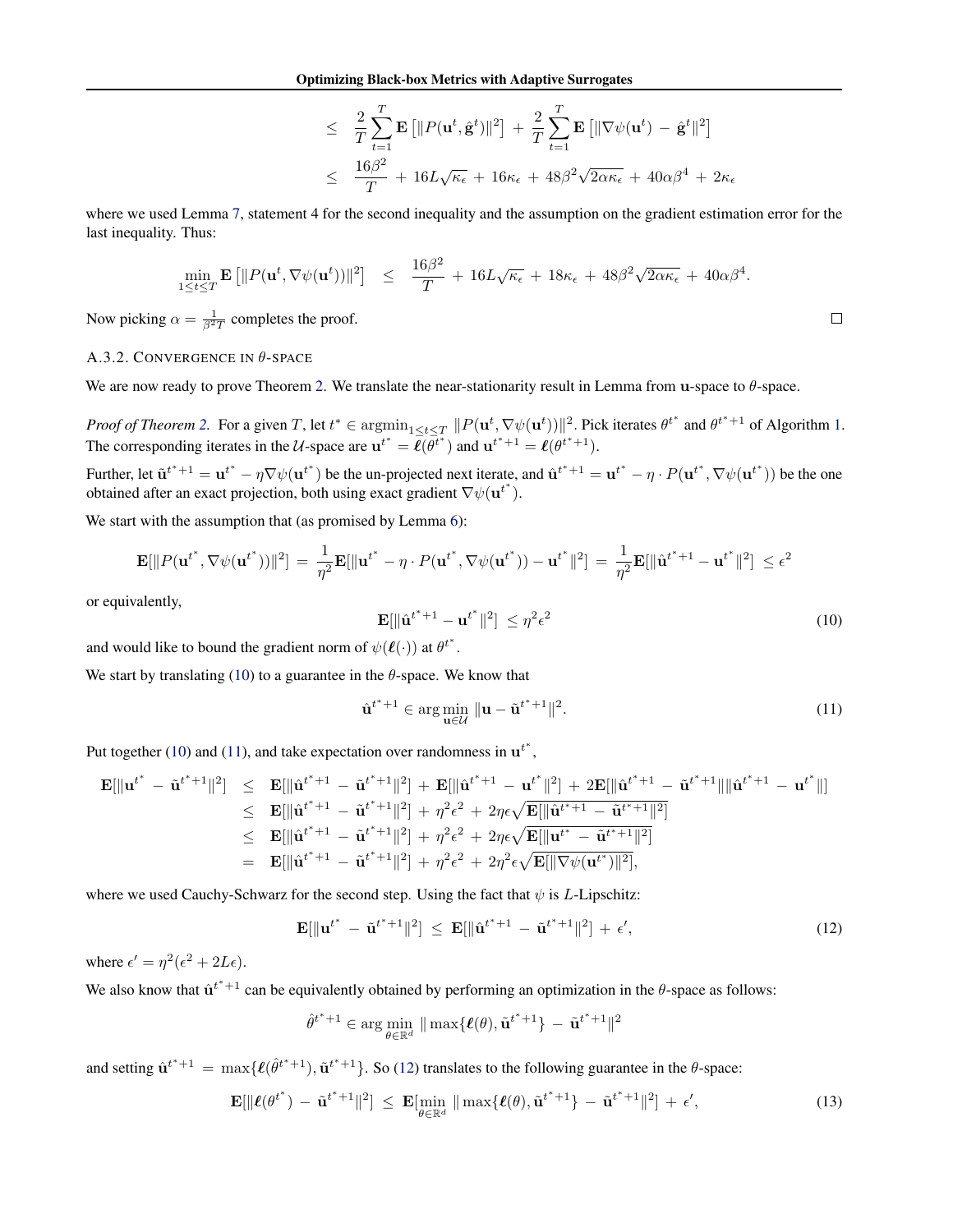where we have used  $\mathbf{u}^{t^*} = \ell(\theta^{t^*})$ . Now since

$$
\|\max\{\ell(\theta^{t^*}),\tilde{\mathbf{u}}^{t^*+1}\}-\tilde{\mathbf{u}}^{t^*+1}\|^2 = \|(\ell(\theta^{t^*})-\tilde{\mathbf{u}}^{t^*+1})_+\|^2 \leq \|\ell(\theta^{t^*})-\tilde{\mathbf{u}}^{t^*+1}\|^2,
$$

together with [\(13\)](#page-15-0) we have

$$
\mathbf{E}[\|\max\{\boldsymbol{\ell}(\boldsymbol{\theta}^{t^*}),\tilde{\mathbf{u}}^{t^*+1}\}-\tilde{\mathbf{u}}^{t^*+1}\|^2] \leq \mathbf{E}[\min_{\boldsymbol{\theta}\in\mathbb{R}^d}\|\max\{\boldsymbol{\ell}(\boldsymbol{\theta}),\tilde{\mathbf{u}}^{t^*+1}\}-\tilde{\mathbf{u}}^{t^*+1}\|^2] + \epsilon'.
$$
 (14)

Having translated our initial assumption on the gradient mapping to  $\theta$ -space, we can now provide a guarantee on the gradient of  $\psi(\ell(\cdot))$ . Let  $Q(\theta) := \|\max{\{\ell(\theta), \tilde{\mathbf{u}}^{t^*+1}\}} - \tilde{\mathbf{u}}^{t^*+1}\|^2 = \|(\ell(\theta) - \tilde{\mathbf{u}}^{t^*+1})_+\|^2$ .

Taking as given that Q is smooth in  $\theta$  with smoothness parameter  $\omega$  for now, by standard properties of smooth functions, we have for any  $\theta$ :

$$
\|\nabla Q(\theta')\|^2 \leq 2\omega \cdot (Q(\theta') - \min_{\theta \in \mathbb{R}^d} Q(\theta)).
$$

Using the above property and (14), taking expectation on both sides, we have:

$$
\mathbf{E}[\|\nabla Q({\boldsymbol{\theta}^{t}}^*)\|^2]\,\leq\,2\omega\epsilon',
$$

or equivalently,

$$
\mathbf{E}\bigg[\left\|2\sum_{k=1}^K(\ell_k(\theta^{t^*}) - \tilde{u}_k^{t^*+1})_+\nabla_{\theta}\ell_k(\theta^{t^*})\right\|^2\bigg] \leq 2\omega\epsilon',
$$

therefore

$$
4\eta^2 \mathbf{E}\bigg[\bigg\|\sum_{k=1}^K(\nabla\psi_k(\boldsymbol{\ell}^{t^*}))_+\nabla_{\theta}\ell_k(\boldsymbol{\theta}^{t^*})\bigg\|^2\bigg] \leq 2\omega\epsilon',
$$

where we use the short-hand  $\ell^{t^*} = \ell(\theta^{t^*})$ . By monotonicity of  $\psi$ , the gradient of  $\psi$  is always non-negative, and the above becomes:

$$
4\eta^2 \mathbf{E}\bigg[\bigg\|\sum_{k=1}^K \nabla \psi_k(\boldsymbol{\ell}^{t^*}) \nabla_{\theta} \ell_k(\theta^{t^*})\bigg\|^2\bigg] \leq 2\omega \epsilon',
$$

and we have:

$$
\mathbf{E}[\|\nabla_{\theta}\psi(\boldsymbol{\ell}(\theta^{t^*}))\|^2] \leq \omega\epsilon'/2\eta^2 = \omega(\epsilon^2 + 2L\epsilon)/2,
$$

as desired. It remains to justify the smoothness of  $Q(\theta)$ . For any  $\theta_1, \theta_2 \in \mathbb{R}^d$ ,

$$
\|\nabla Q(\theta_1) - \nabla Q(\theta_2)\|
$$
\n
$$
= \left\| 2 \sum_{k=1}^{K} (\ell_k(\theta_1) - \tilde{u}_k^{t^*+1})_+ \cdot \nabla_{\theta} \ell_k(\theta_1) - 2 \sum_{k=1}^{K} (\ell_k(\theta_2) - \tilde{u}_k^{t^*+1})_+ \cdot \nabla_{\theta} \ell_k(\theta_2) \right\|
$$
\n
$$
\leq 2 \sum_{k=1}^{K} \left\| (\ell_k(\theta_1) - \tilde{u}_k^{t^*+1})_+ \cdot (\nabla_{\theta} \ell_k(\theta_1) - \nabla_{\theta} \ell_k(\theta_2)) \right\| + \left\| [(\ell_k(\theta_1) - \tilde{u}_k^{t^*+1})_+ - (\ell_k(\theta_2) - \tilde{u}_k^{t^*+1})_+] \cdot \nabla_{\theta} \ell_k(\theta_2) \right\|
$$
\n
$$
\leq 2 \sum_{k=1}^{K} |\ell_k(\theta_1) - \tilde{u}_k^{t^*+1}| \cdot \gamma \|\theta_1 - \theta_2\| + |\ell_k(\theta_1) - \ell_k(\theta_2)| \cdot \|\nabla_{\theta} \ell_k(\theta_2)\|
$$
\n
$$
= 2 \sum_{k=1}^{K} |\ell_k(\theta_1) - \ell_k(\theta^{t^*}) + \eta \nabla \psi_k(u^{t^*})| \cdot \gamma \|\theta_1 - \theta_2\| + \Phi^2 \|\theta_1 - \theta_2\|
$$
\n
$$
\leq 2K \left[ (G + \eta L) \cdot \gamma + \Phi^2 \right] \cdot \|\theta_1 - \theta_2\| = 2K \left[ (G + \frac{L}{\beta^2}) \cdot \gamma + \Phi^2 \right] \cdot \|\theta_1 - \theta_2\|
$$

where we used  $\gamma$ -smoothness and Φ-lipschitz property of  $\ell_k$  and  $\|\ell(\theta)\| \leq G$ , together with  $(a)_+ - (b)_+ \leq |a-b|$ , therefore  $\omega = 2K \big[ (G + \frac{L}{\beta^2}) \cdot \gamma + \Phi^2 \big].$  $\Box$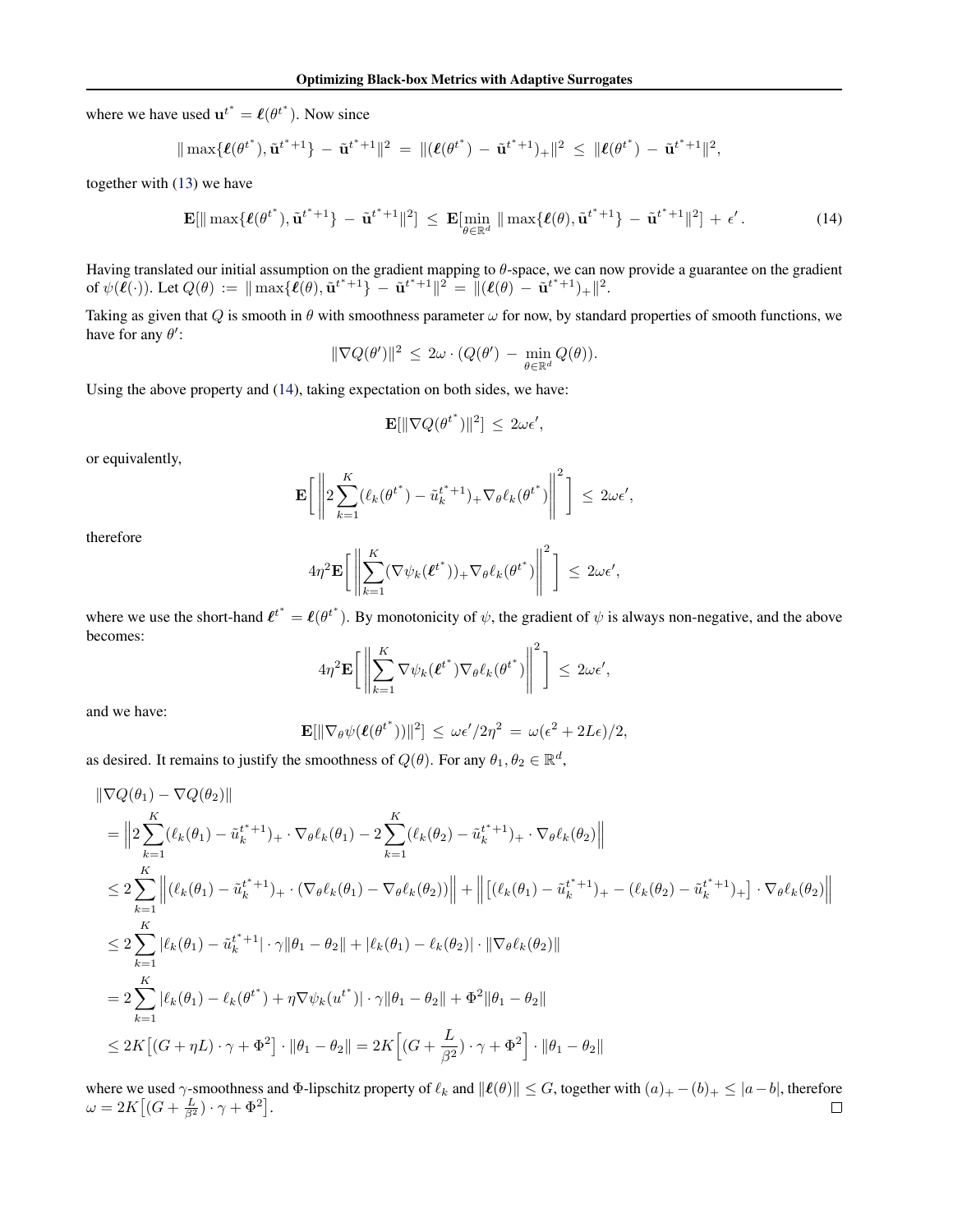#### <span id="page-17-0"></span>A.4. Proof of Lemma [3](#page-4-0)

Recall from Algorithm [2](#page-4-0) that the finite difference estimate of the gradient of  $\psi$  at  $\theta'$  is given by:

$$
\hat{\mathbf{g}} = \frac{1}{m} \sum_{j=1}^{m} \frac{M(\mathbf{f}_{\theta'} + \Delta^j, \mathbf{y}) - M(\mathbf{f}_{\theta'}, \mathbf{y})}{\sigma} Z^j.
$$

**Lemma [3](#page-4-0)** (Restated). Let M be as defined in Theorem [2](#page-4-0) and  $|\epsilon(\theta)| \leq \bar{\epsilon}, \forall \theta$ . Let  $\hat{g}$  be returned by Algorithm 2 for a given  $\theta'$ , *m* perturbations and  $\sigma = \frac{\sqrt{\epsilon}}{\sqrt{K}\beta^2}$ .

$$
\mathbf{E}\left[\|\hat{\mathbf{g}} - \nabla \psi(\boldsymbol{\ell}(\theta'))\|^2\right] \leq \mathcal{O}\left(\frac{L^2K}{m} + \bar{\epsilon}K^2\beta^2\right),\,
$$

*where the expectation is over the random perturbations.*

We will find it useful to re-state results from [Nesterov and Spokoiny](#page-8-0) [\(2017\)](#page-8-0), extended to our setting.

**Lemma 8.** *Suppose*  $\psi$  *is L-Lipschitz and β-smooth. Define*  $\psi_{\sigma}(\mathbf{u}) := \mathbf{E}_{Z \sim \mathcal{N}(\mathbf{0}, \mathbf{I}_K)} [\psi(\mathbf{u} + \sigma Z)]$ *. Let*  $\hat{\mathbf{g}}_1$  =  $\frac{1}{m}\sum_{j=1}^{m} \frac{\psi(\ell(\mathbf{f}_{\theta} + \Delta^{j}, \mathbf{y})) - \psi(\ell(\mathbf{f}_{\theta}, \mathbf{y}))}{\sigma} Z^{j}$ , where  $\Delta^{j}$  is as defined in Algorithm [2.](#page-4-0) Then:

*1.*  $\hat{\mathbf{g}}_1$  *is an unbiased estimate of the gradient of*  $\psi_{\sigma}$  *at*  $\ell(\theta)$ *, i.e.,*  $\mathbf{E}[\hat{\mathbf{g}}_1] = \nabla \psi_{\sigma}(\ell(\theta))$ *.* 

2. 
$$
\mathbf{E}\left[\|\hat{\mathbf{g}}_1 - \mathbf{E}[\hat{\mathbf{g}}_1]\|^2\right] \le \frac{\sigma^2 \beta^2}{m} (K+6)^3 + \frac{4L^2}{m} (K+4).
$$
  
3. 
$$
\|\nabla \psi_\sigma(\boldsymbol{\ell}(\theta)) - \nabla \psi(\boldsymbol{\ell}(\theta))\| \le \frac{\sigma \beta^2}{2} (K+3)^{3/2}.
$$

*Proof.* See Eq. (21) in Nesterov et al. (2017) for part 1. Theorem 4 of Nesterov et al. together with the fact that  $\text{Var}(X) \leq$  $\mathbf{E}[X^2]$  implies part 2. See Lemma 3 of Nesterov et al. for part 3.  $\Box$ 

*Proof of Lemma [3.](#page-4-0)* We can write out the gradient estimate as:

$$
\hat{\mathbf{g}} = \frac{1}{m} \sum_{j=1}^{m} \frac{M(\mathbf{f}_{\theta} + \Delta^{j}, \mathbf{y}) - M(\mathbf{f}_{\theta}, \mathbf{y})}{\sigma} Z^{j}
$$
\n
$$
= \frac{1}{m} \sum_{j=1}^{m} \frac{\psi(\ell(\mathbf{f}_{\theta} + \Delta^{j}, \mathbf{y})) - \psi(\ell(\mathbf{f}_{\theta}, \mathbf{y}))}{\sigma} Z^{j} + \frac{1}{m} \sum_{j=1}^{m} \frac{\epsilon(\mathbf{f}_{\theta} + \Delta^{j}, \mathbf{y}) - \epsilon(\mathbf{f}_{\theta}, \mathbf{y})}{\sigma} Z^{j}
$$
\n
$$
= \frac{1}{m} \sum_{j=1}^{m} \frac{\psi(\ell(\theta) + \sigma Z^{j}) - \psi(\ell(\theta))}{\sigma} Z^{j} + \frac{1}{m} \sum_{j=1}^{m} \frac{\epsilon(\mathbf{f}_{\theta} + \Delta^{j}, \mathbf{y}) - \epsilon(\mathbf{f}_{\theta}, \mathbf{y})}{\sigma} Z^{j}
$$
\n
$$
:= \hat{\mathbf{g}}_{1} + \hat{\mathbf{g}}_{2},
$$

where  $\epsilon(f_\theta, y)$  is the unknown slack function in Section [3.1,](#page-1-0) re-written in terms of the scores  $f_\theta$  and labels y.

Let  $\psi_{\sigma}$  be defined as in Lemma 8. Then the gradient estimate error can be expanded as:

$$
\mathbf{E} \left[ \|\hat{\mathbf{g}} - \nabla \psi(\boldsymbol{\ell}(\theta))\|^{2} \right] \leq 2 \mathbf{E} \left[ \|\hat{\mathbf{g}} - \nabla \psi_{\sigma}(\boldsymbol{\ell}(\theta))\|^{2} \right] + 2\|\nabla \psi_{\sigma}(\boldsymbol{\ell}(\theta)) - \nabla \psi(\boldsymbol{\ell}(\theta))\|^{2} \leq 4 \mathbf{E} \left[ \|\hat{\mathbf{g}}_{1} - \nabla \psi_{\sigma}(\boldsymbol{\ell}(\theta))\|^{2} \right] + 4 \mathbf{E} \left[ \|\hat{\mathbf{g}}_{2}\|^{2} \right] + 2\|\nabla \psi_{\sigma}(\boldsymbol{\ell}(\theta)) - \nabla \psi(\boldsymbol{\ell}(\theta))\|^{2} \leq 4 \mathbf{E} \left[ \|\hat{\mathbf{g}}_{1} - \nabla \psi_{\sigma}(\boldsymbol{\ell}(\theta))\|^{2} \right] + \frac{16\bar{\epsilon}^{2}}{\sigma^{2}m} \sum_{j=1}^{m} \mathbf{E} \left[ \|Z^{j}\|^{2} \right] + 2\|\nabla \psi_{\sigma}(\boldsymbol{\ell}(\theta)) - \nabla \psi(\boldsymbol{\ell}(\theta))\|^{2} \leq \frac{4\sigma^{2}}{m} \beta^{2} (K + 6)^{3} + \frac{16}{m} L^{2} (K + 4) + \frac{16\bar{\epsilon}^{2} K}{\sigma^{2}} + \frac{\sigma^{2}}{2} \beta^{4} (K + 3)^{3},
$$

where we used the fact that (1)  $\hat{\mathbf{g}}_1$  is an unbiased estimate of  $\nabla \psi_\sigma(\ell(\theta))$  (see part 1 of Lemma 8); (2) the assumption that  $|\epsilon(\theta)| \leq \bar{\epsilon}$ ; (3)  $\|a_1 + \cdots + a_m\|^2 \leq m(\|a_1\|^2 + \cdots + \|a_m\|^2)$ , and the last step follows from Parts 2–3 of Lemma 8. Setting  $\sigma = \frac{\sqrt{\bar{\epsilon}}}{\sqrt{K}\beta^2}$  completes the proof.  $\Box$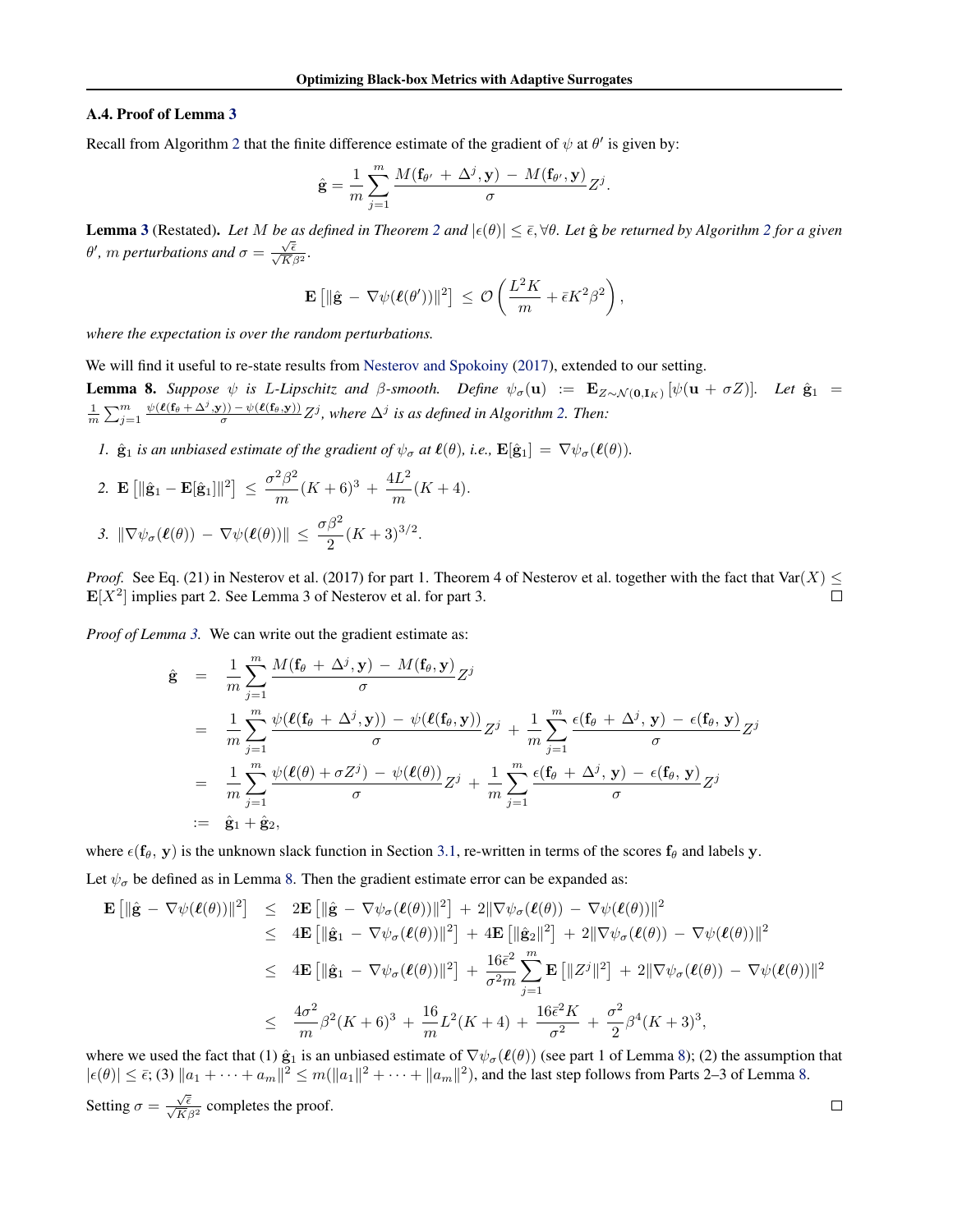# <span id="page-18-0"></span>A.5. Proofs and Discussion for Linear Interpolation Gradient Estimates

**Lemma [4](#page-5-0)** (Restated). Let M be defined as in Theorem [2](#page-3-0) and  $|\epsilon(\theta)| \leq \bar{\epsilon}, \forall \theta$ . Assume each  $\ell_k$  is  $\Phi$ -Lipschitz in  $\theta$  w.r.t. the  $L_\infty$ -norm, and  $\|\ell(\theta)\|\leq G$   $\forall\theta$ . Suppose for a given  $\theta'$ ,  $\sigma$  and perturbation count m, the expected covariance matrix for the left-hand-side of the linear system  $\bf H$  is well-conditioned with the smallest singlular value  $\lambda_{\min}(\sum_{i=1}^m{\bf E}[{\bf H}_i{\bf H}_i^\top])\geq$  $\mu_{\min} = \mathcal{O}(m\sigma^2\Phi^2)$ . Then for any  $\delta > 0$ , setting  $\sigma = \frac{G^{1/3}\bar{\epsilon}^{1/3}}{\Phi K^{3/2} \log(d)^{2/3}}$  $\frac{G^{1/3}\bar{\epsilon}^{1/3}}{\Phi K^{3/2}\log(d)^{2/3}\beta^{1/3}}$  and  $m = \frac{G^4K^9\log(d)^4\beta^2\log(K/\delta)}{\bar{\epsilon}^2}$  $\frac{\partial^2 \beta^2 \log(K/\delta)}{\partial \overline{\epsilon}^2}$ , Algorithm [3](#page-4-0) *returns w.p.*  $\geq 1 - \delta$  *(over draws of random perturbations) a gradient estimate*  $\hat{g}$  *that satisfies:* 

$$
\|\hat{\mathbf{g}} - \nabla \psi(\boldsymbol{\ell}(\theta'))\|^2 \leq \tilde{\mathcal{O}}\left(G^{1/3}\bar{\epsilon}^{1/3}K^3\beta^{2/3}\right).
$$

We first discuss the assumptions in Lemma [4](#page-5-0) in Section A.5.1. We then provide the proof for the high probability statement in the lemma in Section [A.5.2.](#page-19-0) We then show how this can be translated to a bound on the expected gradient error via truncation in Section [A.5.3.](#page-21-0)

#### A.5.1. ASSUMPTIONS IN LEMMA [4](#page-5-0)

We discuss example settings where the assumptions in the lemma hold.

Correlation Assumption on H. One of the key assumptions we make is that the matrix H is well-conditioned. Recall that H is a  $m \times K$  matrix, where each row corresponds to a perturbation of the surrogates, and contains differences in the K surrogates  $\ell_1, \ldots, \ell_K$  at two independent perturbations to the model parameters  $\theta$ . We assume that the smallest singular value of **H**'s covariance matrix  $\sum_{i=1}^{m} \mathbf{E}[\mathbf{H}_i \mathbf{H}_i^\top]$  scales as  $m\sigma^2 \Phi^2$ . This assumption essentially states that the perturbations on the K surrogates are weakly correlated. The scaling factors  $\sigma$  and  $\Phi$  come from the fact that Gaussian perturbations on the model parameters  $\theta$  have standard deviation  $\sigma$  and the surrogates  $\ell_k$  are  $\Phi$ -Lipschitz.

As an example scenario where this assumption holds, consider a ML fairness task where the instances belong to  $K$  nonoverlapping protected groups. Further, assume that the group membership attribute is included in the feature vector, i.e., the d-dimensional feature vector  $\mathbf{x} = [g_1, \dots, g_K, \tilde{x}_1, \dots, \tilde{x}_{d-K}]$ , where  $g_k$  is a Boolean indicating if the instance belongs to group k, and  $\tilde{x}_1, \ldots, \tilde{x}_{d-K}$  are group-independent features. A natural choice of surrogates for this application would be average losses computed on the K individual groups. For example, with a linear model  $\theta$ , we could choose  $\ell_k$  to be the average squared loss conditioned on examples from group k, i.e.,  $\ell_k(\theta) = \mathbf{E}_{(x,y)|x_k=1}[(\theta^\top x - y)^2]$ .

Note that the first K coordinates of the model vector  $\theta$  correspond to weights on the K Boolean group attributes. So adding noise  $Z_k \in \mathbb{R}$  to the k-th coordinate of  $\theta$  only affects scores on examples from the k-th group (i.e., examples for which  $x_k = 1$ ), and hence only perturbs surrogate  $\ell_k$ . Specifically, adding  $Z_k \in \mathbb{R}$  to the k-th coordinate of  $\theta$  would perturb  $\ell_k(\theta)$ to  $\ell_k(\theta) + C_k Z_k + Z_k^2$ , where  $C_k = 2\mathbf{E}_{(x,y)|x_k=1}[\theta^\top x - y]$ , and leave the other surrogates  $\ell_j, j \neq k$  unchanged.

Now suppose we add independent  $\sigma$ -Gaussian noise to only the first K coordinates of  $\theta$ . The expected covariance matrix as defined in the lemma statement then takes the form:

$$
\sum_{i=1}^{m} \mathbf{E}[\mathbf{H}_{i} \mathbf{H}_{i}^{\top}] = \begin{bmatrix} \mathcal{O}(m(C_{1}^{2} \sigma^{2} + \sigma^{4})) & 0 & \dots & 0 \\ \vdots & \vdots & \vdots & \vdots \\ 0 & 0 & \dots & \mathcal{O}(m(C_{K}^{2} \sigma^{2} + \sigma^{4})) \end{bmatrix} = \begin{bmatrix} \Omega(m\sigma^{2}) & 0 & \dots & 0 \\ \vdots & \vdots & \vdots & \vdots \\ 0 & 0 & \dots & \Omega(m\sigma^{2}) \end{bmatrix},
$$

where recall that the k-th column of H contains the differences of  $\ell_k(\theta)$  at two different  $\sigma$ -Gaussian perturbations on the first K coordinates of  $\theta$ , and  $C_k$ 's are constants that are independent of the random perturbations.

In the more general case, where we perturb all coordinates of  $\theta$ , the assumption on **H** would still hold if there exists a subset of coordinates for each surrogate  $\ell_k$  that when perturbed produce larger changes to  $\ell_k$  than to the other surrogates.

**Lipschitz Assumption on**  $\ell(\theta)$  Another key assumption we make is that the surrogates  $\ell_k$  are Φ-Lipschitz w.r.t. the  $L_{\infty}$ -norm. This allows us to produce perturbations in the K surrogates by perturbing the model parameters  $\theta$ , and do so without a strong dependence on the dimension of  $\theta$  in the error bound. Note that the choice of the infinity norm results in a mild logarithmic dependence on the dimension d in the bound. When the surrogates the are not  $L_{\infty}$ -Lipschitz, but are instead Lipschitz w.r.t. the  $L_2$ -norm, we prescribe perturbing only a small number of  $d' \ll d$  coordinates of  $\theta$  that are most closely related to the surrogate (such as e.g. the group attribute coordinates in the fairness example above), and this would result in a bound that has a polynomial dependence on  $d'$ .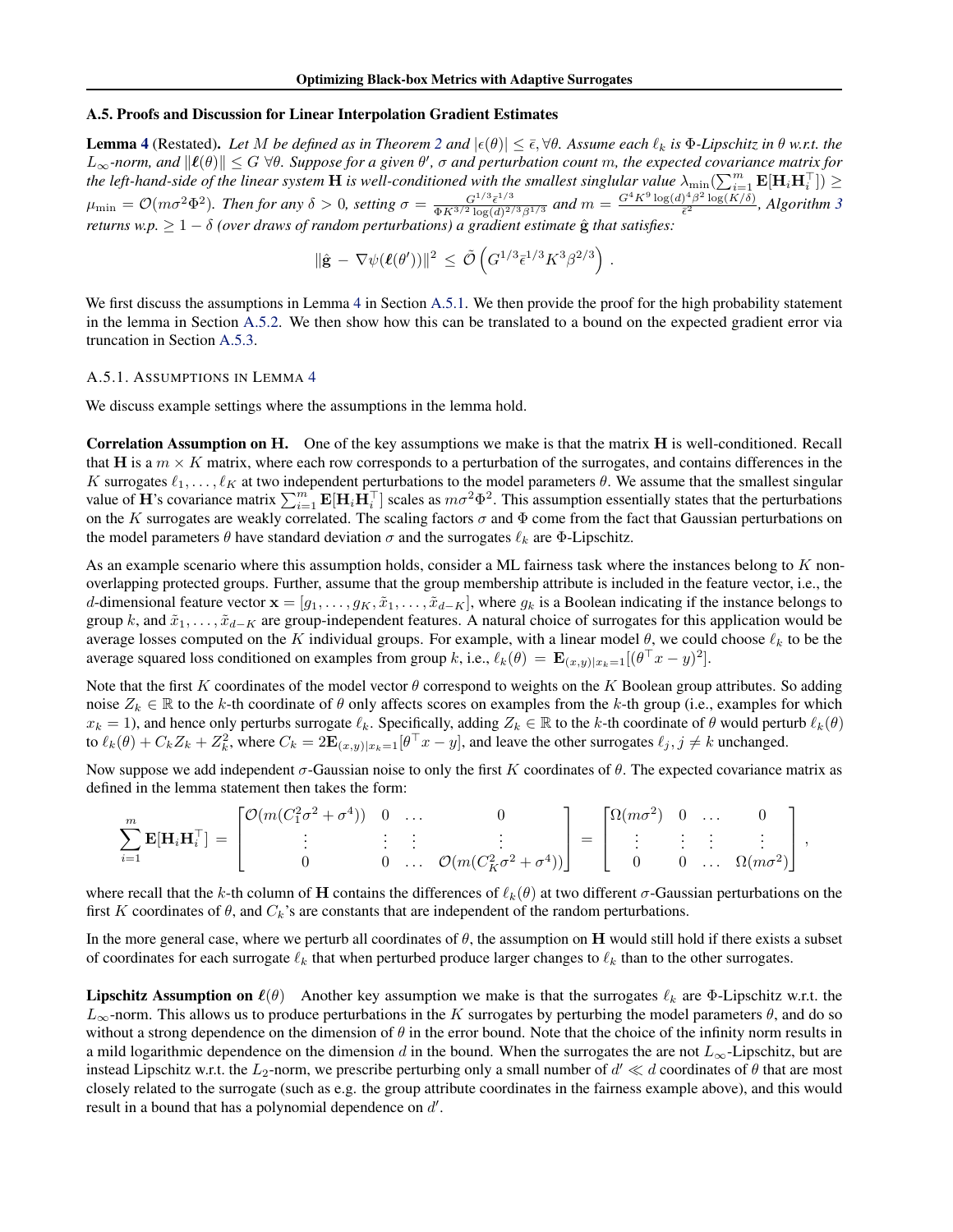#### <span id="page-19-0"></span>A.5.2. PROOF OF LEMMA [4](#page-5-0)

We will make use of the fact that because we perturb the model parameters  $\theta$  with Gaussian random noise, the resulting perturbations on the surrogates  $\ell$  follow a sub-Gaussian distribution. We first state a few well-known facts about sub-Gaussian random vectors.

# Lemma 9 (Properties of sub-Gaussian distribution).

- (i) Let  $(Z_1, \dots, Z_d)$  be a vector of i.i.d standard gaussian variables and  $f : \mathbb{R}^N \to \mathbb{R}$  be  $\Phi$ -Lipschitz w.r.t.  $L_2$ -norm. *Then the random variable*  $f(\sigma Z) - \mathbf{E}[f(\sigma Z)]$  *is sub-Gaussian with parameter at most*  $\sigma \Phi$ *.*
- *(ii) Let* Z1, · · · , Z<sup>K</sup> *be* K *(not necessarily independent) sub-Gaussian random variables with parameters at most* σ*. Then the random vector*  $(Z_1, \dots, Z_K)$  *is a sub-Gaussian random vector with parameter*  $\sigma K$ *.*
- (iii) For a sub-Gaussian random vector  $Z \in \mathbb{R}^K$  with parameter at most  $\sigma$ , we have for any  $p \in \mathbb{N}$ :

$$
\left(\mathbf{E}[\|Z-\mathbf{E}[Z]\|_2^p]\right)^{1/p} \leq 2\sqrt{2}\sigma\sqrt{K}\sqrt{p}.
$$

*Proof.* For a proof of (1), see e.g. [Wainwright](#page-9-0) [\(2019\)](#page-8-0), Chapter 2. For a proof of (3), see [Jin et al.](#page-8-0) (2019). We now prove (2).

For a random vector  $(Z_1, \ldots, Z_K)$  where the coordinates  $Z_k$ 's are  $\sigma$ -sub-Gaussian and not necessarily independent, we have that for any  $v \in \mathbb{S}^{K-1}$  and  $\lambda \in \mathbb{R}$ ,

$$
\mathbf{E}[\exp(\lambda v^\top (Z - \mathbf{E}[Z]))] = \mathbf{E} \Big[ \prod_{k=1}^K \exp\Big(\lambda v_k (Z_k - \mathbf{E}[Z_k])\Big) \Big]
$$
  
\n
$$
\leq \prod_{k=1}^K \mathbf{E} \Big[ \Big( \exp(\lambda v_k (Z_k - \mathbf{E}[Z_k])) \Big)^K \Big]^{1/K}
$$
  
\n
$$
\leq \prod_{k=1}^K \exp\Big(\frac{1}{2} \lambda^2 K^2 \sigma^2\Big)^{1/K} = \prod_{k=1}^K \exp\Big(\frac{1}{2} \lambda^2 \sigma^2 K\Big) \leq \exp\Big(\frac{1}{2} \lambda^2 \sigma^2 K^2\Big),
$$

where we have used Hölder's inequality for the second step.

We can write the optimization problem in Algorithm [3](#page-4-0) as solving the following linear system

$$
\begin{bmatrix} h'_{11} - h''_{11} & \cdots & h'_{1K} - h''_{1K} \\ \vdots & \cdots & \vdots \\ h'_{m1} - h''_{m1} & \cdots & h'_{mK} - h''_{mK} \end{bmatrix} \cdot \hat{\mathbf{g}} = \begin{bmatrix} \psi(\boldsymbol{\ell}(\theta') + \mathbf{h}'_1) - \psi(\boldsymbol{\ell}(\theta') + \mathbf{h}''_1) + \epsilon_{11} - \epsilon_{12} \\ \vdots & \vdots \\ \psi(\boldsymbol{\ell}(\theta') + \mathbf{h}'_m) - \psi(\boldsymbol{\ell}(\theta') + \mathbf{h}''_m) + \epsilon_{m1} - \epsilon_{m1} \end{bmatrix},
$$

and use the resulting  $\hat{\mathbf{g}} \in \mathbb{R}^K$  as the gradient estimate, where we denote  $\mathbf{h}'_j := \ell(\theta' + \sigma Z_1^j) - \ell(\theta') \in \mathbb{R}^K$  and  $\mathbf{h}''_j := \ell(\theta' + \sigma Z_2^j) - \ell(\theta') \in \mathbb{R}^K$  for  $j \in [m]$ , and  $\epsilon_{j1} = \epsilon(\theta' + \sigma Z_1^j)$  and  $\epsilon_{j2} = \epsilon(\theta' + \sigma Z_2^j)$ . We further denote

$$
\mathbf{L} = [\boldsymbol{\ell}(\theta'); \dots; \boldsymbol{\ell}(\theta')] \in \mathbb{R}^{m \times K}
$$

$$
\mathbf{H}' = [\mathbf{h}'_1; \dots; \mathbf{h}'_m] \in \mathbb{R}^{m \times K}, \quad \mathbf{H}'' = [\mathbf{h}''_1; \dots; \mathbf{h}''_m] \in \mathbb{R}^{m \times K}
$$

$$
\boldsymbol{\epsilon}_1 = [\epsilon_{11}; \dots; \epsilon_{m1}] \in \mathbb{R}^m, \quad \boldsymbol{\epsilon}_2 = [\epsilon_{12}; \dots; \epsilon_{m2}] \in \mathbb{R}^m,
$$

and equivalently re-write the above linear system as:

$$
(\mathbf{H}' - \mathbf{H}'') \cdot \hat{\mathbf{g}} = \psi(\mathbf{L} + \mathbf{H}') - \psi(\mathbf{L} + \mathbf{H}'') + \epsilon_1 - \epsilon_2,
$$
\n(15)

where the matrix H that we defined in the lemma statement is the same as  $H' - H''$ .

Below we state a lemma involving implications of our assumptions on the left-hand-side perturbation matrices  $H'$  and  $H''$ .

**Lemma 10** (Properties of  $H'$  and  $H''$ ). Suppose each  $\ell_k(\theta)$  is  $\Phi$ -Lipschitz w.r.t. the  $L_\infty$ -norm and  $\|\ell(\theta)\| \le G, \forall \theta$ . Then each  $\bf{h}'_i$  and each  $\bf{h}''_i$  is a sub-Gaussian vector with parameter at most  $\sigma \Phi K.$  The differences  $\bf{h}'_i-\bf{h}''_i$  are also sub-Gaussian  $r$ andom vectors with parameter at most  $2\sigma \Phi K$ , and have mean zero. Moreover,  $\|\mathbf{h}_i'\|\leq 2G,$   $\|\mathbf{h}_i''\|\leq 2G,$   $\|\mathbf{h}_i'-\mathbf{h}_i''\|\leq 2G$ 2G, ∀i*.*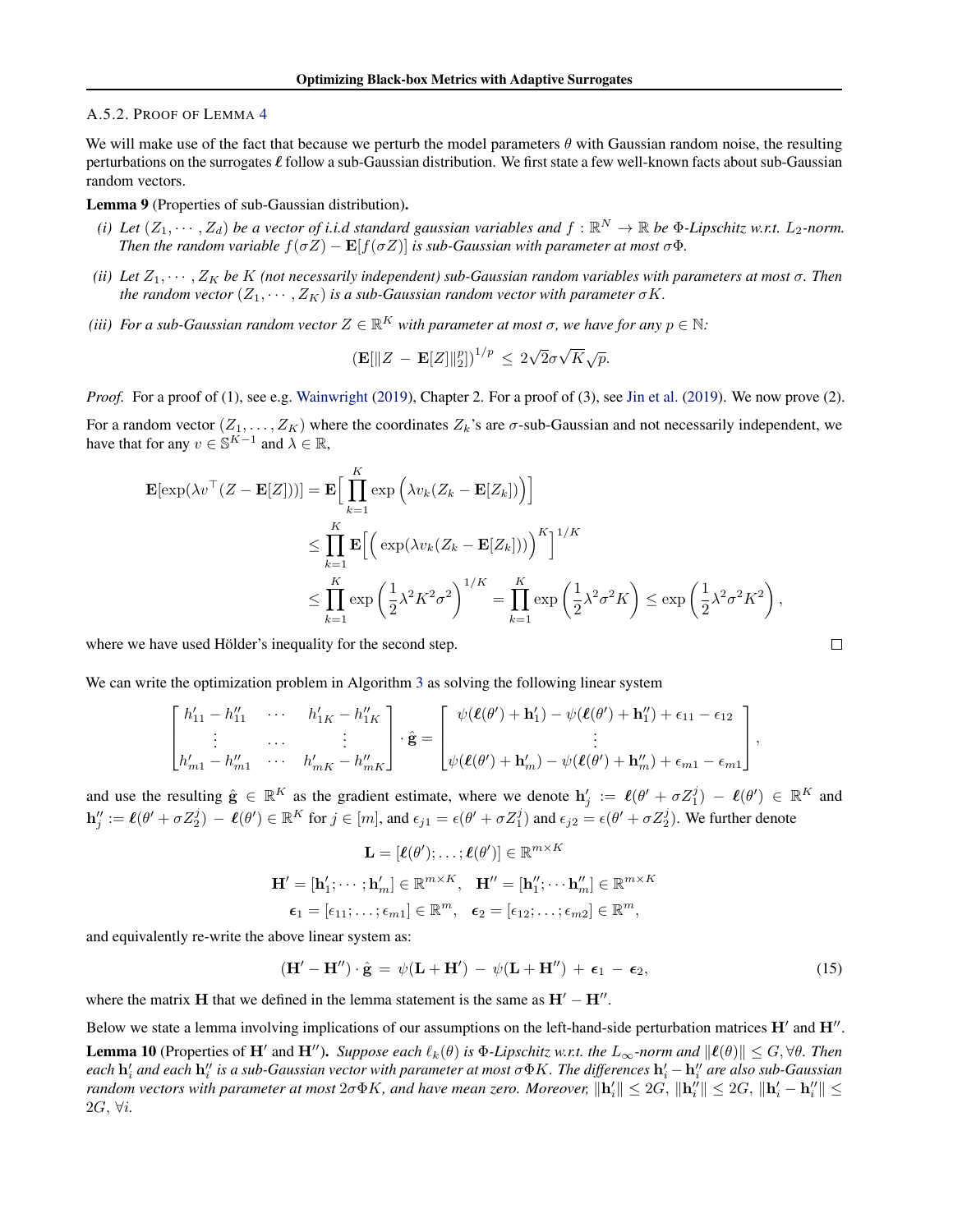<span id="page-20-0"></span>The proof follows directly from Lemma [9\(](#page-19-0)i)–(ii) and the fact that a function  $\ell_k$  that is Φ-Lipschitz w.r.t. the  $L_\infty$ -norm is also Φ-Lipschitz w.r.t. the  $L_2$ -norm. We also have from the smoothness of  $\psi$  that

$$
\left|\psi(\boldsymbol{\ell}(\theta')+\mathbf{h}'_i)-[\psi(\boldsymbol{\ell}(\theta'))+\nabla\psi(\boldsymbol{\ell}(\theta'))^\top\mathbf{h}'_i]\right|\leq \frac{\beta}{2}\|\mathbf{h}'_i\|_2^2.
$$
\n(16)

With this in hand, we are ready to bound the error in the gradient estimate  $\hat{g}$  compared to  $\nabla \psi(\ell(\theta))$ .

*Proof of Lemma [4.](#page-5-0)* The least squares estimate for the linear system in [\(15\)](#page-19-0) is given by:

$$
\hat{\mathbf{g}} = ((\mathbf{H}' - \mathbf{H}'')^{\top} (\mathbf{H}' - \mathbf{H}''))^{-1} (\mathbf{H}' - \mathbf{H}'')^{\top} [\psi(\mathbf{L} + \mathbf{H}') + \epsilon_1 - \psi(\mathbf{L} + \mathbf{H}'') - \epsilon_2]
$$
\n
$$
= ((\mathbf{H}' - \mathbf{H}'')^{\top} (\mathbf{H}' - \mathbf{H}''))^{-1} (\mathbf{H}' - \mathbf{H}'')^{\top} [(\mathbf{H}' - \mathbf{H}'') \nabla \psi(\ell) + \psi(\mathbf{L} + \mathbf{H}') - \psi(\mathbf{L} + \mathbf{H}'') - (\mathbf{H}' - \mathbf{H}'') \nabla \psi(\ell) + \epsilon_1 - \epsilon_2]
$$
\n
$$
= \nabla \psi(\ell(\theta')) + ((\mathbf{H}' - \mathbf{H}'')^{\top} (\mathbf{H}' - \mathbf{H}''))^{-1} (\mathbf{H}' - \mathbf{H}'')^{\top} [\psi(\mathbf{L} + \mathbf{H}') - \psi(\mathbf{L} + \mathbf{H}'') - (\mathbf{H}' - \mathbf{H}'') \nabla \psi(\ell) + \epsilon_1 - \epsilon_2].
$$

The error in the least squares based gradient estimate is then:

$$
\|\hat{\mathbf{g}} - \nabla \psi(\boldsymbol{\ell}(\theta'))\| \le \underbrace{\left\| \left( (\mathbf{H}' - \mathbf{H}'')^{\top} (\mathbf{H}' - \mathbf{H}'') \right)^{-1} \right\|_{op}}_{\text{term}_1} \underbrace{\left\| (\mathbf{H}' - \mathbf{H}'')^{\top} \left[ \psi(\mathbf{L} + \mathbf{H}') - \psi(\mathbf{L} + \mathbf{H}'') - (\mathbf{H}' - \mathbf{H}'') \nabla \psi(\boldsymbol{\ell}) + \epsilon_1 - \epsilon_2 \right] \right\|_{2}}_{\text{term}_2}.
$$
\n(17)

Bounding the second term in (17). We first bound the second term in (17). We have:

$$
\|\psi(\mathbf{L} + \mathbf{H}') - \psi(\mathbf{L} + \mathbf{H}'') - (\mathbf{H}' - \mathbf{H}'')\nabla\psi(\ell) + \epsilon_1 - \epsilon_2\|_2
$$
  
\n
$$
= \left\|\psi(\mathbf{L} + \mathbf{H}') - \mathbf{H}'\nabla\psi(\ell) - \psi(\mathbf{L}) + \psi(\mathbf{L}) + \mathbf{H}''\nabla\psi(\ell) - \psi(\mathbf{L} + \mathbf{H}'') + \epsilon_1 - \epsilon_2\right\|_2
$$
  
\n
$$
\leq \left\|\psi(\mathbf{L} + \mathbf{H}') - \mathbf{H}'\nabla\psi(\ell) - \psi(\mathbf{L})\right\|_2 + \left\|\psi(\mathbf{L}) + \mathbf{H}''\nabla\psi(\ell) - \psi(\mathbf{L} + \mathbf{H}'')\right\|_2 + \|\epsilon_1\|_2 + \|\epsilon_2\|_2
$$
  
\n
$$
\leq \frac{\beta}{2} \|\mathbf{H}'\|_F^2 + \frac{\beta}{2} \|\mathbf{H}''\|_F^2 + 2\sqrt{m}\bar{\epsilon},
$$

where we used (16) and the the assumption  $|\epsilon(\theta)| \leq \bar{\epsilon} \forall \theta$ . This in turn gives

$$
\begin{aligned} \text{term}_2 \, &= \, \left\| \left( \mathbf{H}' - \mathbf{H}'' \right)^\top \Big[ \psi(\mathbf{L} + \mathbf{H}') - \psi(\mathbf{L} + \mathbf{H}'') - (\mathbf{H}' - \mathbf{H}'') \nabla \psi(\boldsymbol{\ell}) + \epsilon_1 - \epsilon_2 \Big] \right\|_2 \\ &\leq \sum_{j=1}^m \left\| \mathbf{h}'_j - \mathbf{h}''_j \right\| \cdot \frac{\beta}{2} (\|\mathbf{h}'_j\|_2^2 + \|\mathbf{h}''_j\|_2^2) + 2 \sqrt{m} G \sqrt{m} \bar{\epsilon} \end{aligned}
$$

where each  $h'_j$  is of length K with (correlated) subgaussian coordinates. Therefore using Cauchy-Schwarz,

$$
\mathbf{E}[\|\mathbf{h}_j'-\mathbf{h}_j''\|\cdot\|\mathbf{h}_j'\|_2^2] \leq \sqrt{\mathbf{E}[\|\mathbf{h}_j'-\mathbf{h}_j''\|_2^2]} \cdot \sqrt{\mathbf{E}[\|\mathbf{h}_j'\|_2^4]}.
$$

Note that  $\mathbf{E}[h'_{ij}] = \mathbf{E}[\ell_j(\theta' + \sigma Z^i)] - \ell_j(\theta') \leq \sigma \Phi \mathbf{E}[\|Z^i\|_{\infty}] \leq \mathcal{O}(\sigma \Phi \sqrt{\log(d)})$ , where we've used that the max of d independent standard normal random variables scales as  $\sqrt{\log(d)}$ . Similarly,  $\mathbf{E}[h''_{ij}] \leq \mathcal{O}(\sigma \Phi \sqrt{\log(d)})$ . Together with these facts and Lemma [10](#page-19-0) and Lemma [9\(](#page-19-0)iii) we have

$$
\sqrt{\mathbf{E}[\|\mathbf{h}_j'\|_2^4]} \leq \sqrt{8(4\sqrt{2}\sigma \Phi K^{3/2})^4 + \mathcal{O}(\sigma^2 \Phi^2 \log(d) K)^2} \leq \mathcal{O}(\sigma^2 \Phi^2 K^3 (\log(d))^2)
$$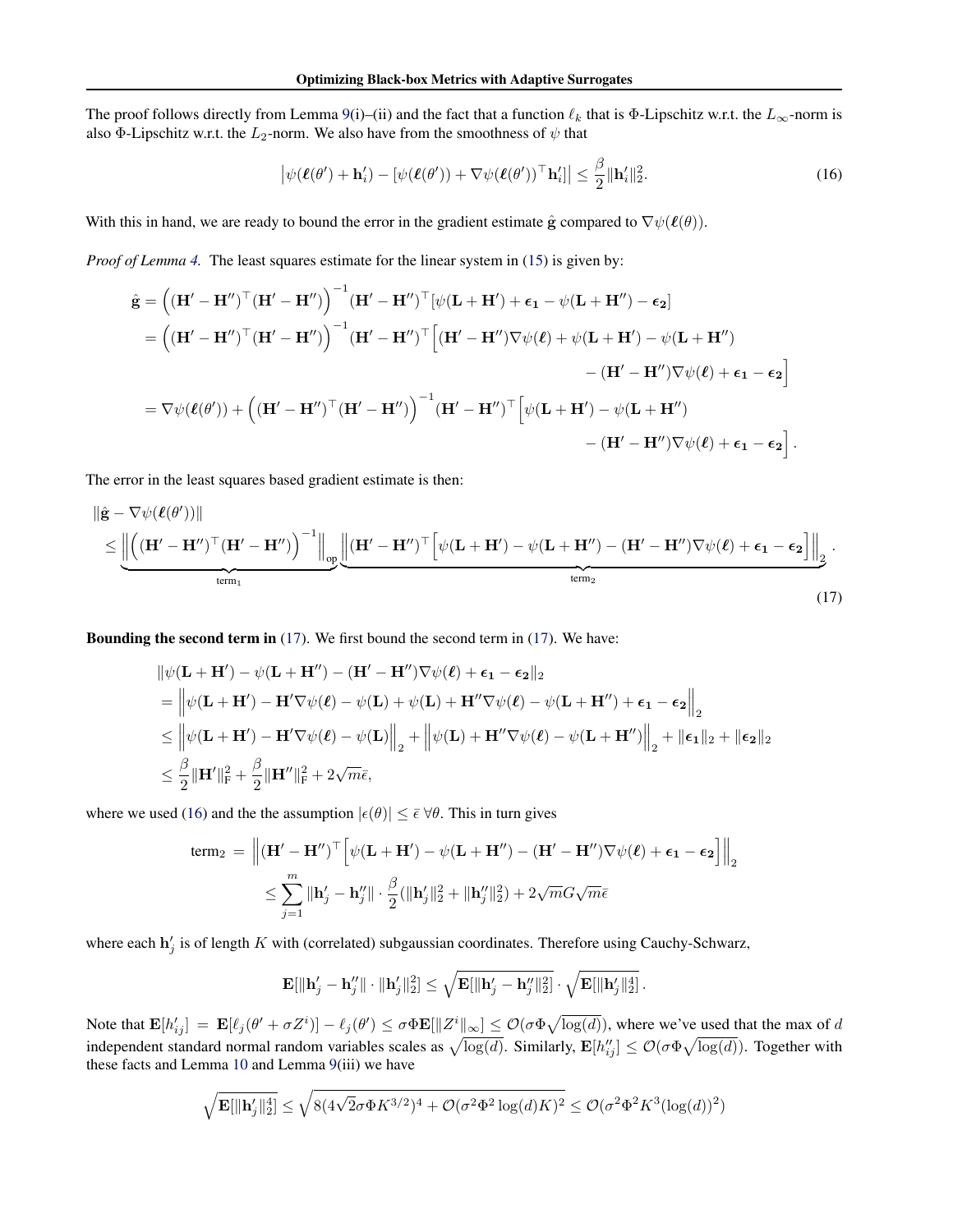<span id="page-21-0"></span>where we used triangle inequality and  $(a + b)^p \leq 2^{p-1}(a^p + b^p)$ . Similarly, we have:

$$
\sqrt{\mathbf{E}[\|\mathbf{h}_j'-\mathbf{h}_j''\|_2^2]}\leq 4\sigma\Phi K^{3/2}\,.
$$

Now since  $\|\mathbf{h}_j'\|_2 \leq G$ , we can apply Hoeffding's inequality to these bounded random variables to get

$$
\mathbf{P}\left(\sum_{j=1}^m \|\mathbf{h}'_j - \mathbf{h}''_j\|_2 \cdot \|\mathbf{h}'_j\|_2^2 \geq \mathcal{O}(\sigma^3 \Phi^3 K^{9/2} (\log(d))^2 m) + mt\right) \leq 2 \exp\left(-\frac{2mt^2}{G^6}\right)
$$

which further gives us:

$$
\mathbf{P}\left(\text{term}_2 \ge \mathcal{O}(\sigma^3 \Phi^3 K^{9/2} (\log(d))^2 m \beta) + m \beta t + 2mG\bar{\epsilon}\right) \le 2 \exp\left(-\frac{2mt^2}{G^6}\right),\tag{18}
$$

,

 $\Box$ 

**Bounding the first term in** [\(17\)](#page-20-0). Now the first term in (17) is simply

$$
\text{term}_1 = \left\| \left( (\mathbf{H}' - \mathbf{H}'')^\top (\mathbf{H}' - \mathbf{H}'') \right)^{-1} \right\|_{op} = \lambda_{\min}^{-1} \left( (\mathbf{H}' - \mathbf{H}'')^\top (\mathbf{H}' - \mathbf{H}'') \right).
$$

Let us denote  $\hat{\Sigma} := \sum_{i=1}^{m} (\mathbf{h}'_i - \mathbf{h}''_i)(\mathbf{h}'_i - \mathbf{h}''_i)^{\top}$  as the empirical covariance matrix. We now apply a matrix Chernoff inequality (see e.g. [Tropp](#page-9-0) [\(2015\)](#page-9-0)) to lower bound the smallest eigenvalue of  $\hat{\Sigma}$ . We first note that the largest eigenvalue of this matrix is bounded above:

$$
\lambda_{\max}(\hat{\boldsymbol{\Sigma}}) = \max_{\|u\|=1} \frac{1}{m} \sum_{i=1}^{m} \left( (\mathbf{h}'_i - \mathbf{h}''_i)^{\top} u \right)^2 \le 4G^2,
$$

This together with the matrix Chernoff bound gives us for  $\mu_{\min} \leq \lambda_{\min}(\hat{\Sigma})$ , we have

$$
\mathbf{P}\left(\lambda_{\min}(\hat{\mathbf{\Sigma}}) \le \frac{\mu_{\min}}{2}\right) \le K \cdot \exp\left(-\frac{\mu_{\min}}{32G^2}\right).
$$

The assumption  $\mu_{\min} = \mathcal{O}(m\sigma^2 \Phi^2)$  then yields:

$$
\mathbf{P}\left(\text{term}_1 \le \mathcal{O}(m\sigma^2\Phi^2)\right) \le K \cdot \exp\left(-\frac{m\sigma^2\Phi^2}{G^2}\right). \tag{19}
$$

Combining the above bound (19) with the bound on the second term (18) (picking  $t = \sigma^3 \Phi^3$ ), we get the following tail bound:

$$
\mathbf{P}\left(\|\hat{\mathbf{g}} - \nabla \psi(\boldsymbol{\ell}(\theta'))\| \geq \mathcal{O}\left(\sigma \Phi K^{9/2} \log(d)^2 \beta + \frac{G\bar{\epsilon}}{\sigma^2 \Phi^2}\right)\right) \leq K \cdot \exp\left(-\frac{m\sigma^2 \Phi^2}{G^2}\right) + 4 \exp\left(-\frac{2m\sigma^6 \Phi^6}{G^6}\right).
$$

Then for any  $\delta > 0$ , setting  $\sigma = \frac{G^{1/3} \bar{\epsilon}^{1/3}}{4 \pi K^2 (3 + \mu^2)}$  $\frac{G^{1/3}\bar{\epsilon}^{1/3}}{\Phi K^{3/2}\log(d)^{2/3}\beta^{1/3}}$  and  $m = \frac{G^4K^9\log(d)^4\beta^2\log(K/\delta)}{\bar{\epsilon}^2}$  $\frac{\sqrt{p}}{\epsilon^2}$   $\frac{\log(1/p)}{p}$ , Algorithm [3](#page-4-0) returns w.p.  $\geq 1 - \delta$  (over draws of random perturbations) a gradient estimate  $\hat{g}$  that satisfies:

$$
\|\hat{\mathbf{g}} - \nabla \psi(\boldsymbol{\ell}(\theta'))\|^2 \leq \mathcal{O}\left(G^{1/3} \bar{\epsilon}^{1/3} K^3 (\log(d))^{4/3} \beta^{2/3}\right),
$$

which completes the proof.

#### A.5.3. TRANSLATING TO A BOUND ON THE EXPECTED ERROR

Lemma [4](#page-5-0) provides a high probability bound on the gradient estimation error. This means that with a small probability the gradient estimation error may not be bounded. To translate this high probability bound into a bound on the expected gradient error, we first truncate the estimated gradients to be in a bounded range:

$$
\text{trunc}(\hat{\mathbf{g}}) = \begin{cases} \hat{\mathbf{g}} & \text{if } \|\hat{\mathbf{g}}\| \leq 2\sqrt{K}L \\ 0 & \text{otherwise} \end{cases}
$$

where L is the Lipschitz constant for  $\psi$ .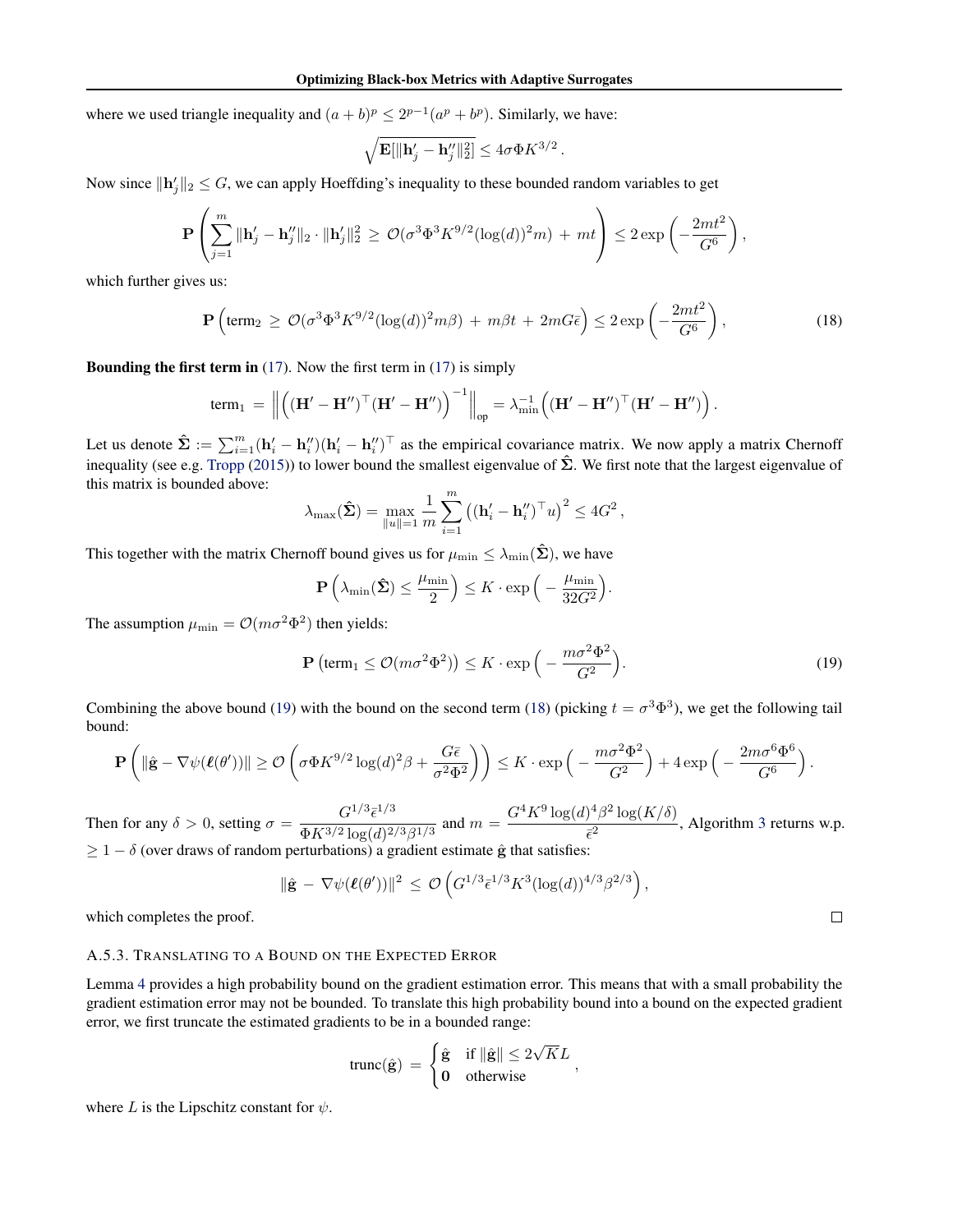<span id="page-22-0"></span>**Corollary 1.** *Under the assumptions in Lemma [4,](#page-5-0) for any*  $\delta \in (0,1)$ *, setting*  $\sigma = \frac{G^{1/3} \bar{\epsilon}^{1/3}}{\delta K^{3/2} \log(d)^{2/3}}$  $\frac{G^{1/3} \bar{\epsilon}^{1/3}}{\Phi K^{3/2} \log(d)^{2/3} \beta^{1/3}}$  and  $m =$  $G^4K^9\log(d)^4\beta^2\log(K/\delta)$  $\frac{1}{\epsilon^2}$   $\frac{\log(K/\delta)}{\log(K/\delta)}$ , Algorithm [3](#page-4-0) returns a gradient estimate  $\hat{g}$  that satisfies:

$$
\mathbf{E}\left[\|\mathrm{trunc}(\hat{\mathbf{g}}) - \nabla \psi(\boldsymbol{\ell}(\theta'))\|^2\right] \leq \tilde{\mathcal{O}}\left(G^{1/3}\bar{\epsilon}^{1/3}K^3\beta^{2/3}\right) + 10KL^2\delta.
$$

*Proof.* Because both the truncated gradient estimates and the true gradients are bounded, the gradient error is trivially bounded by:

$$
\|\text{trunc}(\hat{\mathbf{g}}) - \nabla \psi(\boldsymbol{\ell}(\theta'))\|^2 \le 2(\|\text{trunc}(\hat{\mathbf{g}})\|^2 + \|\nabla \psi(\boldsymbol{\ell}(\theta'))\|^2) \le 2(4KL^2 + L^2) \le 10KL^2. \tag{20}
$$

In the case where  $\|\hat{\mathbf{g}}\| \leq 2$ √ KL, the gradient error for the truncated  $\hat{g}$  is the same as that for  $\hat{g}$ :

$$
\|\text{trunc}(\hat{\mathbf{g}}) - \nabla \psi(\boldsymbol{\ell}(\theta'))\|^2 = \|\hat{\mathbf{g}} - \nabla \psi(\boldsymbol{\ell}(\theta'))\|^2.
$$
 (21)

When  $\|\hat{\mathbf{g}}\| > 2$ √ KL, the gradient error for the truncated estimates trunc $(\hat{g})$  is upper bounded by:

$$
\|\mathrm{trunc}(\hat{\mathbf{g}}) - \nabla \psi(\boldsymbol{\ell}(\theta'))\|^2 = \|\nabla \psi(\boldsymbol{\ell}(\theta'))\|^2 \leq L^2,
$$

whereas the the gradient error for the original estimates  $\hat{g}$  is lower bounded by:

$$
\|\hat{\mathbf{g}} - \nabla \psi(\boldsymbol{\ell}(\theta'))\|^2 \geq \max_{k \in [K]} (\hat{g}_k - \nabla_k \psi(\boldsymbol{\ell}(\theta')))^2 \geq \left(\max_{k \in [K]} |\hat{g}_k| - \max_{k \in [K]} |\nabla_k \psi(\boldsymbol{\ell}(\theta'))|\right)^2
$$

$$
\geq \left(\frac{1}{\sqrt{K}} (2\sqrt{K}L) - L\right)^2 = L^2.
$$

Therefore even in this case, the gradient error for trunc( $\hat{g}$ ) is bounded by that for  $\hat{g}$ :

$$
\|\text{trunc}(\hat{\mathbf{g}}) - \nabla \psi(\boldsymbol{\ell}(\theta'))\|^2 \le L^2 \le \|\hat{\mathbf{g}} - \nabla \psi(\boldsymbol{\ell}(\theta'))\|^2. \tag{22}
$$

Combining (21) and (22) with the trivial upper bound in (20) allows us to convert the the high probability result in Lemma [4](#page-5-0) to the following bound on the expected error. For any  $\delta \in (0,1)$ , setting  $\sigma = \frac{G^{1/3} \bar{\epsilon}^{1/3}}{\Phi K^3 \sqrt{2} \log (d)^2}$  $\frac{G^{1/3} \bar{\epsilon}^{1/3}}{\Phi K^{3/2} \log(d)^{2/3} \beta^{1/3}}$  and  $m =$  $G^4K^9\log(d)^4\beta^2\log(K/\delta)$  $\frac{\partial P}{\partial \bar{\epsilon}^2}$  we have:

$$
\mathbf{E}\left[\|\text{trunc}(\hat{\mathbf{g}}) - \nabla \psi(\boldsymbol{\ell}(\theta'))\|^2\right] \leq \tilde{\mathcal{O}}\left((1-\delta)G^{1/3}\bar{\epsilon}^{1/3}K^3\beta^{2/3}\right) + 10\delta KL^2,
$$

as desired.

# B. Handling Non-smooth Metrics

For  $\psi$  that is only L-Lipschitz and non-smooth, we extend the finite difference gradient estimate in Section [5.1](#page-4-0) with a two-step perturbation method, as detailed in Algorithm [4.](#page-23-0) This approach can be seen as computing a finite-difference gradient estimate for a smooth approximation to the original  $\psi$ , given by  $\psi_{\sigma_1}(\mathbf{u}) := \mathbf{E}[\psi(\mathbf{u} + \sigma_1 Z_1)]$ , where  $Z_1 \sim \mathcal{N}(\mathbf{0}, \mathbf{I}_K)$ . Since  $\psi_{\sigma_1}$  is a convolution of  $\psi$  with a Gaussian density kernel, it is always smooth. For this setting, we build on recent work by [Duchi et al.](#page-8-0) [\(2015\)](#page-8-0), and show that the two-step perturbation approach provides a gradient estimate for  $\psi_{\sigma_1}$ .

**Lemma 11** (Two-step finite difference gradient estimate). Let  $M(\theta) = \psi(\ell(\theta)) + \epsilon(\theta)$ , for a  $\psi$  that is L-Lipschitz, and the *worst-case slack*  $\max_{\theta \in \mathbb{R}^d} |\epsilon(\theta)|$  *is the minimum among all such decompositions of* M. Suppose  $|\epsilon(\theta)| \leq \bar{\epsilon}$ ,  $\forall \theta$ . Let  $\hat{g}$  be *returned by Algorithm [4](#page-23-0) for a fixed*  $\sigma_1 > 0$  *and*  $\sigma_2 = \sqrt{\frac{\sigma_1}{K^{3/2}L}}$ *. Then:* 

$$
\mathbf{E}\left[\|\hat{\mathbf{g}} - \nabla \psi_{\sigma_1}(\boldsymbol{\ell}(\theta))\|^2\right] \leq \tilde{\mathcal{O}}\left(\frac{L^{7/4}K^{13/8}}{m\sigma_1^{1/4}} + \frac{LK^{5/2}\bar{\epsilon}^2}{\sigma_1}\right).
$$

Drawing upon the result of Theorem [2,](#page-3-0) we can repeat the analysis on the smooth function  $\psi_{\sigma_1}(\cdot)$  to get the following convergence guarantee for Algorithm [1.](#page-3-0)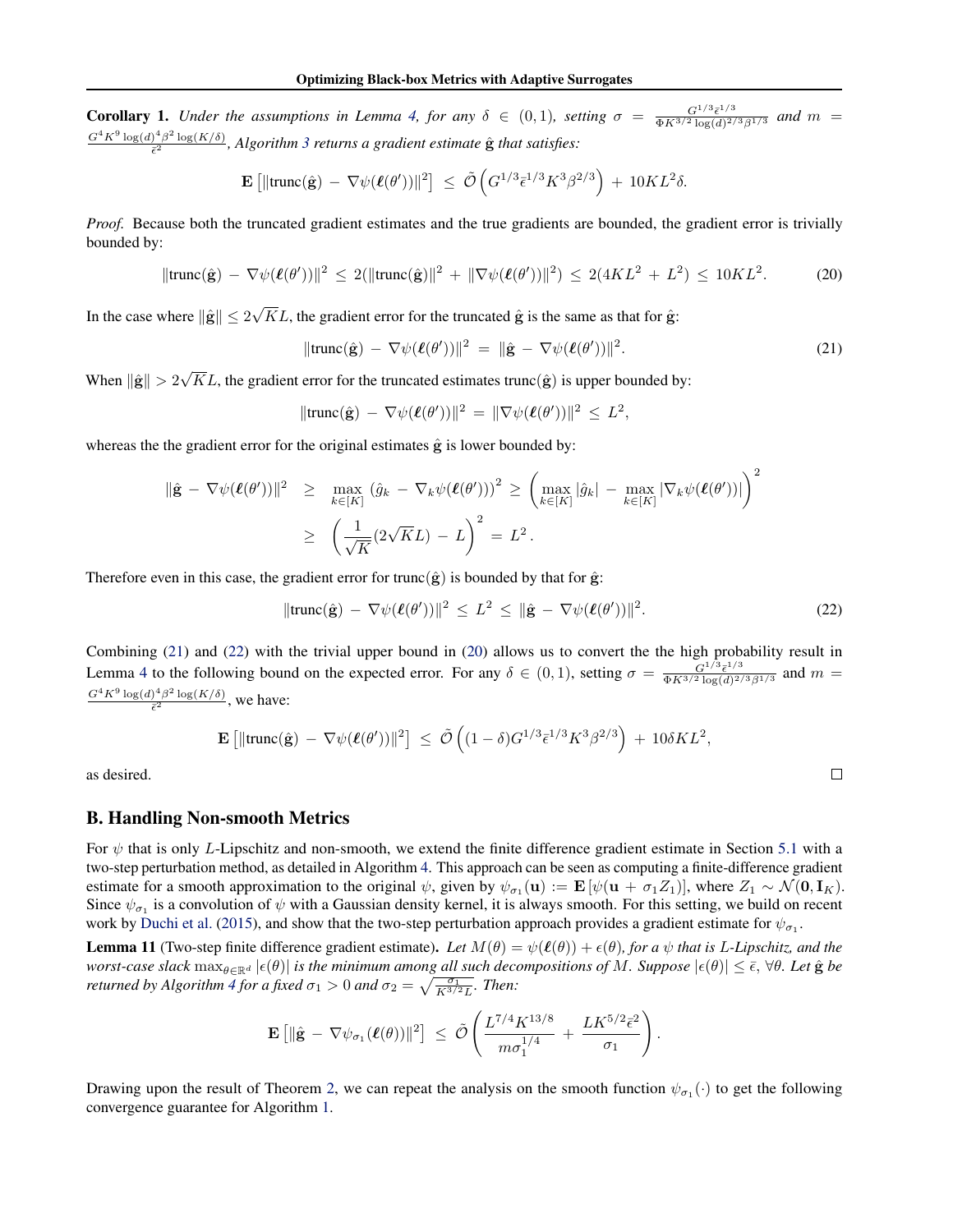# <span id="page-23-0"></span>Algorithm 4 Two-step Finite-difference Gradient Estimate

1: **Input:**  $\theta \in \mathbb{R}^d, M, \ell_1, \dots, \ell_k$ , estimation accuracy  $\epsilon$ 2: Draw  $Z_1^1, \ldots, Z_1^m, Z_2^1, \ldots, Z_2^m \sim \mathcal{N}(\mathbf{0}, \mathbf{I}_K)$ 3: Find  $\Delta_1^j \in \mathbb{R}^n$  s.t.  $\ell(f_\theta + \Delta_1^j, \mathbf{y}) = \ell(f_\theta, \mathbf{y}) + \sigma_1 Z_1^j$  for  $j = 1, \ldots, m$ 4: Find  $\Delta_2^j \in \mathbb{R}^n$  s.t.  $\ell(f_\theta + \Delta_2^j, \mathbf{y}) = \ell(f_\theta, \mathbf{y}) + \sigma_1 Z_1^j + \sigma_2 Z_2^j$  for  $j = 1, \ldots, m$ 5:  $\hat{\bf g} = \frac{1}{n}$ m  $\sum_{i=1}^{m}$  $j=1$  $M({\bf f}_{\theta} \, + \, \Delta_2^j, \, {\bf y}) \, - \, M({\bf f}_{\theta} \, + \, \Delta_1^j, \, {\bf y})$  $\frac{N(10 + \Delta_1, y)}{\sigma_2} Z_2^j$ 6: Output: gˆ

**Corollary 2** (Convergence of Algorithm [1](#page-3-0) for non-smooth  $\psi$ ). Let  $M(\theta) = \psi(\ell(\theta)) + \epsilon(\theta)$ , for a  $\psi$  that is monotonic, and L-Lipschitz, and the worst-case slack  $\max_{\theta \in \mathbb{R}^d} |\epsilon(\theta)|$  *is the minimum among all such decompositions of* M.

 $Suppose \ each \ \ell_k \ is \ \gamma\text{-smooth} \ and \ \Phi\text{-Lipschitz in} \ \theta \ with \ \|\ell(\theta)\| \leq G, \ \forall \theta. \ \ Suppose \ the \ gradient \ \hat{\mathbf{g}}^t \ are \ estimated \ with$ *Algorithm [1](#page-3-0) for a choice*  $\sigma_1 > 0$ , number of perturbation m, and  $\sigma_2 = \sqrt{\frac{\sigma_1}{K^{3/2}L}}$ . Suppose the projection step satisfies  $\|(\boldsymbol{\ell}(\theta^{t+1}) - \tilde{\mathbf{u}}^t)_{+}\|^2 \leq \min_{\theta \in \mathbb{R}^d} \|(\boldsymbol{\ell}(\theta) - \tilde{\mathbf{u}}^t)_{+}\|^2 + \mathcal{O}(\frac{\sigma_1^2}{TKL^2}), \forall t \in [T].$  Set stepsize  $\eta = \frac{\sigma_1^2}{KL^2}$ .

Then Algorithm [1](#page-3-0) converges to an approximate stationary point of the smooth approximation  $\psi_{\sigma_1}(\pmb\ell(\cdot))$ :

$$
\min_{1 \leq t \leq T} \mathbf{E} \left[ \|\nabla \psi_{\sigma_1}(\boldsymbol{\ell}(\theta^t))\|^2 \right] \leq C \bigg( \frac{\sqrt{K}L}{\sigma_1 \sqrt{T}} + \sqrt{\kappa} + \sqrt{L} \kappa^{1/4} \bigg),
$$

where the expectation is over the randomness in the gradient estimates, and  $C = \mathcal{O}(KL(\gamma(G+\frac{\sigma_1^2}{KL})+\Phi^2))$  and  $\kappa = \tilde{\mathcal{O}}\Big(\frac{L^{7/4}K^{13/8}}{1/4}$  $\frac{m\sigma_1^{1/4}}{m\sigma_1^{1/4}} + \frac{LK^{5/2}\bar{\epsilon}^2}{\sigma_1}$  $\frac{e^{5/2}\bar{\epsilon}^2}{\sigma_1}$ .

The above result guarantees convergence to the stationary point of the smoothed metric  $\psi_{\sigma_1}(\ell(\cdot))$  and not the original metric  $\psi(\ell(\cdot))$ . However, as long as the surrogate functions  $\ell$  are continuously differentiable, by taking  $\sigma_1 \to 0$  and allowing T to increase as  $\sigma_1$  decreases, the algorithm can be made to converge to a stationary point of the original metric  $\psi(\ell(\cdot))$ , in the sense of Clark-subdifferential (see e.g. [Garmanjani and Vicente](#page-8-0) [\(2013\)](#page-8-0)).

#### B.1. Proof of Lemma [11](#page-22-0)

We will find it useful to re-state results from [Duchi et al.](#page-8-0) [\(2015\)](#page-8-0) and [Nesterov and Spokoiny](#page-8-0) [\(2017\)](#page-8-0), extended to our setting. **Lemma 12.** Suppose  $\psi$  is L-Lipschitz. Define  $\psi_{\sigma_1}(\mathbf{u}) := \mathbf{E}_{Z_1 \sim \mathcal{N}(\mathbf{0}, \mathbf{I}_K)} [\psi(\mathbf{u} + \sigma_1 Z_1)]$  and  $\psi_{\sigma_1, \sigma_2}(\mathbf{u}) :=$  ${\bf E}_{Z_2 \sim {\cal N}({\bf 0},{\bf I}_K)} \left[ \psi_{\sigma_1}({\bf u} + \sigma_2 Z_2) \right]$ . Let  $\hat{{\bf g}}_1 = \frac{1}{m} \sum_{j=1}^m \frac{\psi(\ell({\bf f}_{\theta} + \Delta_2^j,{\bf y})) - \psi(\ell({\bf f}_{\theta} + \Delta_1^j,{\bf y}))}{\sigma_2}$  $\frac{-\psi(\ell(\mathbf{f}_{\theta} + \Delta_1^j, \mathbf{y}))}{\sigma_2} Z_2^j$ , where  $\Delta_1^j$ ,  $\Delta_2^j$  are as defined in *Algorithm 4. Then:*

*1.*  $\hat{\mathbf{g}}_1$  *is an unbiased estimate of the gradient of*  $\psi_{\sigma_1,\sigma_2}$  *at*  $\ell(\theta)$ *, i.e.,*  $\mathbf{E}[\hat{\mathbf{g}}_1] = \nabla \psi_{\sigma_1,\sigma_2}(\ell(\theta))$ *.* 

2. 
$$
\psi_{\sigma_1}(\cdot)
$$
 is smooth with smoothness parameter  $\frac{\sqrt{K}L}{\sigma_1}$  and Lipschitz with constant L.

3. 
$$
\mathbf{E}\left[\|\hat{\mathbf{g}}_1 - \mathbf{E}[\hat{\mathbf{g}}_1]\|^2\right] \le \frac{CL^2 K}{m} \left(\sqrt{\frac{\sigma_2}{\sigma_1}}K + \log K + 1\right) \text{ for some constant } C.
$$

4. 
$$
\|\nabla \psi_{\sigma_1, \sigma_2}(\ell(\theta)) - \nabla \psi_{\sigma_1}(\ell(\theta))\| \leq \frac{\sigma_2}{2} \frac{\sqrt{KL}}{\sigma_1} (K+3)^{\frac{3}{2}}.
$$

*Proof.* Part 1 follows by trivially observing

$$
\mathbf{E}_{Z_1,Z_2}[\hat{\mathbf{g}}_1] = \mathbf{E}_{Z_2}\Big[\frac{\psi_{\sigma_1}(\mathbf{u} + \sigma_2 Z_2) - \psi_{\sigma_1}(\mathbf{u})}{\sigma_2}Z_2\Big] = \nabla \psi_{\sigma_1,\sigma_2}(\mathbf{u})
$$

where we invoked part 1 of Lemma [8.](#page-17-0) See Lemma 2 of [Nesterov and Spokoiny](#page-8-0) [\(2017\)](#page-8-0) for part 2. Part 2 together with Lemma 2 in [Duchi et al.](#page-8-0) [\(2015\)](#page-8-0) give the result in part 3. See Lemma 3 of [Nesterov and Spokoiny](#page-8-0) [\(2017\)](#page-8-0) for part 4. $\Box$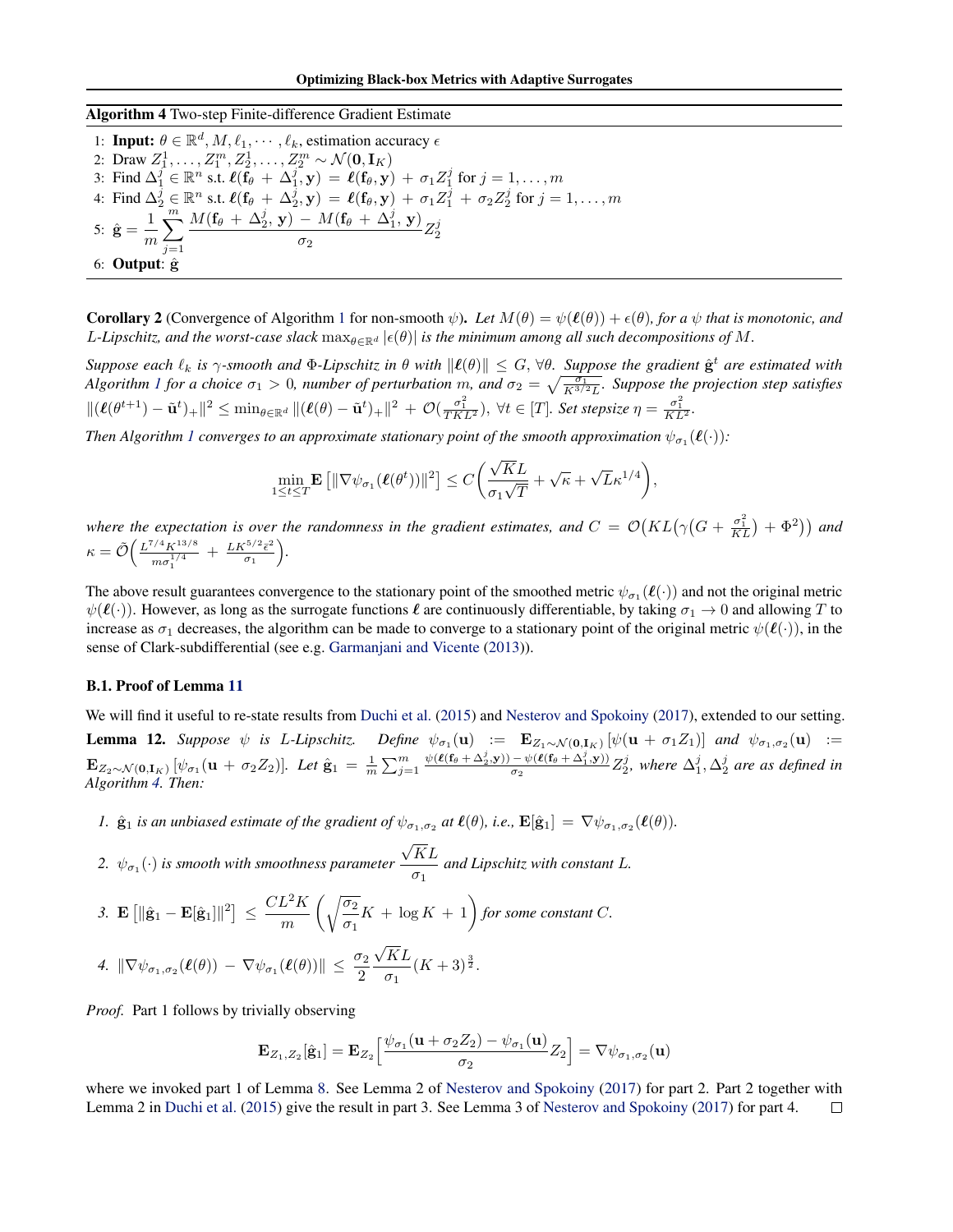<span id="page-24-0"></span>Now we are ready to bound the MSE in gradient estimate.

*Proof of Lemma [11.](#page-22-0)* We can write out the gradient estimate as:

$$
\hat{\mathbf{g}} = \frac{1}{m} \sum_{j=1}^{m} \frac{M(\mathbf{f}_{\theta} + \Delta_{2}^{j}, \mathbf{y}) - M(\mathbf{f}_{\theta} + \Delta_{1}^{j}, \mathbf{y})}{\sigma_{2}} Z_{2}^{j}
$$
\n
$$
= \frac{1}{m} \sum_{j=1}^{m} \frac{\psi(\ell(\mathbf{f}_{\theta} + \Delta_{2}^{j}, \mathbf{y})) - \psi(\ell(\mathbf{f}_{\theta} + \Delta_{1}^{j}, \mathbf{y}))}{\sigma_{2}} Z_{2}^{j} + \frac{1}{m} \sum_{j=1}^{m} \frac{\epsilon(\mathbf{f}_{\theta} + \Delta_{2}^{j}, \mathbf{y}) - \epsilon(\mathbf{f}_{\theta} + \Delta_{1}^{j}, \mathbf{y})}{\sigma_{2}} Z_{2}^{j}
$$
\n
$$
= \frac{1}{m} \sum_{j=1}^{m} \frac{\psi(\ell(\theta) + \sigma_{1} Z_{1}^{j} + \sigma_{2} Z_{2}^{j}) - \psi(\ell(\theta) + \sigma_{1} Z_{1}^{j})}{\sigma_{2}} Z_{2}^{j} + \frac{1}{m} \sum_{j=1}^{m} \frac{\epsilon(\mathbf{f}_{\theta} + \Delta_{2}^{j}, \mathbf{y}) - \epsilon(\mathbf{f}_{\theta} + \Delta_{1}^{j}, \mathbf{y})}{\sigma_{2}} Z_{2}^{j}
$$
\n
$$
:= \hat{\mathbf{g}}_{1} + \hat{\mathbf{g}}_{2},
$$

where  $\epsilon(f_\theta, y)$  is the unknown slack function in Section [3.1,](#page-1-0) re-written in terms of the scores  $f_\theta$  and labels y.

Let  $\psi_{\sigma_1}$  and  $\psi_{\sigma_1,\sigma_2}$  be defined as in Lemma [12.](#page-23-0) Then the gradient estimate error can be expanded as:

$$
\mathbf{E} \left[ \|\hat{\mathbf{g}} - \nabla \psi_{\sigma_1}(\ell(\theta))\|^2 \right] \leq 2 \mathbf{E} \left[ \|\hat{\mathbf{g}} - \nabla \psi_{\sigma_1, \sigma_2}(\ell(\theta))\|^2 \right] + 2 \|\nabla \psi_{\sigma_1, \sigma_2}(\ell(\theta)) - \nabla \psi_{\sigma_1}(\ell(\theta))\|^2
$$
\n
$$
\leq 4 \mathbf{E} \left[ \|\hat{\mathbf{g}}_1 - \nabla \psi_{\sigma_1, \sigma_2}(\ell(\theta))\|^2 \right] + 4 \mathbf{E} \left[ \|\hat{\mathbf{g}}_2\|^2 \right] + 2 \|\nabla \psi_{\sigma_1, \sigma_2}(\ell(\theta)) - \nabla \psi_{\sigma_1}(\ell(\theta))\|^2
$$
\n
$$
\leq 4 \mathbf{E} \left[ \|\hat{\mathbf{g}}_1 - \nabla \psi_{\sigma_1, \sigma_2}(\ell(\theta))\|^2 \right] + \frac{16\bar{\epsilon}^2}{m\sigma_2^2} \sum_{j=1}^m \mathbf{E} \left[ \|\mathbf{Z}_2^j\|^2 \right] + 2 \|\nabla \psi_{\sigma_1, \sigma_2}(\ell(\theta)) - \nabla \psi_{\sigma_1}(\ell(\theta))\|^2
$$
\n
$$
\leq \frac{CL^2 K}{m} \left( \sqrt{\frac{\sigma_2}{\sigma_1}} K + \log K + 1 \right) + \frac{16\bar{\epsilon}^2 K}{\sigma_2^2} + \frac{\sigma_2^2}{2} \frac{KL^2}{\sigma_1^2} (K + 3)^3,
$$

where we used that (1)  $\hat{g}_1$  is an unbiased estimate of  $\nabla \psi_{\sigma_1,\sigma_2}(\ell(\theta))$  (see part 1 of Lemma [12\)](#page-23-0); (2) boundness assumption  $|\epsilon(\theta)| \leq \bar{\epsilon}$ ; (3)  $\|a_1 + \cdots + a_m\|^2 \leq m(\|a_1\|^2 + \cdots + \|a_m\|^2)$ , and the last step follows from Parts 3–4 of Lemma [12.](#page-23-0) Setting  $\sigma_2 = \sqrt{\frac{\sigma_1}{K^{3/2}L}}$  completes the proof.  $\Box$ 

### B.2. Proof of Corollary [2](#page-23-0)

*Proof.* We begin by observing that convolution operation preserves monotonicity, convexity, and range of the function. Let  $g_{\sigma_1}(\cdot)$  denotes Gaussian density function with variance  $\sigma_1^2$ , since  $\psi_{\sigma_1}(\mathbf{u})$  is a positively-weighted linear combination of shifted  $\psi(\cdot)$ , i.e.,

$$
\psi_{\sigma_1}(\mathbf{u}) = \int_{\mathbb{R}^K} \psi(\mathbf{u} - \mathbf{z}) \cdot g_{\sigma_1}(\mathbf{z}) d\mathbf{z} = \int_{\mathbb{R}^K} \psi(\mathbf{z}) \cdot g_{\sigma_1}(\mathbf{u} - \mathbf{z}) d\mathbf{z},
$$

Lipschitz property and convexity follows immediately from those on  $\psi(\cdot)$ . Moreover, since  $g_{\sigma_1}$  is a probability distribution, we always have  $\max |\psi_{\sigma_1}(\mathbf{u})| \leq \max |\psi(\mathbf{u})|$ . Taking derivatives, we have if  $\psi(\cdot)$  is monotonic,

$$
\frac{\partial \psi_{\sigma_1}(\mathbf{u})}{\partial u_i} = \nabla \psi_{\sigma_1}(\mathbf{u})^\top \mathbf{e}_i = \int_{\mathbb{R}^K} \nabla \psi(\mathbf{z})^\top \mathbf{e}_i \cdot g_{\sigma_1}(\mathbf{u} - \mathbf{z}) d\mathbf{z} > 0
$$

therefore  $\psi_{\sigma_1}(\cdot)$  is also monotonic. Moreover, from Lemma [12](#page-23-0) we know  $\psi_{\sigma_1}(\cdot)$  is smooth with parameter  $\beta = \frac{\sqrt{KL}}{\sigma_1}$  and is L-Lipschitz, and that the mean-squared-error in gradient estimate  $\hat{g}$  is bounded by  $\kappa = \tilde{\mathcal{O}}\left(\frac{L^{7/4}K^{13/8}}{1/4}\right)$  $\frac{\epsilon^{5/2} \bar{\epsilon}^2}{\sigma_1}$  from  $\frac{M^{1/4} K^{13/8}}{m \sigma_1^{1/4}} + \frac{LK^{5/2} \bar{\epsilon}^2}{\sigma_1}$ Lemma [11.](#page-22-0) Applying Theorem [2](#page-3-0) on the smoothed metric  $\psi_{\sigma_1}(\cdot)$  with  $\eta = \frac{1}{\beta^2} = \frac{\sigma_1^2}{KL^2}$  then completes the proof.  $\Box$ 

# C. Surrogate PGD as Optimizing a Linear Combination of Surrogates

In this section, we provide an interpretation of Algorithm [1](#page-3-0) as optimizing an *adaptively chosen* linear combination of the surrogates  $\ell(\theta)$  with an additional proximal penalty like term. Recall that Step 6 of the surrogate projected gradient descent algorithm in Algorithm [1](#page-3-0) solves the following optimization problem:

$$
\theta^{t+1} \in \underset{\theta \in \mathbb{R}^d}{\operatorname{argmin}} \, \| \big( \ell(\theta) \, - \, \tilde{\mathbf{u}}^{t+1} \big)_+ \|^2. \tag{23}
$$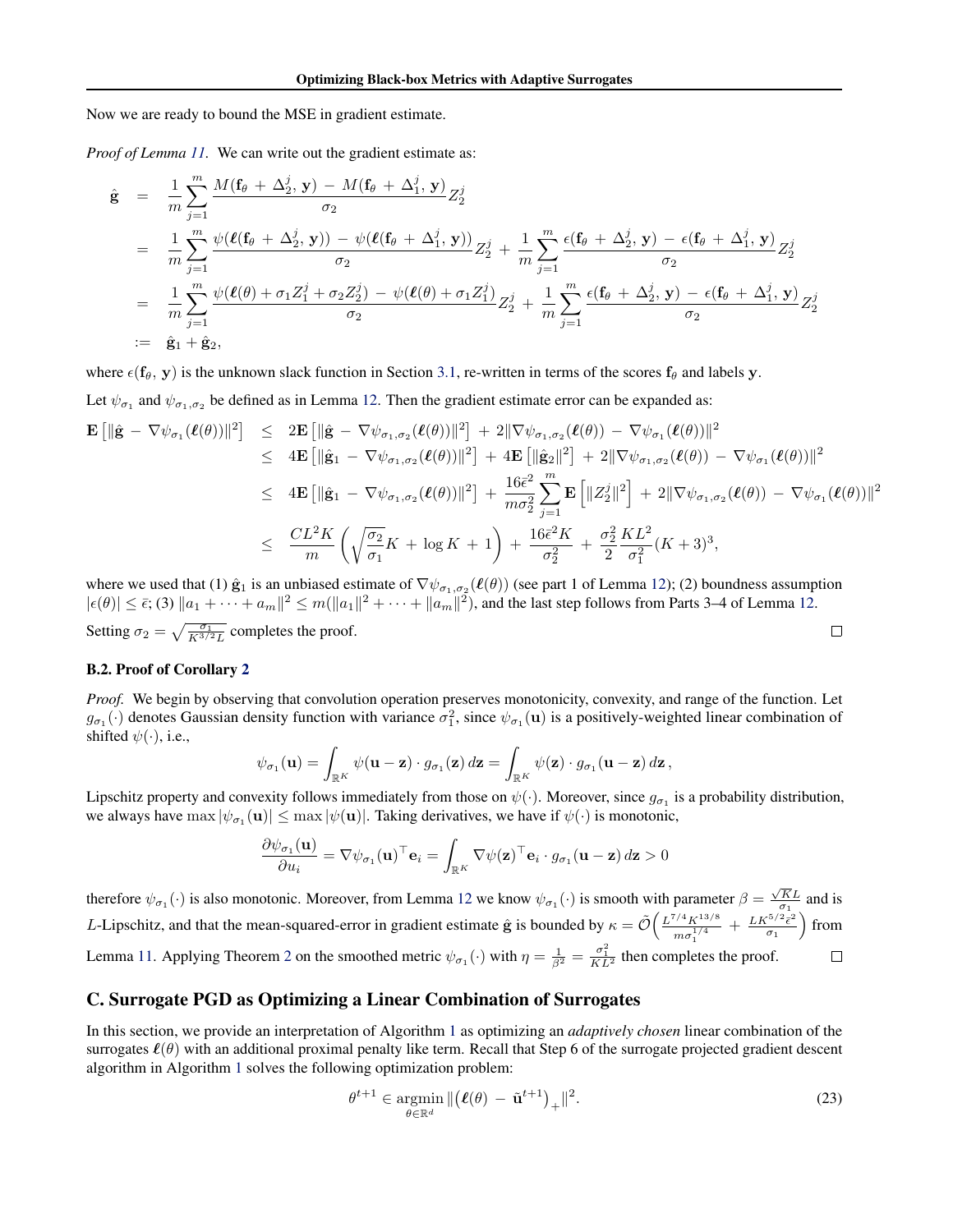<span id="page-25-0"></span>Lemma 13. *The optimization problem in* [\(23\)](#page-24-0) *is equivalent to:*

$$
\theta^{t+1} \in \mathop{\rm argmin}_{\theta \in \mathbb{R}^d} \left\langle \hat{\mathbf{g}}^t, \boldsymbol{\ell}(\theta) \right\rangle + \mathbb{D}(\theta, \theta^t),
$$

*where*  $\mathbb{D}(\theta, \theta^t) = \frac{1}{2\eta} ||\boldsymbol{\ell}(\theta) - \boldsymbol{\ell}(\theta^t)||$  $\mathbf{Z}^2 + \frac{1}{2\eta} \| (\boldsymbol{\ell}(\theta) - \boldsymbol{\ell}(\theta^t) + \eta \, \hat{\mathbf{g}}^t)_+ \|$  $\hat{\mathcal{L}}^2 - \frac{1}{2\eta} \| (\boldsymbol{\ell}(\theta^t) - \eta \, \hat{\mathbf{g}}^t - \boldsymbol{\ell}(\theta))_+ \|$ 2 *.*

Thus [\(23\)](#page-24-0) can be seen as minimizing a sum of linear combination of the surrogates and (roughly speaking) a term penalizing some form of distance between the current iterate  $\theta^{t+1}$  and the previous iterate  $\theta^t$ .

*Proof.* Expanding the optimization problem in [\(23\)](#page-24-0):

$$
\theta^{t+1} \in \operatorname*{argmin}_{\theta \in \mathbb{R}^d} \| (\boldsymbol{\ell}(\theta) - (\boldsymbol{\ell}(\theta^t) - \eta \, \hat{\mathbf{g}}^t))_+\|^2.
$$

Using the identity  $(x)_+ = \frac{x+|x|}{2}$  $\frac{2}{2}$ , we can write the objective in the above problem as

$$
\frac{1}{4} ||\boldsymbol{\ell}(\theta) - \boldsymbol{\ell}(\theta^t) + \eta \hat{\mathbf{g}}^t + |\boldsymbol{\ell}(\theta) - \boldsymbol{\ell}(\theta^t) + \eta \hat{\mathbf{g}}^t||^2
$$
\n
$$
= \frac{1}{2} ||\boldsymbol{\ell}(\theta) - \boldsymbol{\ell}(\theta^t) + \eta \hat{\mathbf{g}}^t||^2 + \frac{1}{2} \langle \boldsymbol{\ell}(\theta) - \boldsymbol{\ell}(\theta^t) + \eta \hat{\mathbf{g}}^t, |\boldsymbol{\ell}(\theta) - \boldsymbol{\ell}(\theta^t) + \eta \hat{\mathbf{g}}^t| \rangle
$$

which by ignoring constant terms and noticing that the second term is positive for the coordinates for which  $\ell_k(\theta)$  $\ell_k(\theta^t) - \eta \hat{\mathbf{g}}_k^t$  and negative otherwise, we have that

$$
\theta^{t+1} \in \underset{\theta \in \mathbb{R}^d}{\operatorname{argmin}} \left\langle \hat{\mathbf{g}}^t, \boldsymbol{\ell}(\theta) \right\rangle + \frac{1}{2\eta} \left\| \boldsymbol{\ell}(\theta) - \boldsymbol{\ell}(\theta^t) \right\|^2 + \frac{1}{2\eta} \left\| (\boldsymbol{\ell}(\theta) - \boldsymbol{\ell}(\theta^t) + \eta \, \hat{\mathbf{g}}^t)_+ \right\|^2 - \frac{1}{2\eta} \left\| (\boldsymbol{\ell}(\theta^t) - \eta \, \hat{\mathbf{g}}^t - \boldsymbol{\ell}(\theta))_+ \right\|^2,
$$
\nas desired.

as desired.

# D. Additional Experimental Details

# D.1. Choice of Hyper-parameters

For the inner projection step in Algorithm [1,](#page-3-0) we run Adagrad with a fixed step-size of 1.0 for 100 iterations. We used Adagrad as the optimization method for each of the baselines (including logistic regression, and the Relaxed F-measure approach and the Generalized Rates approach in Section [6.2\)](#page-6-0). We tuned the hyper-parameters such as the step size  $\eta$  for the proposed surrogate PGD algorithm and for the baseline Adagrad solvers, and the perturbation parameter  $\sigma$  for gradient estimation in Algorithm [3](#page-4-0) using a held-out validation set.

For the F-measure experiments in Section [6.2,](#page-6-0) we chose the step sizes from the range  $\{0.05, 0.1, 0.5, 1.0, 5.0\}$  and  $\sigma$  from the range  $\{0.05, 0.1, 0.5\}$ . For the ranking experiments in Section [6.3,](#page-6-0) we chose the step sizes from  $\{0.001, 0.005, 0.01\}$ and found a fixed  $\sigma$  of 1.5 to work well across all runs. For the proxy label experiments in Section [6.4,](#page-7-0) we chose the step sizes from the range  $\{0.01, 0.05, 0.1, 0.5, 1.0\}$  and  $\sigma$  from the range  $\{0.01, 0.05, 0.1, 0.5, 1.0\}$ .

For the larger KDD Cup 2008 dataset in the ranking experiments in Section [6.3,](#page-6-0) we used minibatches of size 100 to estimate gradients.

# D.2. Choice of Number of Perturbations

In all our experiments, we chose to use 1000 perturbations to estimating gradients for  $\psi$  in the proposed algorithm as this was a sufficiently large number that worked well across all experiments. But for many experiments, we could get comparable results with fewer perturbations. For example for the experiments in Sec 6.1, with as few as 10 perturbations, our approach achieved a test G-mean of 0.801, a comparable value to what we report for the proposed method in Table [2](#page-5-0) (0.803). Similarly, for the macro F-measure experiments in Table [3,](#page-6-0) we got comparable results with just 10 perturbations. We report these comparisons in Table [6.](#page-26-0) For the larger KDD Cup 2008 dataset in the ranking experiments in Section [6.3,](#page-6-0) we estimated gradients with minibatches of size 100 and only perturbed the examples within a batch for the gradient computation.